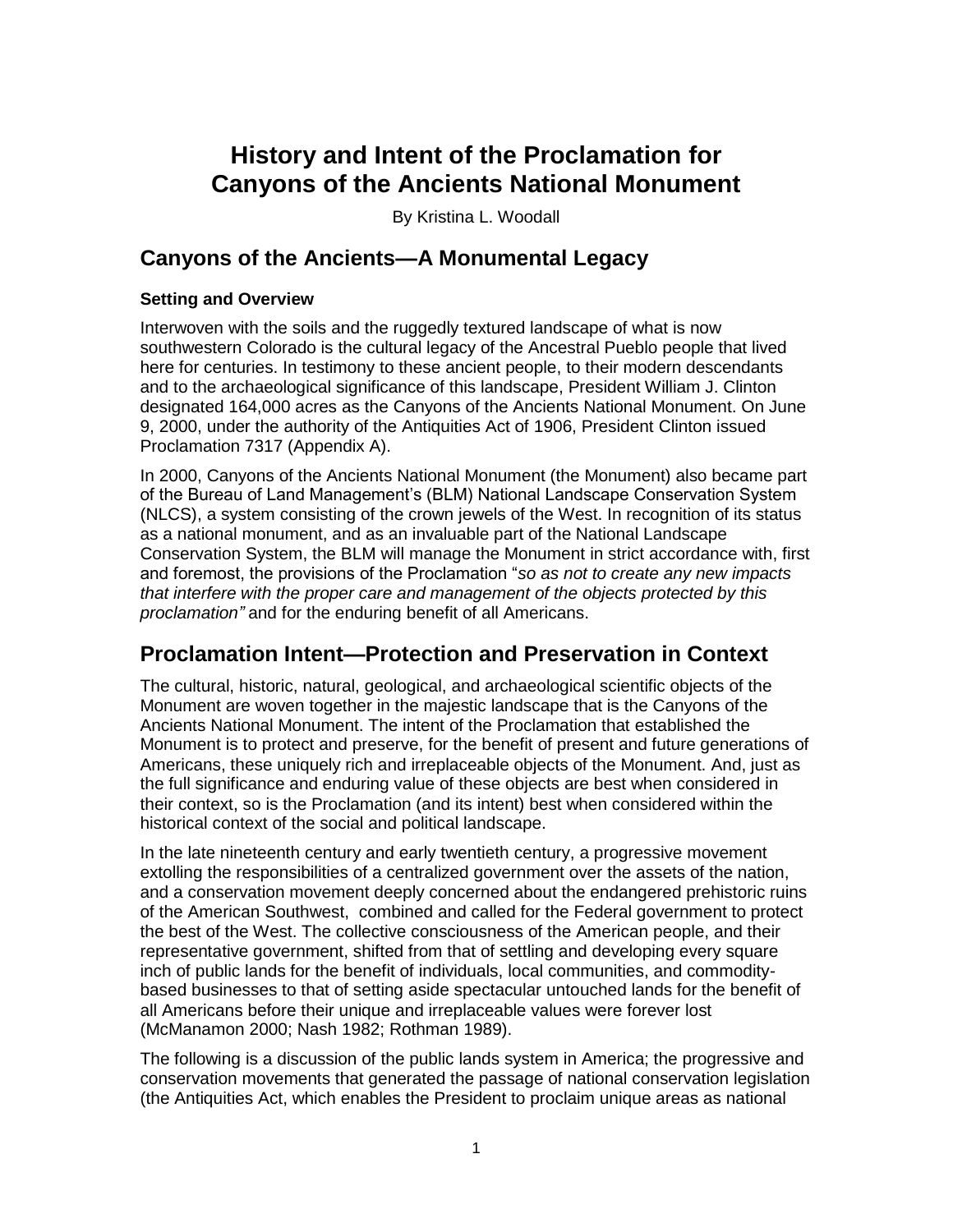monuments); the history of the public lands that would eventually become the Canyons of the Ancients National Monument; the role and authority of the Federal agency (the BLM) that administers the Monument, and the agency's commitment to managing the Monument in accordance with the intent of its establishing Proclamation.

# **AMERICAN PUBLIC LANDS**

There are approximately 2.4 billion acres of land in the United States. Almost 28 percent, approximately 681 million acres, of this land is under the management of the Federal government. This land, which belongs to all Americans, is considered public domain. Several agencies manage this land and its resources, including the U.S. Forest Service (USFS), the National Park Service (NPS), the U.S. Fish and Wildlife Service (USFWS), and the Bureau of Land Management (BLM). The BLM manages approximately 264 million surface acres and 700 million acres of subsurface minerals, more public land than any other agency (source: [http://www.blm.gov/\)](http://www.blm.gov/).

### **Public Lands and the Frontier**

In order to avoid further conflict and to cement their new bond and status as a nation, the original 13 colonies ceded their claims to all western lands to the Federal government soon after the War of Independence. In accordance with the Land Ordinance of 1785 and the Northwest Ordinance of 1787, Congress directed that these public domain lands, along with lands acquired from other countries (including the Louisiana Purchase of 1803) be explored, surveyed, and made available for settlement. Little recognition was given to the rights of the Native American people as sovereign nations already occupying these lands.

In the early nineteenth century, U.S. Government policy was to dispose of all public domain lands by moving it into private hands for settlement and development to create national wealth and to secure sovereignty for itself. At the time, there was an unquestioned belief that land and resources were to be improved and used, and that development would proceed most efficiently through private means. To help achieve the goal of settling the frontier, in 1812Congress created the General Land Office (GLO) under the Department of the Treasury in 1812 (which, in 1849, was transferred to the newly established Department of the Interior). During the GLO's existence, over 1 billion acres of land were transferred from Federal to State and private ownership. With the focus pinpointed on westward expansion, Congress passed the Homestead Act of 1862. Under this law, any U.S. citizen or intended citizen, including freed slaves, who had never borne arms against the U.S. Government could receive 160 acres of public land if they lived on it and farmed it for five years (source: http://www.blm.gov/flpma; Goetzmann 1966; Nash 1982; Rothman 1989).

# **Public Lands—Preservation of the Priceless**

As the nineteenth century progressed, the American people and their Congress began to realize that the frontier was not limitless; that western resources were not unlimited; and that carving up the public domain without thoughtful consideration of consequences was not necessarily in the interest of the greater good of the nation (Nash 1982). By the 1870s, there was also a growing sense that much of what remained of public lands, due to its inherently priceless and irreplaceable resource values (cultural, historical, natural, scenic or scientific), should remain in the public domain for the benefit of all Americans. As a result, under the guidance of the GLO, Congress began to withdraw selected lands from individual settlement and to set them aside for general public use. In 1864,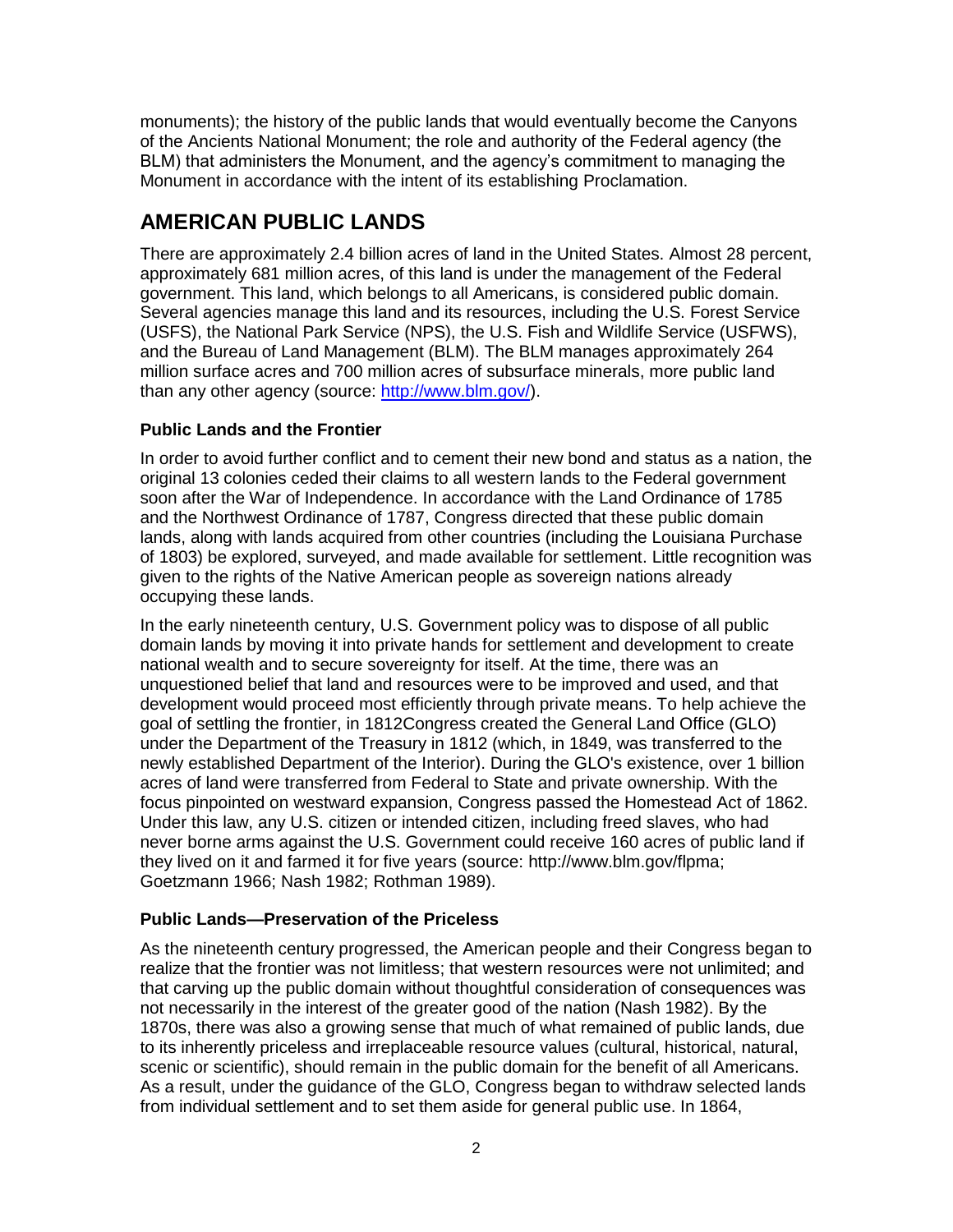Yosemite Valley was granted to the State of California for public use and enjoyment. In 1872, Yellowstone National Park in Wyoming became the first national park (BLM 1995).

In 1890, the official U.S. Census declared that the western frontier had closed. For the first time in its young history the nation began to consider its future as a nation. No longer able to expand westward, the country began to focus on filling in the gaps fostered by seemingly haphazard growth. As a result, a growing number of people, especially those interested in conserving and preserving what they were just beginning to recognize as American treasures, began to focus attention on protecting the nation's priceless natural, scenic, historic, and prehistoric heritage. It was becoming obvious to a greater number of Americans that a more efficient use of resources would require a different national philosophy than the one that had fostered unregulated exploitation, including that related to (and resulting from) mining and grazing on the western public lands (Nash 1982; Rothman 1989).

At the end of the nineteenth century, as a result of this new focus on the public value of public lands, the Federal government began to accept a greater responsibility for the management of, and stewardship over, American public lands (Rothman 1989). The General Revision Act of 1891 was one of the first legislative acts to acknowledge this growing conservation philosophy and the growing sense of governmental duty over national resources. The Act allowed the President the discretionary power to reserve (by Proclamation) forested lands in the public domain from the claims of private citizens. Immediately after its enactment, President Harrison proclaimed 13 million acres of forest reserves (Chepesiuk 2005).

### **Ancient Architecture Captures Public Interest**

Throughout the late nineteenth century, prehistoric architectural sites in the Southwest attracted the attention of American explorers. These expeditions fostered an intense interest in prehistoric people and landscapes. In 1874, William Henry Jackson of the Hayden Survey photographed and named numerous Ancestral Puebloan sites in southwestern Colorado including areas now part of Canyons of the Ancients National Monument. The sophistication of the architecture amazed the public and a small but influential minority became interested in the fate of American prehistory (Goetzmann 1966; Rothman 1989).

The founding of the Bureau of American Ethnology in 1879 also contributed to the growing interest in America's prehistoric heritage. This was, in part, thanks to the public interest in the government sponsored expeditions of John Wesley Powell. With governmental and public encouragement, Powell and scientists like him began to apply their experiences and ideals to create a coherent Federal resource policy covering the management of public lands and related resources (Hays 1959). The Bureau favored the systematic organization of resources in accordance with newly recognized scientific principles (Rothman 1989). The idea of protecting scarce and invaluable resources from overuse, abuse, and depletion, while conserving them for future use, developed. As historian and author Hal Rothman stated, "If the closing of the frontier told Americans they would not be expanding into new territory, modern science gave the nation a way to counter the anxiety created by its loss. Conservation allowed for the planning of the future through goals of increased efficiency and equitable distribution" (Rothman 1989).

As the nineteenth century was coming to a close, the American Southwest was experiencing an increasing number of settlers and an increasing interest in the highly visible ancient architecture. As a result, the effects of visitation and the impacts of both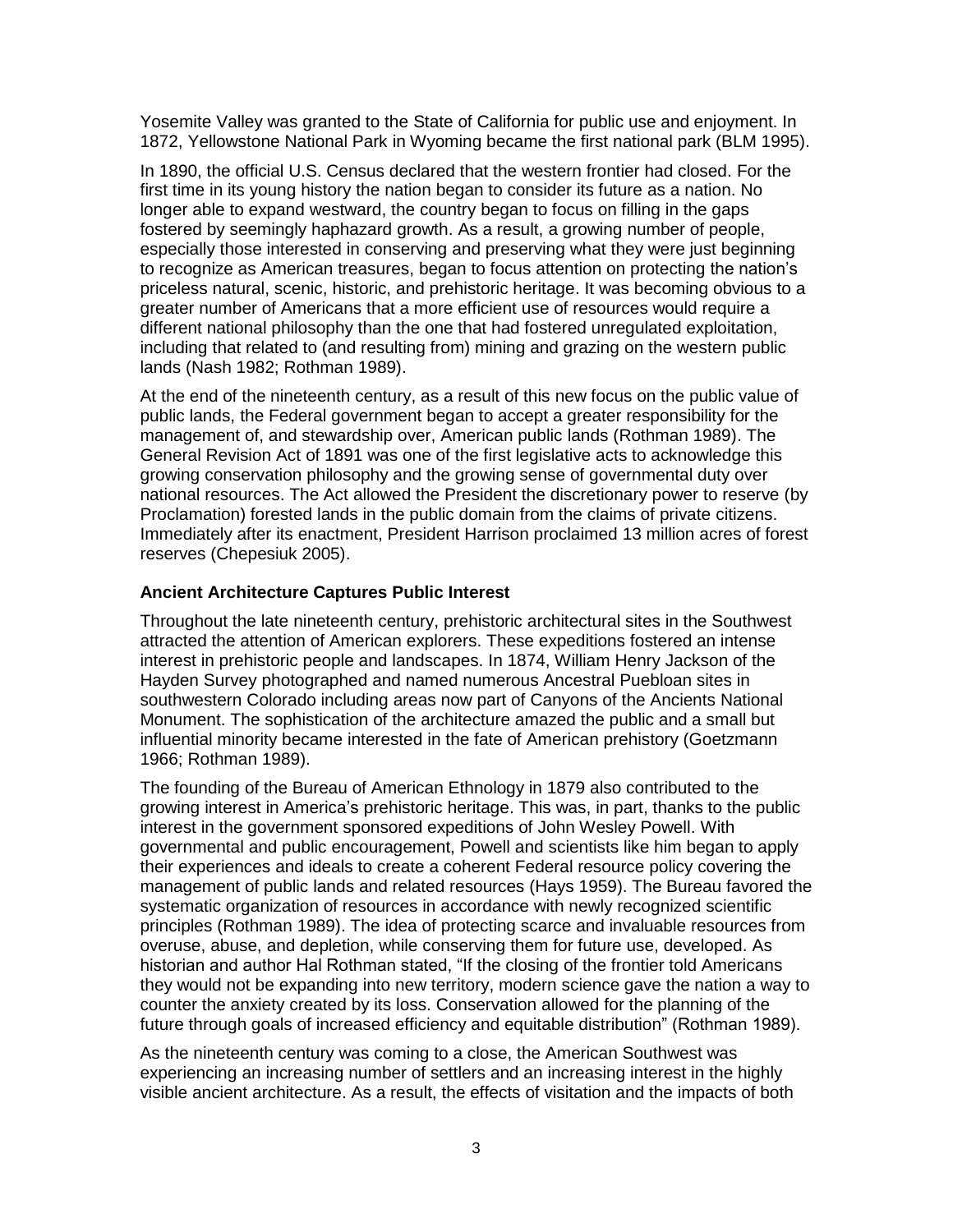casual and organized artifact collecting became evident. Homesteading itself escalated the destruction and removal of American antiquities from western public lands (Bandelier 1890, 1892; Hewett 1906; Ise 1961). Just as growing numbers of Americans began to learn about the heritage and archaeology of the Southwest, they also became increasingly aware of the destruction of these very same treasures, including at Casa Grande in Arizona and the Mesa Verde area of Colorado.

### **Casa Grande**

The Casa Grande ruins in Arizona, which contain intricate prehistoric structures surrounded by a compound wall, were built by the Hohokam (Hohokam is an O'odham word meaning Those Who Are Gone) who farmed the Gila Valley in the early 1200s. The plundering of these ruins galvanized the concerns of archaeologists and other budding supporters of archaeological preservation into political action (Hirst 2006).

In 1889, hearing about the rampant vandalism and looting at Casa Grande, fourteen prominent Boston citizens (including Oliver Wendell Homes and the Governor of Massachusetts, Oliver Ames) wrote to U.S. Senator Hoar requesting that the Federal government take immediate steps to protect the site from destruction or injury (McManamon 2006). [In 1882, Senator Hoar had presented a petition to Congress calling for the general preservation of ancient sites and natural and cultural antiquities. The petition failed. (Lee 1970/2001; Rothman 1989; Thompson 2000a, 2000b).] Senator Hoar agreed to present the new petition to Congress. The petition asked that the Casa Grande ruins be designated a national reservation reserved for its cultural value (Lee 1970/2001; Rothman 1989). This time, willing to act on a specific case presented by influential people of the times, Congress responded quickly. They appropriated funds for repair of the deterioration at Casa Grande. They also authorized the President to withdraw the land containing the site from settlement or sale. In 1892, President Benjamin Harrison signed a Proclamation (recommended to him by the GLO and by the Bureau of Ethnology) mandating the permanent protection of the Casa Grande ruin, as well as the 480 acres upon which the ruins stood, thereby creating the first Federal archaeological preserve established by a United States president (Ise 1961; Lee 1970/2001; McManamon 2006).

### **Southwestern Colorado and Mesa Verde**

After the publication of the Hayden Survey report, word spread quickly. Well-read settlers now had detailed maps and information about the area, and essentially the first guide book to the cliff dwellings. As a result between 1878 and 1885 numerous, undocumented collections left the Mesa Verde area and artifacts became a trade and barter item in southwestern communities like Durango, Colorado (Blackburn 2006).

In 1891, Gustav Nordenskjold, a young Swedish scientist, teamed up with the Mancos based Wetherill family to explore and excavate many of the Mesa Verde area sites. Their systematic documentation, photography, mapping and cataloging of numerous artifacts and cliff dwellings was published in 1893. Regardless of his noteworthy scientific methods, local citizens of Durango raised protest when Nordenskiold attempted to ship artifacts home to Sweden. Eventually his collection ended up in Finland's National Museum in Helsinki, (where it is well cared for), but not before the American public realized that no law existed to prevent the removal of artifacts from public or Indian lands (Blackburn 2006; Reynolds and Reynolds 2006).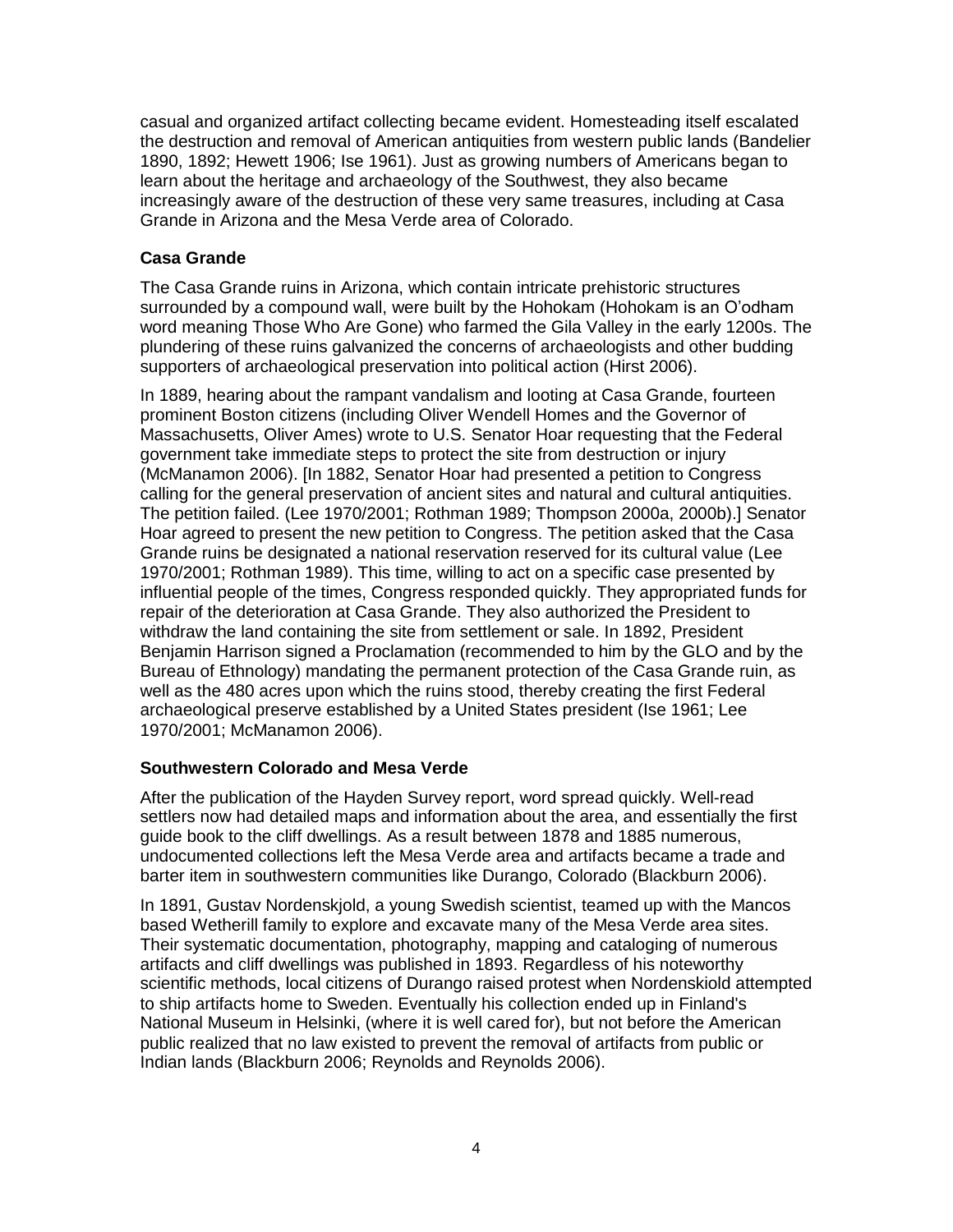About this time, a movement was started in Denver, Colorado to save the cliff dwellings of Mesa Verde. A group of women established the Colorado Cliff Dweller Association and launched a vigorous and effective campaign to establish Mesa Verde as a national park. In 1900, unable (and unwilling) to wait for Federal action, the group attempted to lease major cliff dwellings (what is now Mesa Verde National Park) from the Ute Tribe for \$300 a year. They immediately began planning for the repair of roads and for the erection of a rest-house. As a result, the GLO, pending a determination of the advisability of establishing the area as a national park, withdrew an extensive part of the Mesa Verde area from sale, entry, settlement, or other disposal (Rothman 1989; Sproul 2001).

### **A Call for the Preservation and Protection of America's Heritage**

A free for all style of visitation and artifact collection of archaeological sites became rampant across the entire Southwest, just as public fascination with native people and concern over the rapidly closing American western frontier was increasing (Cronin 1994; Hinsley 1991; Lister and Lister 1981; Runte 1987). As attention turned to the existence of these rich cultural resources, Americans came to realize, for perhaps the first time, that they had a national heritage—one rivaling that of Europe, with its ancient civilizations and castles. Before long, appreciation of the rich and varied natural environment of the nation, as well as of the archeological and cultural vestiges being discovered throughout the West, led to a wave of American nationalism (Runte 1987). In growing defiance of calls for increased natural resource extraction, the natural and cultural jewels of America were gaining an appreciation that surpassed the designated monetary value of what could be cut down, dug up, carted off, or drilled from those lands (Cronin 1994; McManamon 2000; Rothman 1989). Places like Casa Grande, Mesa Verde, and Yellowstone began to be cherished by Americans for their inherent value and for the invaluable natural, cultural, scenic, and scientific contributions they offered the nation (Cronin 1994; McManamon 2000).

The victory of preserving Casa Grande did little to establish a precedent of conservation. This site-specific, one-at-a-time, piecemeal method of conservation was not meeting the need for preservation. Other countries had already established their own legal protections for national artifacts (including England's Ancient Monuments Act of 1882 and Mexico's Law of Archaeological Monuments of 1897) and there was a growing demand for similar legislative protection in the United States (Rothman 1989). The push to legislate the preservation of antiquities on a national scale began in earnest at the beginning of the twentieth century. Various organizations, including the Anthropological Society of Washington, the American Anthropological Association, and the Archaeological Institute of America, began to steadily push for political and legislative action to protect American archeological sites (Lee 1970/2001; Rothman 1989; Thompson 2000b).

The GLO was already fully aware of the need to protect prehistoric objects on the public lands. As historian Ronald Lee noted, "interesting discoveries were constantly being made of caves, craters, minerals springs, unusual geological formations, and other scientific features that appeared to merit special attention by the nation" (Lee 1970/2001). However, if these treasures were located in non-forested areas, the only real option available to the GLO was to ask Congress to create a national park, which was turning out to be a long, unwieldy process (Lee 1970/2001; Thompson 2000b).

In 1904, the GLO (with the support of the Department of the Interior and the House Public Lands Committee) turned to an archaeologist experienced in the prehistoric ruins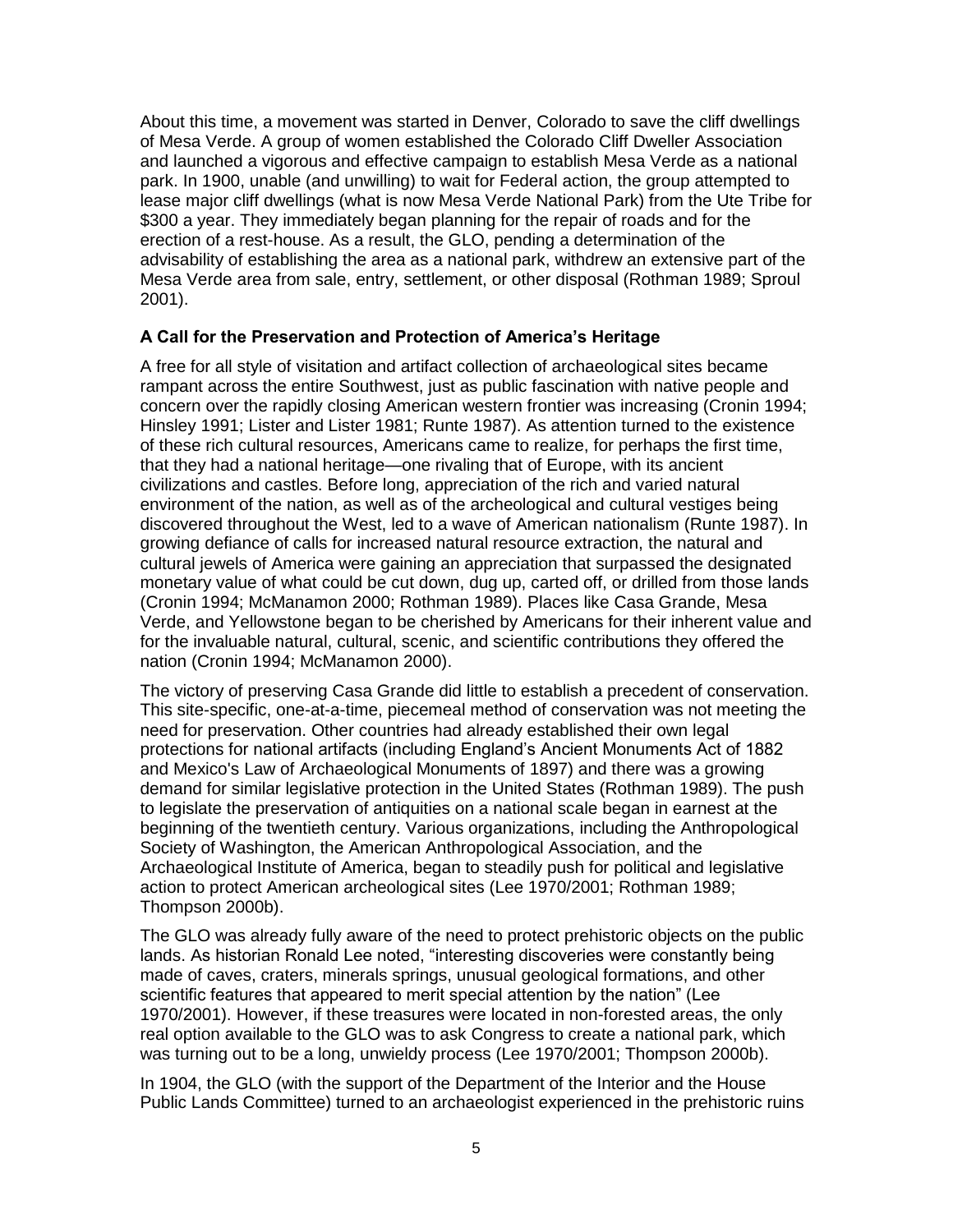of the Southwest for assistance. Edgar Hewett was asked to write a report on Southwestern archaeological areas and resources. Hewett's subsequent report, entitled ―Memorandum Concerning the Historic and Prehistoric Ruins of Arizona, New Mexico, Colorado, and Utah, and their Preservation," provided the GLO and, eventually, Congress with a comprehensive and fact-based review of all of the known antiquities located on Federal lands in four key states (Hirst 2006; Norris 2006; Rothman 1989; Sellers 2008).

Hewitt soon became an advocate for a bill that would cover the conservation and preservation of antiquities on public lands and would include language to authorize the President to protect such sites via the act of signing a Proclamation expressing that intent (Thompson 2000; Lee 1970/2001). In late 1905, Hewett presented a draft of a newly conceived bill at a widely attended archaeological conference. The meeting unanimously endorsed Hewett's draft. That draft, in turn, was passed on to an influential congressional representative, John F. Lacey, a Republican representative from Iowa.

[Lacey was a Civil War veteran (a Union adjutant-general) and an avid conservationist who had traveled to the Southwest in 1902 to see the cliff houses and prehistoric ruins for himself. He had already been associated with legislation calling for the preservation of American antiquities (Lee 1970/2001). In 1900 Lacey had introduced legislation to create a Federal administrative entity that would be responsible for managing America's national parks and reserves. The bill was defeated. Lacey, however, continued to fight for the protection of valuable cultural, scientific, and natural resources (Lee 1970/2001; Rothman 1989). In 1901, Lacey secured the passage of the first comprehensive Federal legislation designed to protect wildlife. The Lacey Act criminalized the interstate shipment of wild animals or birds killed in violation of State laws.]

On January 9, 1906 Congressman Lacey introduced "An Act for the Preservation of American Antiquities" in the House of Representatives (H.R. 11016). On February 26, Senator Thomas M. Patterson of Colorado introduced a companion measure in the Senate (S. 4698). By the time it was passed by Congress, not a single significant word had been altered from the draft Hewett had presented six months earlier to the American Anthropological Association and the Archaeological Institute of America (Conard 2006; Lee 1970/2001). On June 8, 1906, the Antiquities Act was signed into law by President Theodore Roosevelt. On September 24, barely three months later, President Roosevelt signed the Proclamation establishing Devils Tower National Monument in Wyoming, making it the first national monument in the United States.

# *The immensity of man's power to destroy imposes a responsibility to preserve.*

*-- U.S. Congressman John F. Lacey, 1901*

### **Progressive Conservation**

The Act for the Preservation of American Antiquities, known as the Antiquities Act, came about in direct response to the growing concern over conserving endangered American archeological resources, as well as in direct response to the progressive call for the Federal government to manage national assets for the good of all Americans. In effect,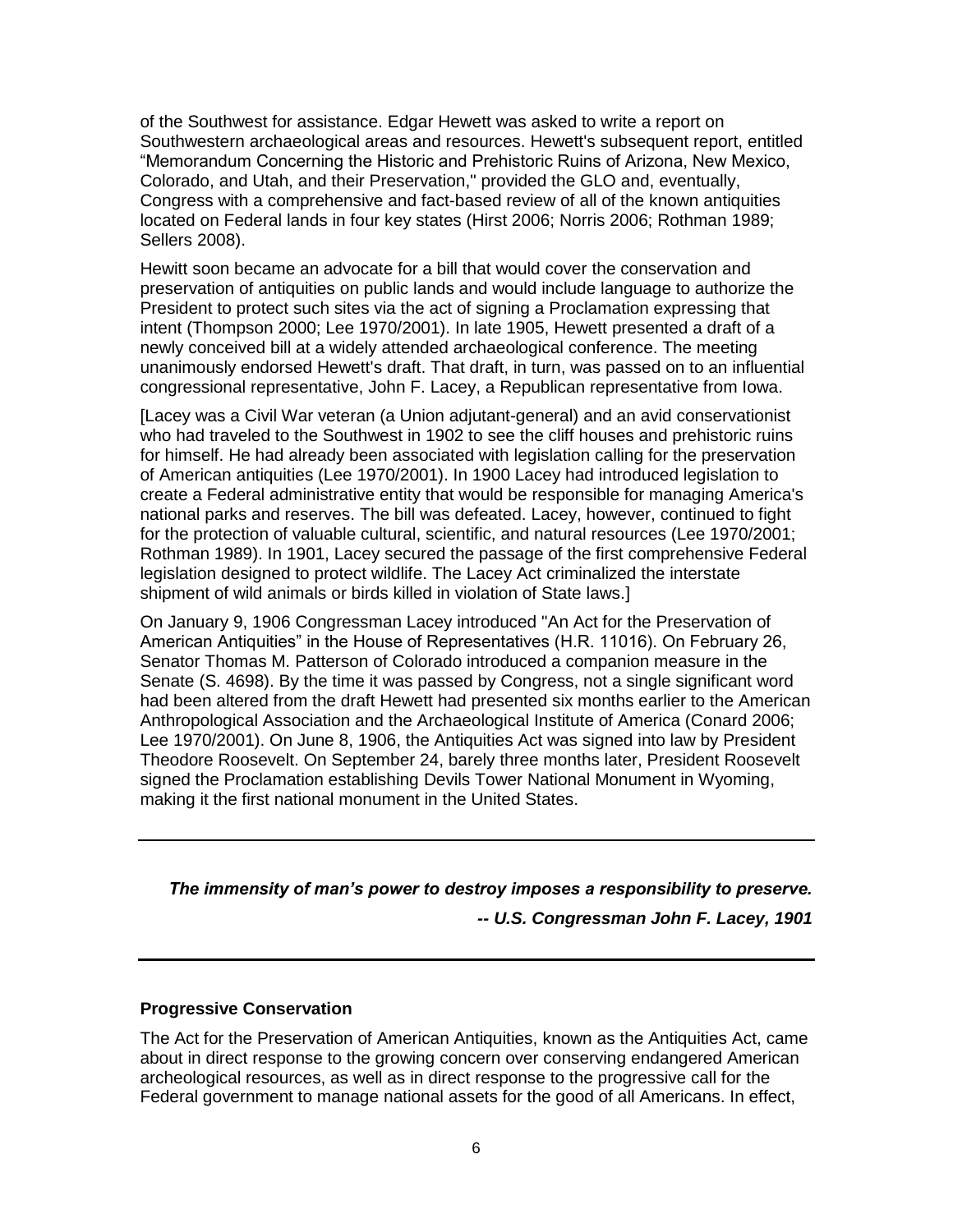the Act's passage paralleled a national conservation movement that heralded the philosophy of giving controlled regulation of the nation's resources to a socially responsible, centralized government (Dustin, McAvoy, and Odgen 2005)

During the early twentieth century, President Theodore Roosevelt was the heart and soul of the Progressive Movement. President Roosevelt embraced and embodied Progressivism—which was the belief that those elected by the public should take responsibility for the direction of the nation's policies for the benefit of that public. At the time, health, nature, and fitness were national obsessions. These goals were considered achievable for all Americans through active governmental involvement. Progressivism was a reaction to the excesses of rugged individualism (Dustin, McAvoy, and Ogden 2005; Hirst 2006). On a larger scale, it was also a backlash to the greed of Robber Barons and the consuming misery of the Industrial Revolution of the late nineteenth century (Hirst 2006; Rothman 1989).

When Roosevelt became President in 1901, conservation and Progressivism was elevated to the highest levels of the American social agenda. Roosevelt advocated a government with the power to enforce concepts of fairness and justice. Under Roosevelt, a man passionate about natural resources and their preservation, antiquities conservation acquired a new significance and a powerful advocate (Hirst, 2006; Rothman 1989).

The Progressive Movement, essentially led at the time by Roosevelt, believed that active governmental involvement could be used to create a healthy, prosperous middle class. The Antiquities Act was a part of that movement, as it used Federal action (rather than private interests) to create and preserve natural, healthy places for people to visit, and to preserve cultural and scientific data important to understanding the nation's past (Hirst 2006).

*Defenders of the short-sighted men who in their greed and selfishness will, if permitted, rob our country of half its charm by their reckless extermination of all useful and beautiful wild things sometimes seek to champion them by saying the 'the game belongs to the people.' So it does; and not merely to the people now alive, but to the unborn people. The 'greatest good for the greatest number' applies to the number within the womb of time, compared to which those now alive form but an insignificant fraction. Our duty to the whole, including the unborn generations, bids us restrain an unprincipled present-day minority from wasting the heritage of these unborn generations. The movement for the conservation of wild life and the larger movement for the conservation of all our natural resources are essentially democratic in spirit, purpose, and method.*

**-- President Theodore Roosevelt, 1916**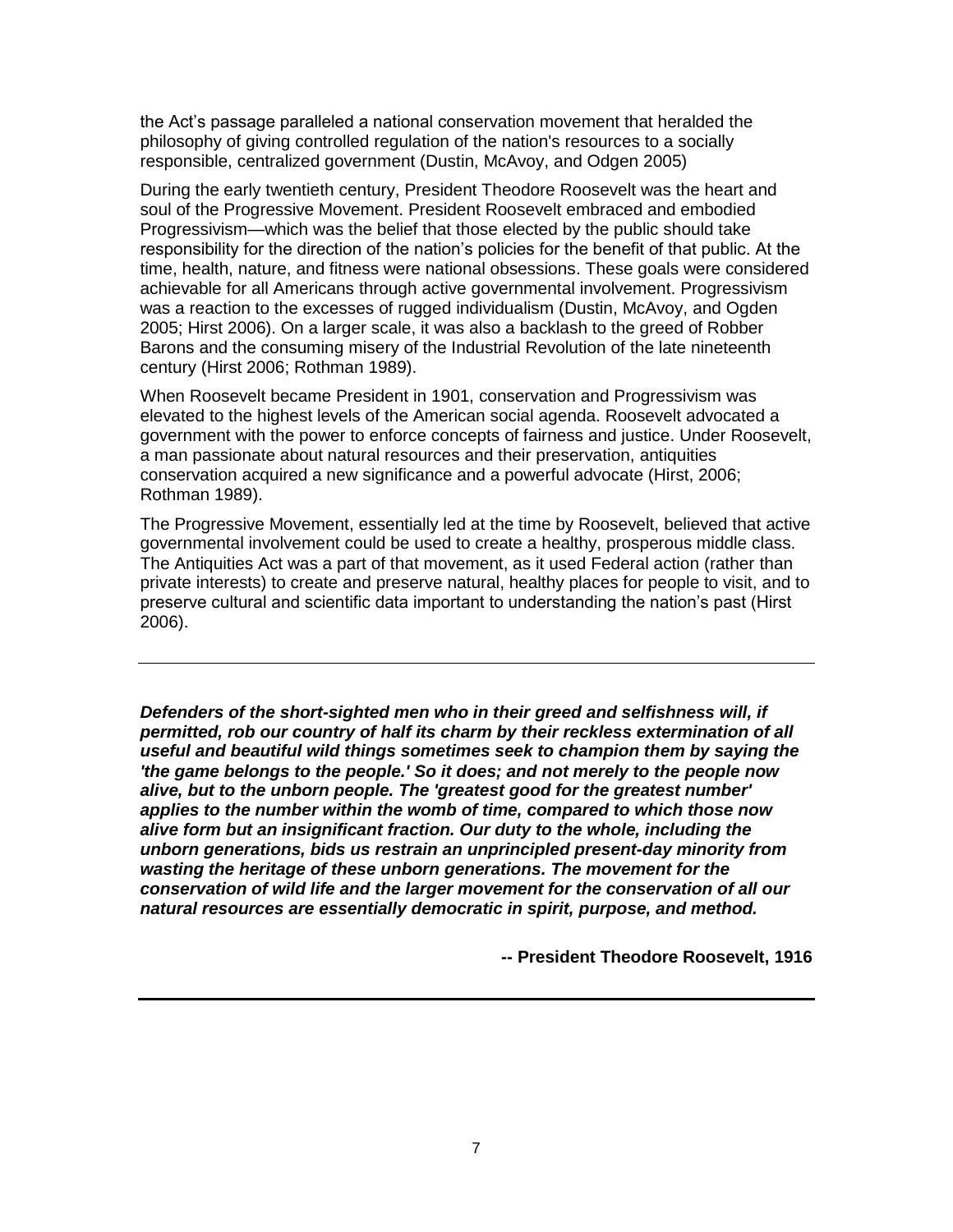# **NATIONAL LEGISLATION—AGENDA FOR CONSERVATION**

### **The Antiquities Act**

The Antiquities Act (16 USC 431-433) initiated a Federal system designed to protect American antiquities on public lands, to regulate archeological activities, and to punish persons known to have disturbed prehistoric sites without a permit. By declaring antiquities "scientific objects" and the sites upon which they existed as public sources of education, scientific information, and/or commemorative value, the Antiquities Act established fundamental policies for the treatment of cultural resources that have influenced archaeology and historic preservation into the twenty-first century (Lee 1970/2001; McManamon 1996, 2001; Rothman 1989; Thompson 2000a). The Antiquities Act provided a foundation for regulating public archeological investigations and for protecting archeological sites. The Act also established key principles from which future historic preservation policies and statutes would be derived (McManamon 1996; Sproul 2001). In full, the Antiquities Act reads:

*Be it enacted by the Senate and House of Representatives of the United States of America in Congress assembled, That any person who shall appropriate, excavate, injure, or destroy any historic or prehistoric ruin or monument, or any object of antiquity, situated on lands owned or controlled by the Government of the United States, without the permission of the Secretary of the Department of the Government having jurisdiction over the lands on which said antiquities are situated, shall, upon conviction, be fined in a sum of not more than five hundred dollars or be imprisoned for a period of not more than ninety days, or shall suffer both fine and imprisonment, at the discretion of the court.*

*Section 2. That the President of the United States is hereby authorized, in his discretion, to declare by public proclamation historic landmarks, historic and prehistoric structures, and other objects of historic or scientific interest that are situated upon lands owned or controlled by the Government of the United States to be national monuments, and may reserve as a part thereof parcels of land, the limits of which in all cases shall be confined to the smallest area compatible with proper care and management of the objects to be protected: Provided, That when such objects are situated upon a tract covered by a bona fide unperfected claim or held in private ownership, the tract, or so much as thereof may be necessary for the proper care and management of the objects may be relinquished to the Government, and the Secretary of the Interior is hereby authorized to accept the relinquishment of such tracts in behalf of the Government of the United States.*

*Section 3. That permits for the examination of ruins, the excavation of archaeological sites, and the gathering of objects of antiquity upon the lands under their respective jurisdictions may be granted by the Secretaries of the Interior, Agriculture, and War to institutions which they may deem properly qualified to conduct such examination, excavation, or gathering, subject to such rules and regulation as they may prescribe: Provided, That the examinations, excavations, and gatherings are undertaken for the benefit of reputable museums, universities, colleges, or other recognized scientific or educational institutions, with a view to increasing the knowledge of such objects, and that the gatherings should be made for permanent preservation in public museums.*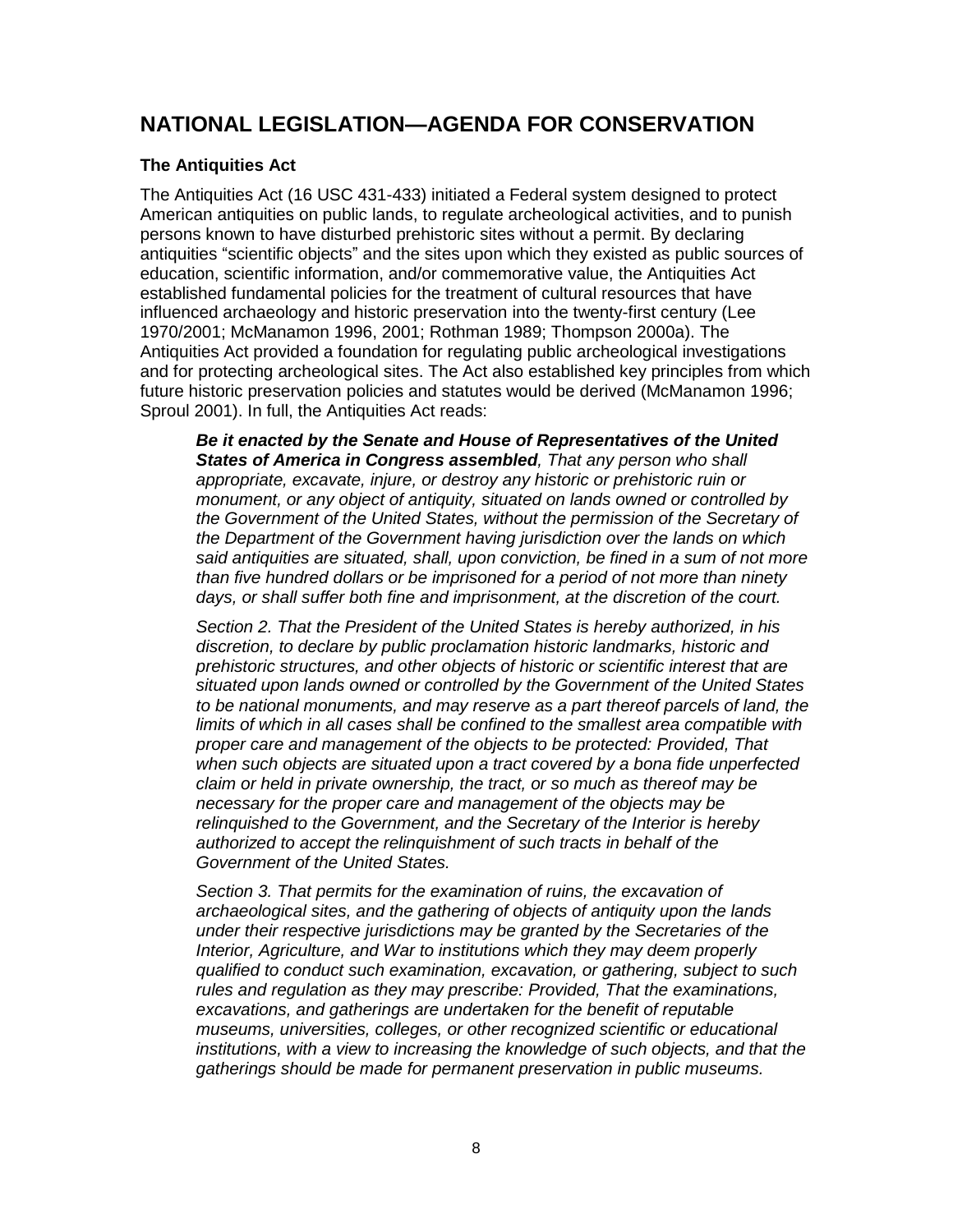*Section 4. That the Secretaries of the Departments aforesaid shall make and publish from time to time uniform rules and regulations for the purpose of carrying out the provisions of this Act.*

*Approved June 8, 1906 Theodore Roosevelt*

The passage of the Antiquities Act had three enduring impacts on American archaeology, historic preservation, and natural resource conservation. First, it was now possible for the President to unilaterally set aside public lands, by Proclamation, for preservation as national monuments. Second, archeologists were required to secure a permit from the land managing officials (the Secretaries of Agriculture, Interior, or War), in order to conduct any type of archeological or paleontological research on federally owned or controlled land. Third, individuals who removed, disturbed, or destroyed antiquities on public lands were subject to punishment by fine and/or imprisonment (source: http://www.nps/gov/history/archeology/).

Section 2 of the Antiquities Act specifically gives the President the power to unilaterally designate, by Proclamation, "historic landmarks, historic and prehistoric structures, and other objects of historic or scientific interest" as national monuments. Setting aside national monuments from tracts of land already owned by the government allowed the President to ban certain activities on those properties. Such activities included unauthorized excavation, homesteading, mining, grazing, logging, and other activities previously permitted on those properties (Hirst 2006).

Prior to the Antiquities Act, areas of special interest had been set aside as parks or reserves (including Hot Springs, Arkansas in 1832, Yellowstone National Park in 1872, and Casa Grande, Arizona in 1892). However, the establishment of these parks or reserves required an act of Congress, as well as Presidential approval. The Antiquities Act made the establishment of national monuments administrative actions—actions that were quicker and far easier to execute (McManamon 1996). In essence, the Antiquities Act became a handy tool for protecting specific cultural and historic sites that were in imminent danger and in a way that an often slow-acting Congress could not (Dustin, McAvoy, and Ogden 2005; Rothman 1989).

There were no intrinsic features that distinguished the new national monuments from national parks or reserves, only the mode of their establishment. Congress had to pass bills authorizing new national parks, whereas the President could now proclaim national monuments with the stroke of a pen. As a result, areas with identical features may be found in both categories.

The Antiquities Act lent legal sanction to the informal system already firmly entrenched in the GLO (the agency that would, in 1946, combine with the U.S. Grazing Service and become the BLM). Beginning in the early 1890s, the GLO had actively pursued a policy of withdrawing places with archaeological, historical, or natural significance from settlement and other kinds of land claims (areas brought to their attention by agents in the field or by petitions from the public). In order to prevent development and exploitation, the GLO had withdrawn a broad array of locations across the American West (Ise 1961; Rothman 1989).

After the passage of the Antiquities Act, the GLO began to work to convert previously withdrawn places into national monuments. During the summer of 1906, the GLO staff reviewed withdrawn tracts and drew up preliminary Proclamations (Devils Tower was the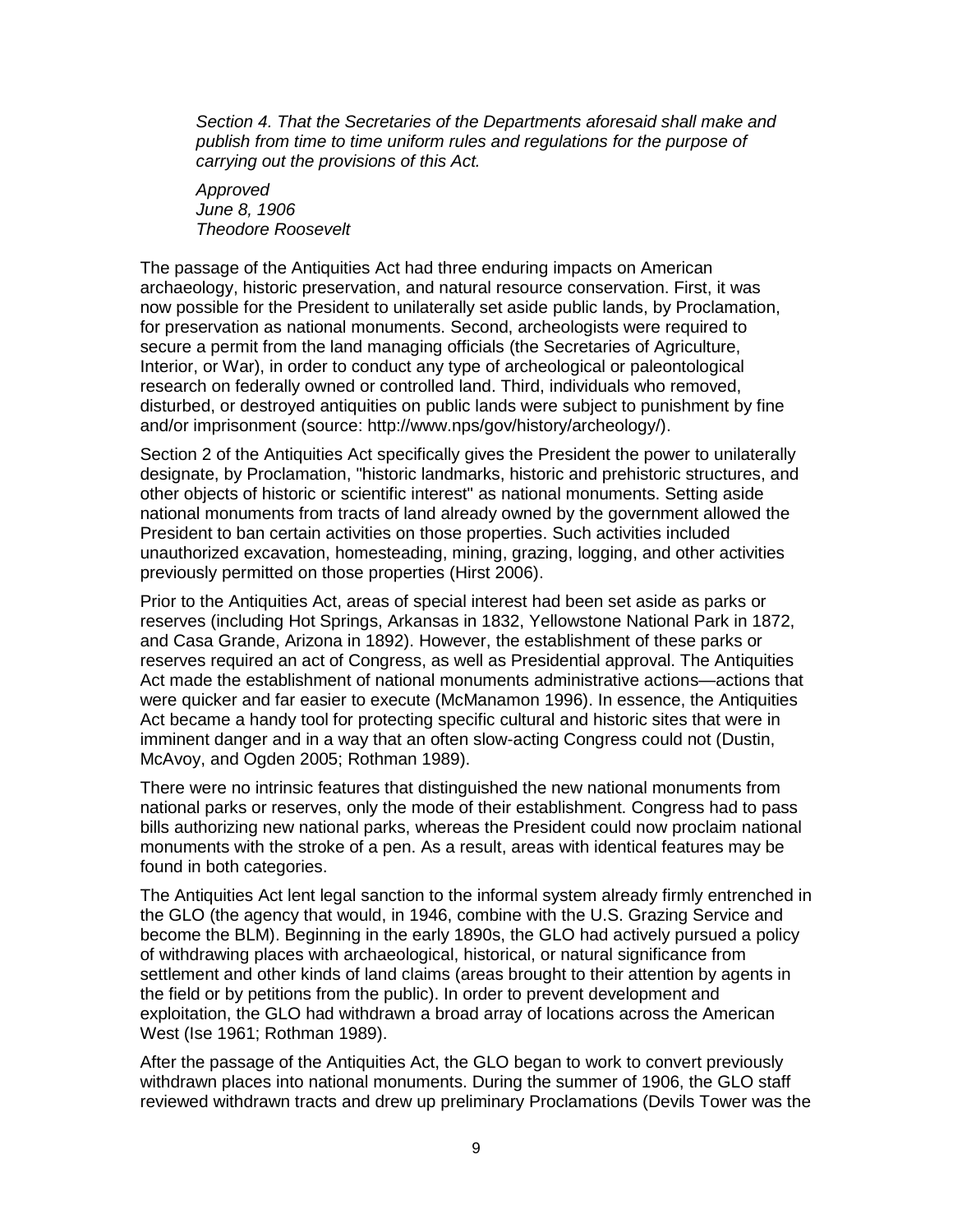first to be presented to, and signed by, President Roosevelt). Under the Department of the Interior, GLO efforts to administer the monuments began. Frank Bond, the chief clerk of the GLO at the time, assumed responsibility for the national monuments under the agency's care. Bond evaluated national monument proposals and drafted proclamations for the establishment of various monuments and, in general, assumed responsibility for determining whether a proposed area would become a national monument (Bond 1911). Rejecting numerous inappropriate requests, Bond eventually wrote all of the 28 proclamations establishing national monuments between 1906 and 1911 (Bond 1911; Rothman 1989).

*The Antiquities Act, in fact, is the most important piece of preservation legislation ever enacted by the United States government. Although its title suggests significance only in archaeological matters, in practice the law became the cornerstone of preservation in the Federal system. Without it, there would have been little flexibility in the preservation process, and many areas of significance would have been destroyed long before Congress passed legislation to protect them.*

> *-- Hal Rothman America's National Monuments: The Politics of Preservation (1989)*

The Antiquities Act set important precedents, including the assertion of a broad public interest in archaeology on public lands. It also established Federal support for the care and management of archaeological sites, collections, and information (and created the basis for the Federal government's efforts to protect archaeological sites from looting and vandalism). The Antiquities Act stands as an important achievement in the progress of conservation and preservation efforts in the United States. It permitted the protection and preservation of specific areas important for their cultural, archaeological, historical, and scientific resources. The Antiquities Act provided a foundation of public policy from which more specific public attention to, and preservation of, historic places and structures, cultural landscapes, and other cultural resources developed during the course of the twentieth century.

### **The Antiquities Act and Cultural Contributions—Commemorative not Commercial**

By the end of the nineteenth century, the prehistoric sites of the American Southwest had become tied to the modern market economy, with pot-hunters and wealthy collectors increasingly aware of the prestige and profits that the acquisition of ancient artifacts could bestow. A kind of archaeological frontier blossomed, with the unrestrained collecting of thousands of invaluable objects from ancient sites. At the time, this was paralleled by the rampant extraction of natural resources from public lands across the West (Hirst 2006; Rothman 1989).

By the end of the nineteenth century, however, areas within the public lands system came to be seen as possessing unique and invaluable qualities that went far beyond purely economic factors. These public lands came to be seen as worthy of being retained by the Federal government as part of the public trust—lands not to be disposed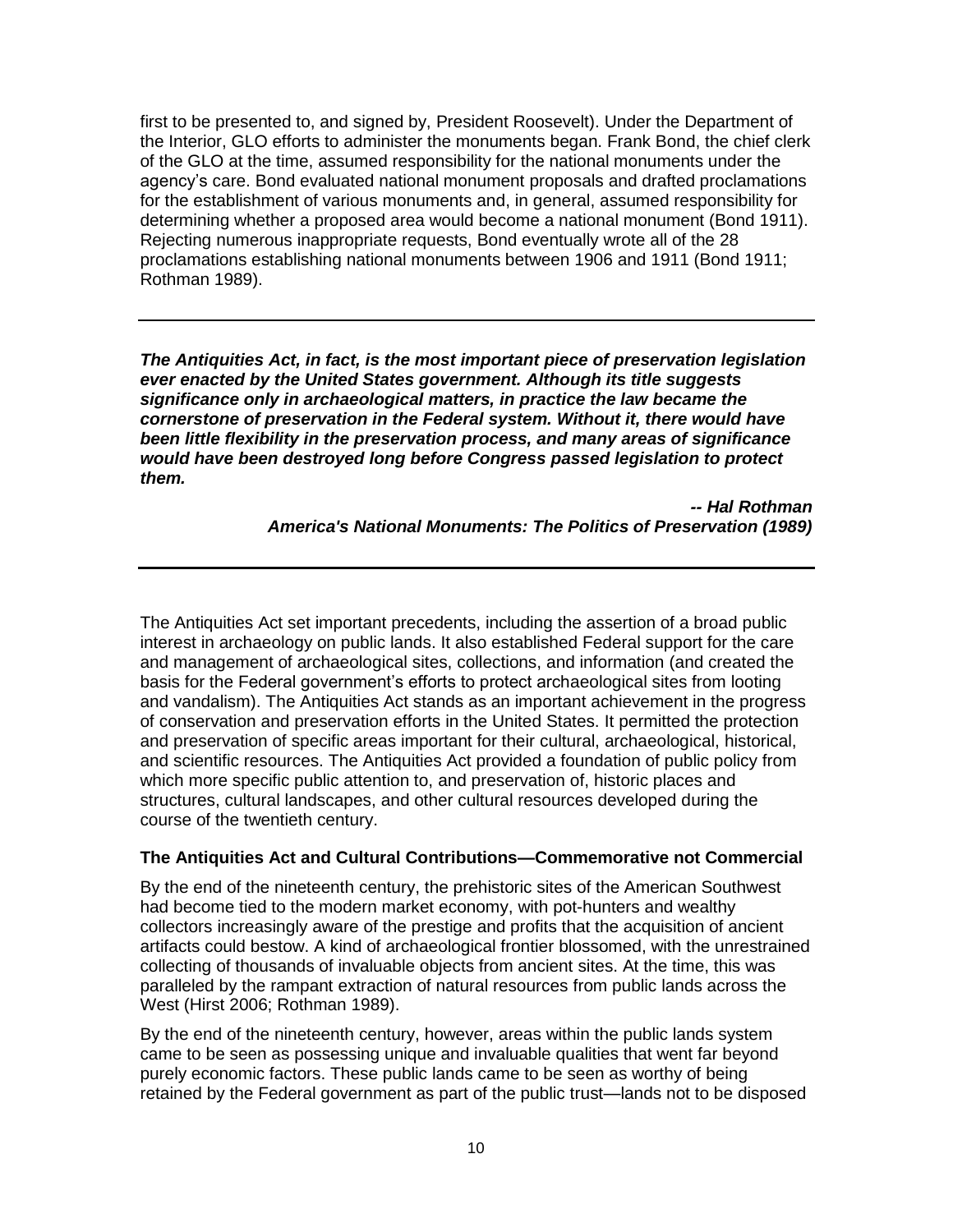of, or managed, as commodities (Rothman 1989; Sellers 2006). The initial impetus for the Antiquities Act was to stop the destruction of archaeological sites in the American Southwest (Rothman 1989). By defining who would be allowed to conduct archaeological excavations on public lands, the Antiquities Act also defined the study of archaeology as a scientific endeavor, rather than art history. It also sanctified acquiring knowledge and permanent preservation in public museums as its goal, rather than excavating artifacts as a commodity (Hirst 2006).

The Antiquities Act established that the conservation and preservation of historic, archaeological, and other scientific sites on public lands was indeed a Federal responsibility. It was the first law to establish archaeological sites on public lands as invaluable public resources in, and of, themselves. It obligated Federal land management agencies to preserve, for present and future generations, the historic, scientific, commemorative, and cultural values of the archaeological and historic sites and structures on these national monument lands (source:

http://www.nps.gov/history/archeology/). The Act also made it clear that, unlike the forest reserves, the primary value of such special places lay not in their commercial value, but rather in their contribution to education and knowledge for the general public good (Hirst 2006; Sellers 2008). This defining of cultural and archaeological resources as noncommercial was the most basic public policy established by the Antiquities Act. According to the Antiquities Act, archaeological sites are most valuable for the information they contain—their inherent commemorative, educational, scientific, and inspirational values—not as commodities for commercial exchange. The preservation of these heritage resources, like clean air and clean water and the teachings they offer, is what contributes to the public good and is of great public concern (Lee 1970/2001: McManamon 1996; Rothman 1989; Sellers 2008; Waldbaum 2006).

*The [Antiquities] Act worked a fundamental change in how people thought about the beautiful, compelling, and fragile relics left behind by earlier civilizations. It encouraged Americans to feel that our shared heritage is a public treasure, not merely a commercial asset to be exploited. It fostered -- and enforced -- the notion that cultural resources on public lands should be treated with the utmost respect, and that only the best stewardship practices, the highest level of scholarship, and the most up-to-date technology should be employed in their identification, preservation, and interpretation.*

> *-- Richard Moe President, National Trust for Historic Preservation, 2006*

### **Additional Conservation and Preservation Legislation**

Antiquities are not renewable resources. The conditions—the people, their times, their technologies, the prevalent environmental conditions that sustained them, etc.—in which these objects were created and crafted can never be duplicated. The yield of these priceless objects (educational, inspirational, or scientific) can only be sustained by their careful preservation, especially within the context of the landscape within which they were created. Any damage to, or destruction of, these irreplaceable objects whether by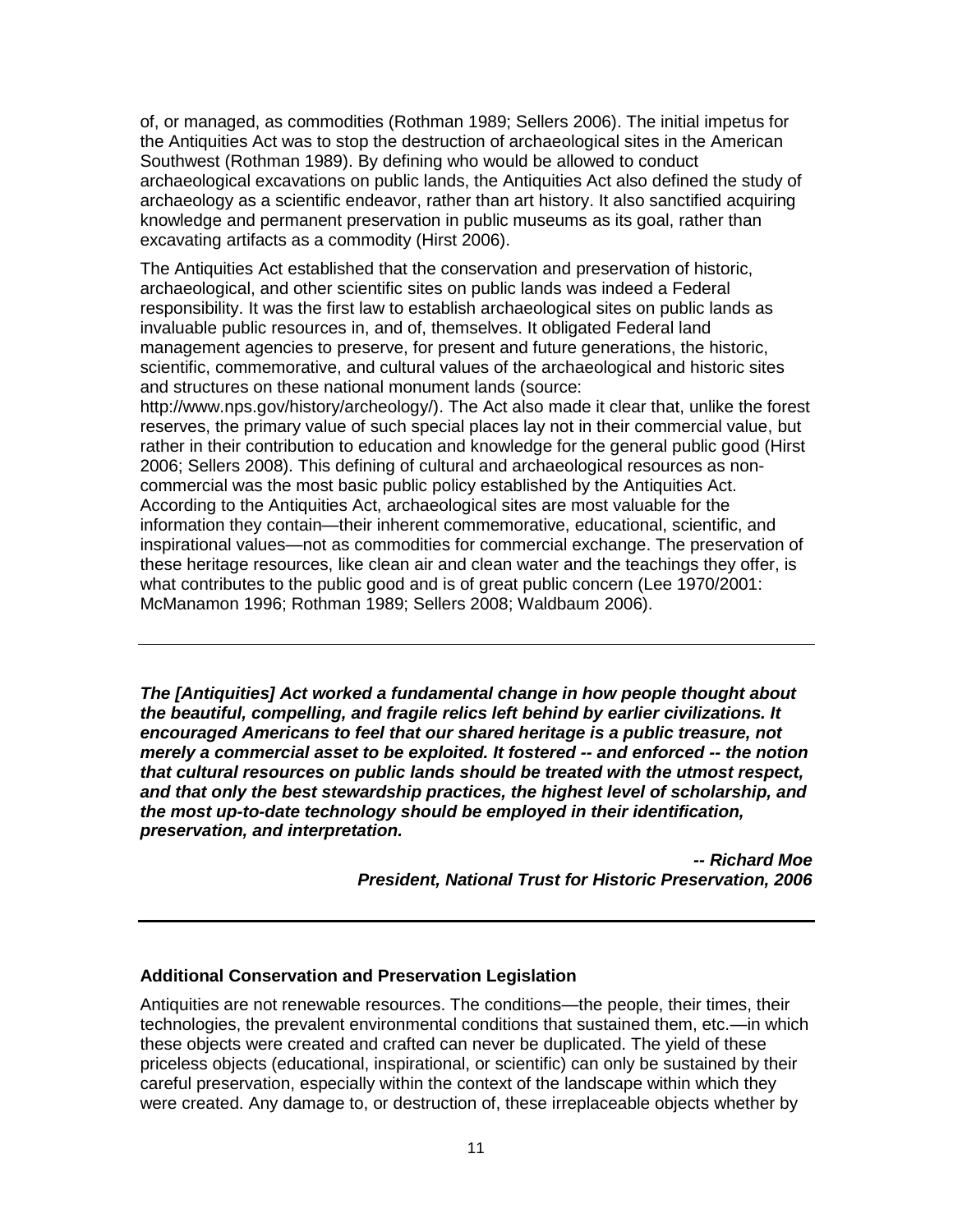reckless management, or by individuals or industries seeking short-term economic profit would constitute an irretrievable and irreversible impact; a loss to the American people that could never be regained by any type, or amount, of mitigation measure. The nation's antiquities can endure for centuries more, for the lasting benefit of all present and future generations of Americans only if properly managed by those entrusted with their care. Thus, the Federal land management agencies administering American public lands and resources are legally and ethically bound to ensure the enduring preservation of American antiquities under their care. This is especially true when it comes to American public lands that have been elevated to the highest echelons of prestige -- national monuments—lands that contain and are specifically dedicated to one-of-a-kind, irreplaceable national heritage treasures.

The Antiquities Act of 1906 laid the basis for additional Federal legislation designed to preserve the historic and cultural resources of the public domain, including:

### **Historic Sites Act of 1935**

The Historic Sites Act of 1935, as amended (PL 74-292; 49 Stat. 666; 16 USC 461), established national policy designed to identify and preserve nationally significant "historic sites, buildings, objects and antiquities." The Act authorized the National Historic Landmarks program and provided the foundation for the National Register of Historic Places authorized in the National Historic Preservation Act of 1966 (see below).

The policy stated in this Act followed from the non-commercial and public value policies established by the Antiquities Act. Section 1 of the Act states that "it is hereby declared that it is a national policy to preserve for public use historic sites, buildings, and objects of national significance for the inspiration and benefit of the people of the United States." Under the Act, historic sites and cultural resources could be added to the public domain (McManamon 1996).

### **Reservoir Salvage Act of 1960**

The Reservoir Salvage Act of 1960, as amended (16 USC 469-469c), expanded the Historic Sites Act of 1935. It gave the Department of the Interior, through the NPS, the responsibility for the preservation of archaeological data that might be lost specifically through dam construction.

### **National Historic Preservation Act of 1966**

The National Historic Preservation Act (NHPA) of 1966, as amended (PL 89-665; 80 Stat. 915; 16 USC 470), created the National Register of Historic Places (NRHP). The NHPA provided protection to historic places of State and local, as well as national, significance. It established the Advisory Council on Historic Preservation (ACHP), State Historic Preservation Officers (SHPOs), Native American Tribal Preservation Officers, and a preservation grants-in-aid program. Section 106 of the Act directs Federal agencies to take into account effects (impacts) of their actions (undertakings) on properties listed on, or eligible for, the NRHP. Section 110(a) of the Act sets inventory, nomination, protection, and preservation responsibilities for federally owned cultural properties. Section 110(c) of the Act requires each Federal agency to designate a Preservation Officer to coordinate activities under the Act.

[Executive Order 11593,](http://www.blm.gov/heritage/docum/eo11593.pdf) "Protection and Enhancement of the Cultural Environment" (36 CFR 8921, May 13, 1971) directs Federal agencies to inventory cultural properties under their jurisdiction. It also directs such agencies to nominate to the NRHP all federally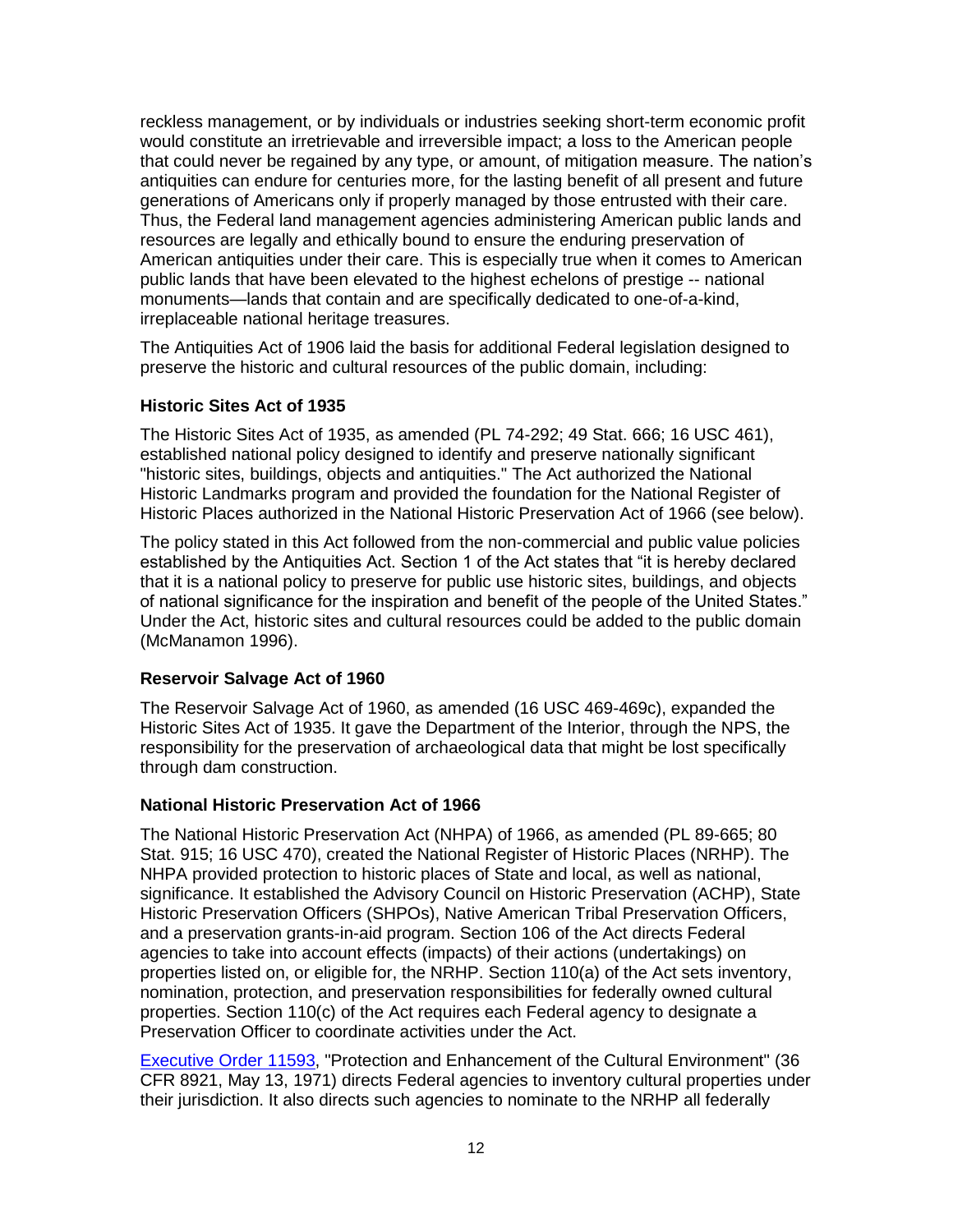owned properties that meet the criteria, to use due caution until the inventory and nomination processes are completed, and to assure that Federal plans and programs contribute to the preservation and enhancement of non-Federal properties.

The NHPA was the second expansion of the basic policy of the Antiquities Act. The Act embraces a wider range of historic and cultural properties than the Antiquities Act and the Historic Sites Act. However, like the two acts before it, the NHPA adheres to the public policy that historic properties have a non-commercial, non-commodity based value to all Americans. Section  $1(a)(4)$  states that "the preservation of this irreplaceable heritage is in the public interest so that its vital legacy of cultural, educational, aesthetic, inspirational, economic, and energy benefits will be maintained and enriched for future generations of Americans.‖ The non-commercial values of these properties were stressed, as well as the fact that the manner in which the properties are managed is of public concern (McManamon 1996).

### **National Environmental Policy Act of 1969**

The National Environmental Policy Act (NEPA) of 1969, as amended (42 USC 4321 and 4331-4335), states that it is the Federal government's continuing responsibility to use all practicable means to preserve important historic, cultural, and natural aspects of the nation's heritage. It also instructs Federal agencies to prepare environmental impact statements (EISs) for each major Federal action potentially having an effect (impact) on the environment.

# **Archaeological and Historic Preservation Act of 1974**

The Archaeological and Historic Preservation Act (AHPA) of 1974 amended the Reservoir Salvage Act of 1960 (PL 86-523; 74 Stat. 220, 221; 16 USC 469; PL 93-291; 88 Stat. 174; 16 USC 469). The Act provides for the preservation of historical and archaeological data that might otherwise be lost as the result of Federal construction projects or federally licensed or assisted programs. The Act provides that up to one percent of congressionally authorized funds for a project may be spent from appropriated project funds to recover, preserve, and protect archaeological and historical data.

### **American Indian Religious Freedom Act of 1978**

The American Indian Religious Freedom Act (AIRFA) of 1978, as amended (PL 95-431; 92 Stat. 469; 42 USC 1996), directs that it shall be the policy of the United States to protect and preserve for the American Indian, Eskimo, Aleut, and Native Hawaiian people the inherent right of freedom to believe, express, and exercise their traditional religions. This includes access to religious sites, use and possession of sacred objects, and freedom to worship through ceremonial and traditional rites. Under the Act, Federal agencies are directed to evaluate their policies and procedures in order to determine if changes are needed to protect such rights and freedoms from agency practices. (The Act is a specific expression of First Amendment guarantees of religious freedom. It is not implemented by regulations.)

# **Archaeological Resources Protection Act of 1979**

The Archaeological Resources Protection Act (ARPA) of 1979, as amended (PL 96-95; 93 Stat. 721; 16 USC 47O), set felony-level penalties for excavating, removing, damaging, altering, or defacing any archaeological resource more than 100 old on public or Native American tribal lands, unless authorized by a permit. The Act prohibits the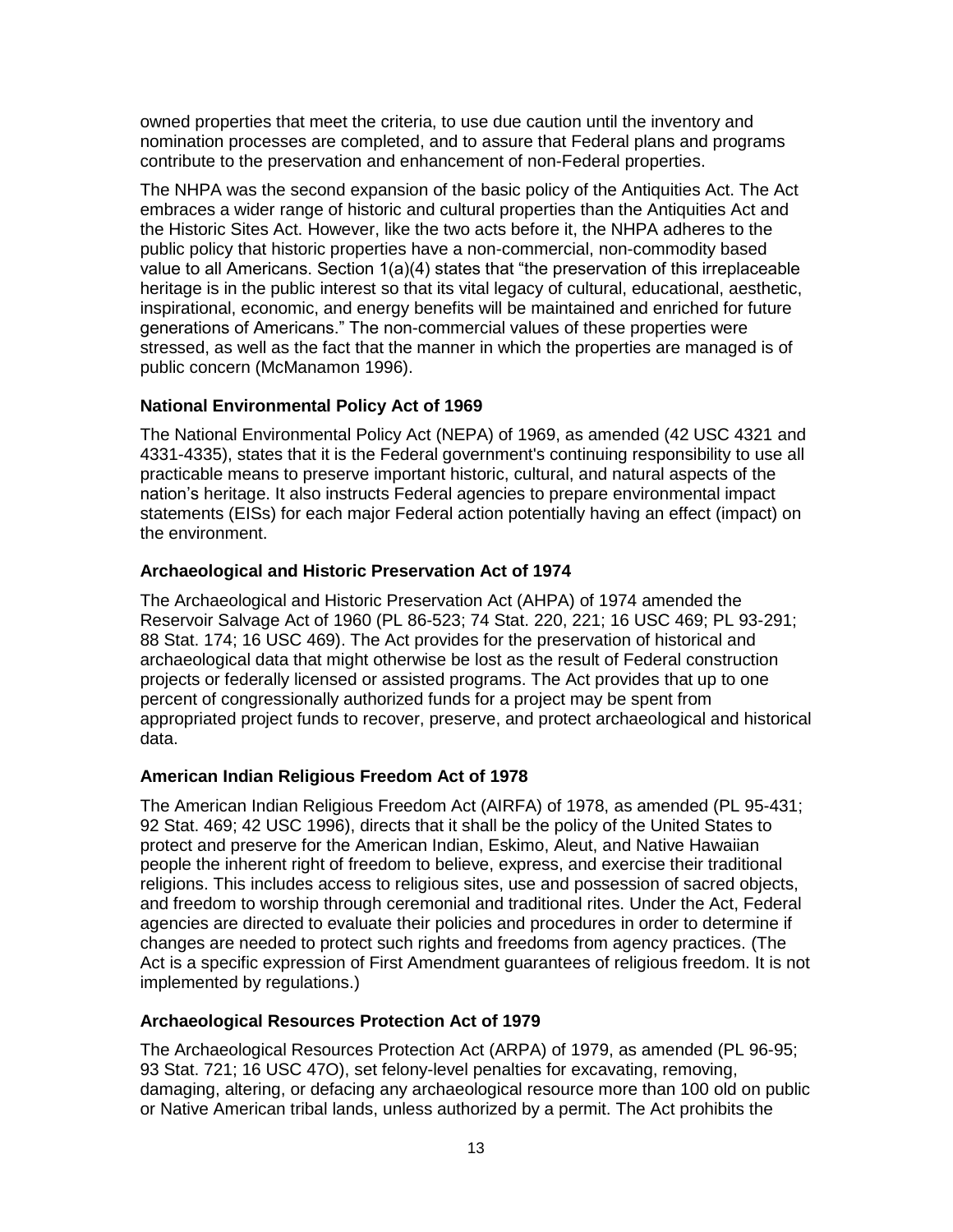sale, purchase, exchange, transportation, receipt, or offering of any archaeological resource obtained in violation of any regulation or permit under the Act or under any Federal, State, or local law. The Act's definitions, permit requirements, and criminal and civil penalties augment those established under the Antiquities Act. The basic purpose of the Act is to "secure, for the present and future benefit of the American people, the protection of archaeological resources and sites which are on public lands and Indian lands."

### **Native American Graves Protection and Repatriation Act of 1990**

The Native American Graves Protection and Repatriation Act (NAGPRA) of 1990, as amended (PL 101-601; 104 Stat. 3048; 25 USC 3001 et esq.), established rights of Native American tribes and Native Hawaiian organizations to claim ownership of certain cultural items (including human remains, funerary objects, sacred objects, and objects of cultural patrimony) held or controlled by Federal agencies and/or museums that receive Federal funds. It requires agencies and museums to identify holdings of such remains and objects, and to work with appropriate Native Americans toward their repatriation. Permits for the excavation and/or removal of cultural items protected by the Act require Native American consultation and notification of discoveries of cultural items made during Federal land use activities.

# **PRESIDENTIAL PROCLAMATIONS OF PRESERVATION**

Since the passage of the Antiquities Act in 1906, all but four presidents have used the authority of the Act to proclaim 125 national monuments covering nearly 100 million acres of Federal public lands. Many of the monuments were established to protect American antiquities; however, over time, presidents have used the Act to proclaim national monuments for their scenic, natural, historic, and scientific objects as well (Dustin, McAvoy, and Ogden 2005). Presidents who established national monuments include:

- **President Theodore Roosevelt, 1901-1909, used the Antiquities Act to** proclaim18 national monuments.
- **President William Howard Taft, 1909-1913,** used the Antiquities Act to proclaim 10 national monuments.
- **President Woodrow Wilson, 1913-1921,** used the Antiquities Act to proclaim 14 national monuments.
- **President Warren G Harding, 1921-1923,** used the Antiquities Act to proclaim 8 national monuments.
- **President Calvin Coolidge, 1923-1929,** used the Antiquities Act to proclaim 13 national monuments.
- **President Herbert Hoover, 1929-1933,** used the Antiquities Act to proclaim 9 national monuments.
- **President Franklin D. Roosevelt, 1933-1945** used the Antiquities Act to proclaim 11 national monuments.
- **President Harry S. Truman, 1945-1953** used the Antiquities Act to proclaim 1 national monument.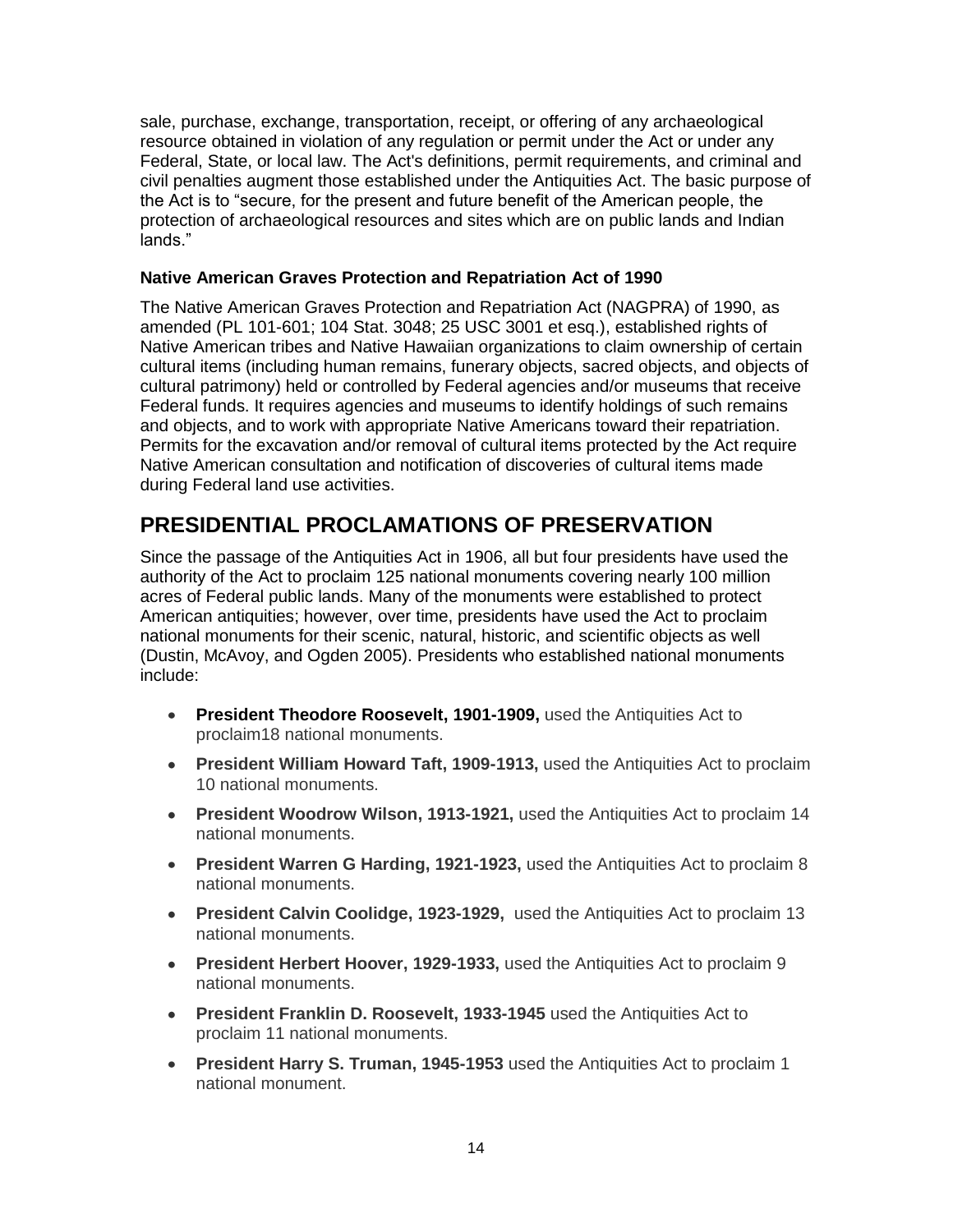- **President Dwight D. Eisenhower, 1953-1961,** used the Antiquities Act to proclaim 2 national monuments.
- **President John F. Kennedy, 1961-1963, used the Antiquities Act to proclaim 2** national monuments.
- **President Lyndon B. Johnson, 1963-1969,** used the Antiquities Act to proclaim 1 national monument.
- **President Jimmy Carter, 1977-1981,** used the Antiquities Act to proclaim 15 national monuments.
- **President William J. Clinton, 1993-2001,** used the Antiquities Act to proclaim 18 national monuments, and to expand the boundaries of 3 national monuments.
- **President George W. Bush, 2001-2008,** used the Antiquities Act to proclaim 5 national monuments (source: http://www.nps.gov/history/history/hisnps/NPSHistory/).

### **National Monument Management**

When the Antiquities Act was passed in 1906, American public lands were under the management of either the Department of the Interior (the GLO), the Department of Agriculture (the U.S. Forest Service), or the Department of War. The Antiquities Act did not specify which Federal land management agency should manage national monuments proclaimed by presidents. However, the implications of the permitting process, outlined in Section 3, is that the management of the national monuments would be under the jurisdiction of the governmental agency that owned the property prior to the monument designation (Hirst 2006).

The most appropriate agency for managing archaeological and cultural properties in 1906 may have been the Bureau of American Ethnology (BAE) at the Smithsonian Institution (which had staff archaeologists). The BAE, however, was not set up to manage lands. It soon became evident that the Department of War and the Department of Agriculture (the USFS) were also not equipped to manage the monuments, especially when it came to managing properties they could not use in their normal course of operations (Hirst 2006).

The proclamations establishing national monuments typically came with no additional funding or staffing. GLO field agents posted warning signs at each monument, offering the only form of protection for the monuments and making the areas all the more identifiable for collectors and casual visitors who did not realize that their behavior was now illegal (Rothman 1989). In addition, field agents often only visited national monuments once or twice a year. One GLO Inspector, Leslie Gillett, sent a report to her GLO superiors that the lack of "evidence of care" at one new national monument, El Morro, made it "doubtful whether visiting tourists, especially those who do not visit [El Morro] with the idea of its being a national monument in mind, are acquainted with the fact that the site has been withdrawn" (Gillette 1915). With only a warning sign to indicate the significance of each national monument, people did not sense the special status of the designated areas (Rothman 1989).

Frank Bond, the chief clerk of the GLO, stated that it was "only a question of time when [the national monuments] will be secretly attacked and pillaged piecemeal, until there is nothing left to preserve... [They are] a responsibility which we now feel but cannot make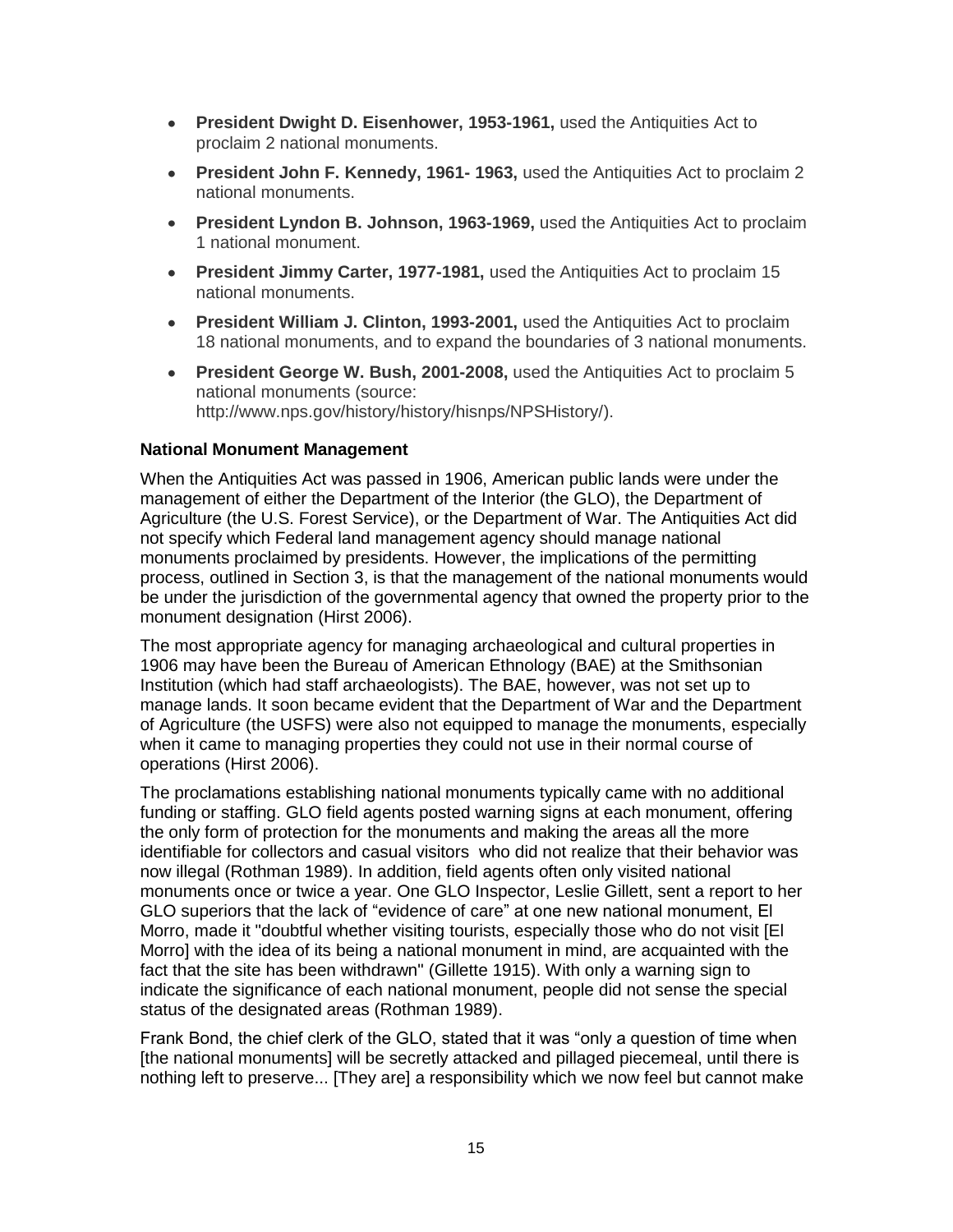effective" (Bond 1911). Without appropriate funding and staffing, there was little the GLO could do to protect or preserve the antiquities assigned to their care and management.

By 1910, a movement to establish a branch of the Department of the Interior specifically dedicated to administering national parks and national monuments gained momentum. In 1912, President Taft called on Congress to develop a coordinated system to manage the rapidly expanding national parks and monuments. In 1916, a formally recognized Federal bureau designed to manage America's treasures was created. The National Park Service Organic Act of 1916 was passed by Congress and signed by President Woodrow Wilson. The new agency was dedicated to the specific purpose of managing national treasures on American public lands. Until 1933, the USFS continued to manage the national monuments under its purview. Then, in 1933, President Franklin D. Roosevelt signed Executive Order 6166, transferring the administrative functions of public buildings, reservations, national parks, national monuments and national cemeteries over to the National Park Service (Hirst 2006).

When President Clinton proclaimed the Grand Staircase-Escalante National Monument, he also proclaimed the BLM as the managing agency—the agency that was administering the lands before the establishing proclamation. Although most national monuments are under the management of the NPS, President Clinton's national monument proclamations established a new paradigm in which other Federal agencies have sole or shared jurisdiction. Fourteen of President Clinton's national monuments are run by the BLM (including the Canyons of the Ancients National Monument), 6 by the NPS, and 2 are under joint management by the NPS and the BLM. In addition, the USFS and the USFWS each oversee one national monument. In 2006, Papahānaumokuākea Marine National Monument proclaimed by President Bush in the northwestern Hawaiian Islands was placed under the management of the National Oceanic and Atmospheric Administration (NOAA).

### **Presidential Preservation—Conservation Controversy**

All but four presidents (Nixon, Ford, Reagan, and G.H.W. Bush) have used the Antiquities Act to proclaim numerous national monuments. On occasion, however, the implementation of the presidential power has stirred controversy and contention. Such controversial issues have included the size of the areas designated, the types of resources protected (scenic, geologic, historic, cultural, scientific, etc.), the inclusion of non-Federal lands within the boundaries of national monuments, restrictions on land uses (including logging, hunting, grazing, and mining), the manner and timing in which monuments were created, the selection of the managing agency, and other issues (Vincent 2006). However, in all cases to date, Congress and the Courts have upheld establishing particular monuments, and the president's authority to do so under the Antiquities Act (Hirst 2006; Raffensperger 2007, 2007; Vincent 2006).

The provisions of the Antiquities Act have remained largely unchanged since 1906. They have been broadly interpreted by presidents to include areas of all sizes and to contain a diverse array of cultural, natural, scenic, and/or scientific features. The impetus for the Act may have been to protect prehistoric cultural objects (antiquities) in the Southwest. However, the reference in the act to "objects of ... scientific interest" enabled President Theodore Roosevelt to make a natural geological feature, Devils Tower in Wyoming, the first national monument. The next three monuments he proclaimed in 1906 included one for its natural features (the Petrified Forest in Arizona) and two for cultural features (El Morro in New Mexico, and Montezuma Castle in Arizona).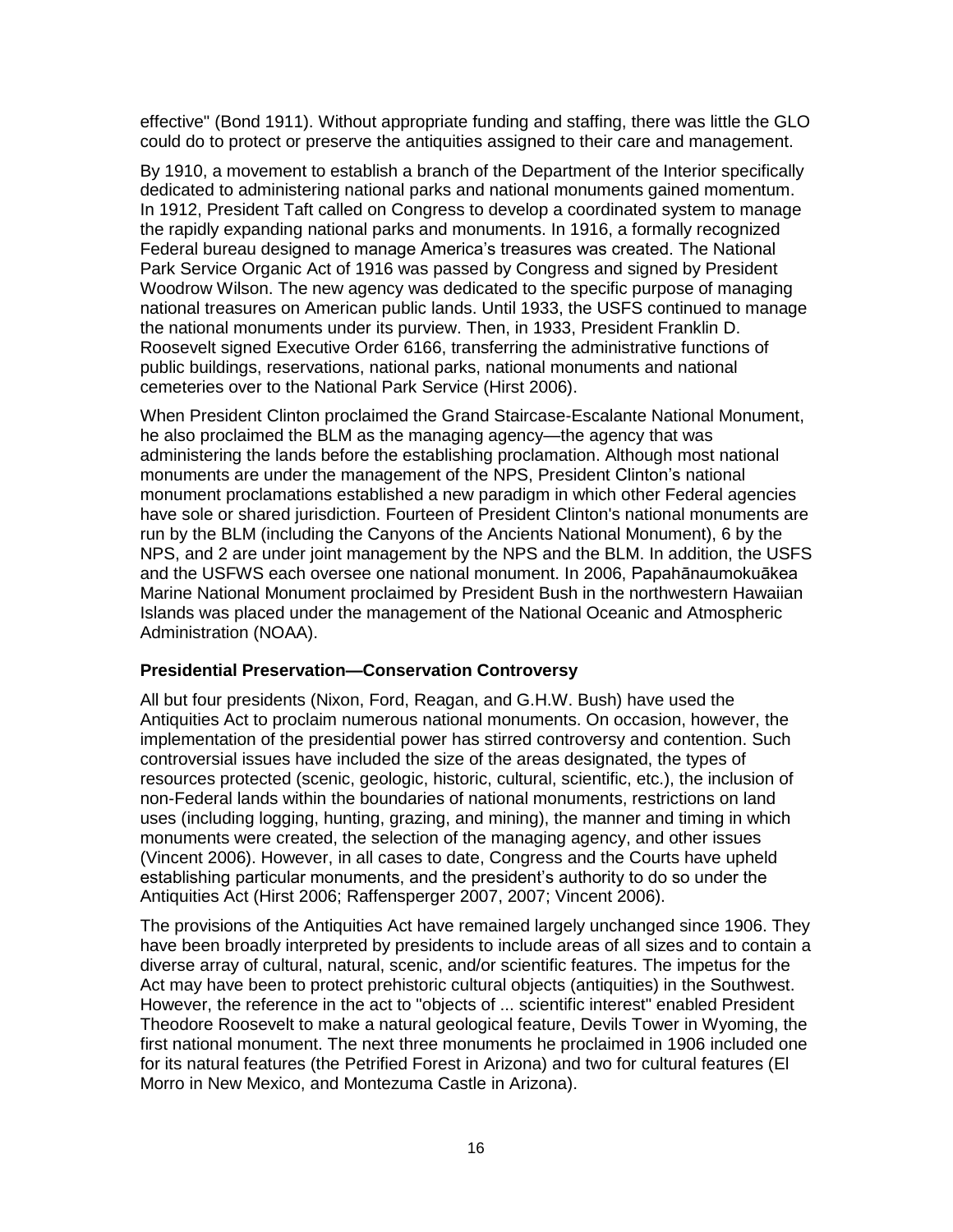Although most national monuments have been established by presidential proclamation under the Antiquities Act, Congress does have the authority to establish monuments. Congressional establishment of a national monument, however, can take years—from the first introduction of the special authorizing legislation, through passage by both the House of Representatives and by the Senate, through presidential approval, to the final enactment (as well as through any court review and/or litigation). A President's unilateral power to proclaim national monuments has been challenged as a circumvention of Congress. Presidents, however, have defended their use of the Antiquities Act as a way to cut through bureaucratic deadlock and to protect vital natural areas under imminent threat--when, and where, time is of the essence (Getches 1982; Farrensperger 2007; Rothman 1989).

### **First Controversy**

The first legal challenge to the use of the Antiquities Act came in 1943, when President Franklin D. Roosevelt proclaimed a wildlife reserve in Wyoming as the Jackson Hole National Monument. President Roosevelt proclaimed the area a national monument in order to accept a donation of lands from John D. Rockefeller, Jr. Congress had declined to authorize the inclusion of these lands, as an expansion, into the already established Grand Teton National Park.

Wyoming's congressional representatives favored local control of the area. Thus, in May 1943 the State of Wyoming filed suit challenging the legality of Roosevelt's actions. A key aspect of the State's argument was that the use of the Antiquities Act was invalid because the Jackson Hole area did "not actually contain any historic landmark, or any historic or prehistoric structure, or any other object of historic or scientific interest." In response, NPS attorneys gathered a number of historians, biologists, and geologists to testify that the area did indeed possess values worthy of the language prescribed by the Antiquities Act. A judge in Sheridan, Wyoming heard the case and, in August 1944, sided with the NPS (Getches 1982; Rothman 1989). At the national level, legislation intended to abolish Jackson Hole National Monument passed Congress. It was, however, vetoed by President Roosevelt. The battle over the land continued until the end of the decade. In 1950, Congress sided with the president and added most of the national monument into Grand Teton National Park. It also banned the creation of any future national monuments in Wyoming without congressional approval (Farrensperger 2007; Rothman 1989).

# **Largest Controversy**

In 1978, President Jimmy Carter elevated the largest amount of land ever, more than 58 million acres in Alaska, by any president to national monument status. That action led to one to one of the greatest conservation achievements of the century, the Alaska National Interest Lands Conservation Act (more than doubling the size of the lands administered by the NPS). It also ignited one of the largest controversies over the use of the Antiquities Act. Believing that Carter, like Franklin Roosevelt, had sidestepped Congress, some Alaskans were incensed and one group of citizens in Fairbanks burned Carter in effigy. After years of debate, the Alaska National Interest Lands Conservation Act was passed in 1980, expanding protected land in Alaska and, at the same time, barring the creation of any future national monuments in Alaska without congressional approval (Raffensperger 2007).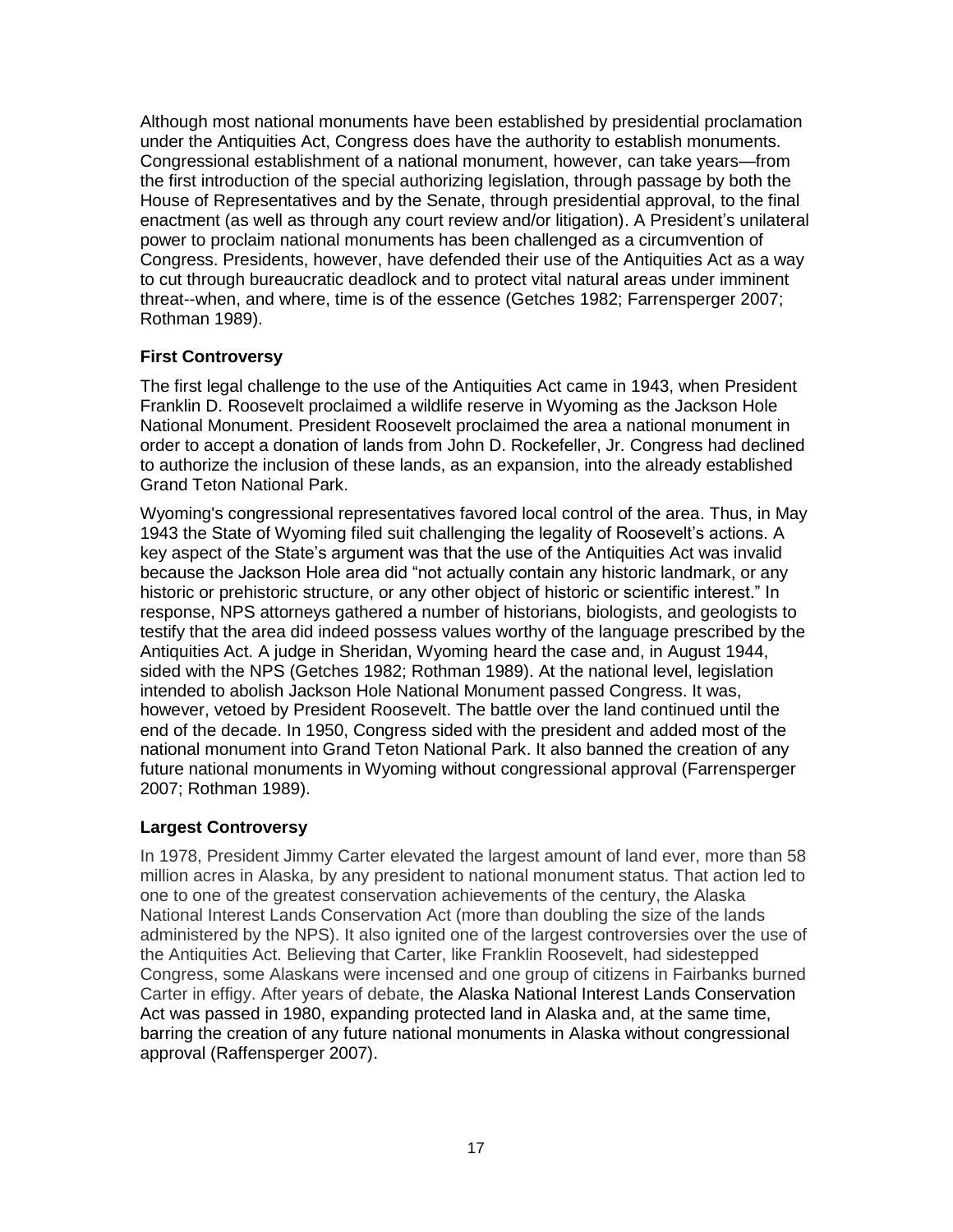### **Latest Controversy**

In 1996, President Clinton designated a series of unique geologic landforms and elaborate canyons in Utah, totaling approximately 1.7 million acres of land, as the Grand Staircase-Escalante National Monument. This decision was a popular one across the nation, except for some people in Utah and a coal mining endeavor preparing to set up operations within this unique landscape (Hirst 2006; Rothman 1989; Squillace 2006).

In 1997, in response to President Clinton's proclamation, the Utah Association of Counties, joined by the Mountain States Legal Foundation, filed suit against his administration. Several U.S. House members also introduced bills designed to reduce the president's authority to establish new monuments. One bill, the National Monument Fairness Act (H.R. 1127), sponsored by Representative James Hansen (R–UT), demanded that no new monuments over 5,000 acres be established without the concurrence of Congress, and by both the Governor and the State legislature of the State in question. This bill passed the House but died in the Senate (*Congressional Record* 143 (1997), 21441–21443; Squillace 2006).

Weathering that storm, President Clinton, between January 2000 and the end of his term a year later, went on to proclaim more national monuments than any other president (establishing 18 new, and expanding 3, national monuments). Some western congressional representatives attempted to undo President Clinton's proclamations, as well as to reduce the president's ability to create new monuments. In June 2001, 30 House members introduced a new National Monument Fairness Act.

On July 17, 2001, on behalf of over 20 organizations opposed to the National Monument Fairness Act, the great grandson of President Theodore Roosevelt, the President who signed the Antiquities Act, testified before Congress in opposition to the bill:

*I am Ted Roosevelt IV, a businessman, conservationist, and a rancher. I am also a Republican...This is the third time that I have testified before the House and Senate Committees in defense of the Antiquities Act. It is my hope that, eventually, these challenges to the Act will be simply a matter for the history books and that Congress will come to recognize that the Act itself is a monument to our national conscience.*

*Our national identity is not solely defined by the success of our economic enterprise, and the American people repeatedly and resoundingly confirm to their representatives in Congress that the health, integrity, and beauty of our landscape is an absolute value of national importance to them...The Antiquities Act remains an important tool for protection of Federal lands held in trust for all Americans, not just the residents in a particular state...The Antiquities Act is a distinctly American law, designed by your farsighted predecessors to assure that we do not damage those natural, archeological, and cultural treasures unique to our American landscape. Since its passage in 1906, it has served our nation well, ensuring that presidents have the ability to protect fragile and special places from ill-conceived commercial exploitation with the speed not found in the ordinary legislative process. Presidents have used the Act sparingly and appropriately to respond to public concerns about the preservation of places that are keystones to our national memory and that help define us as a people and a nation. We respectfully urge your opposition to H.R. 2114 (source:* 

*http://www.wilderness.org/Library/Documents/upload/Monuments-Roosevelt-Statement.pdf).*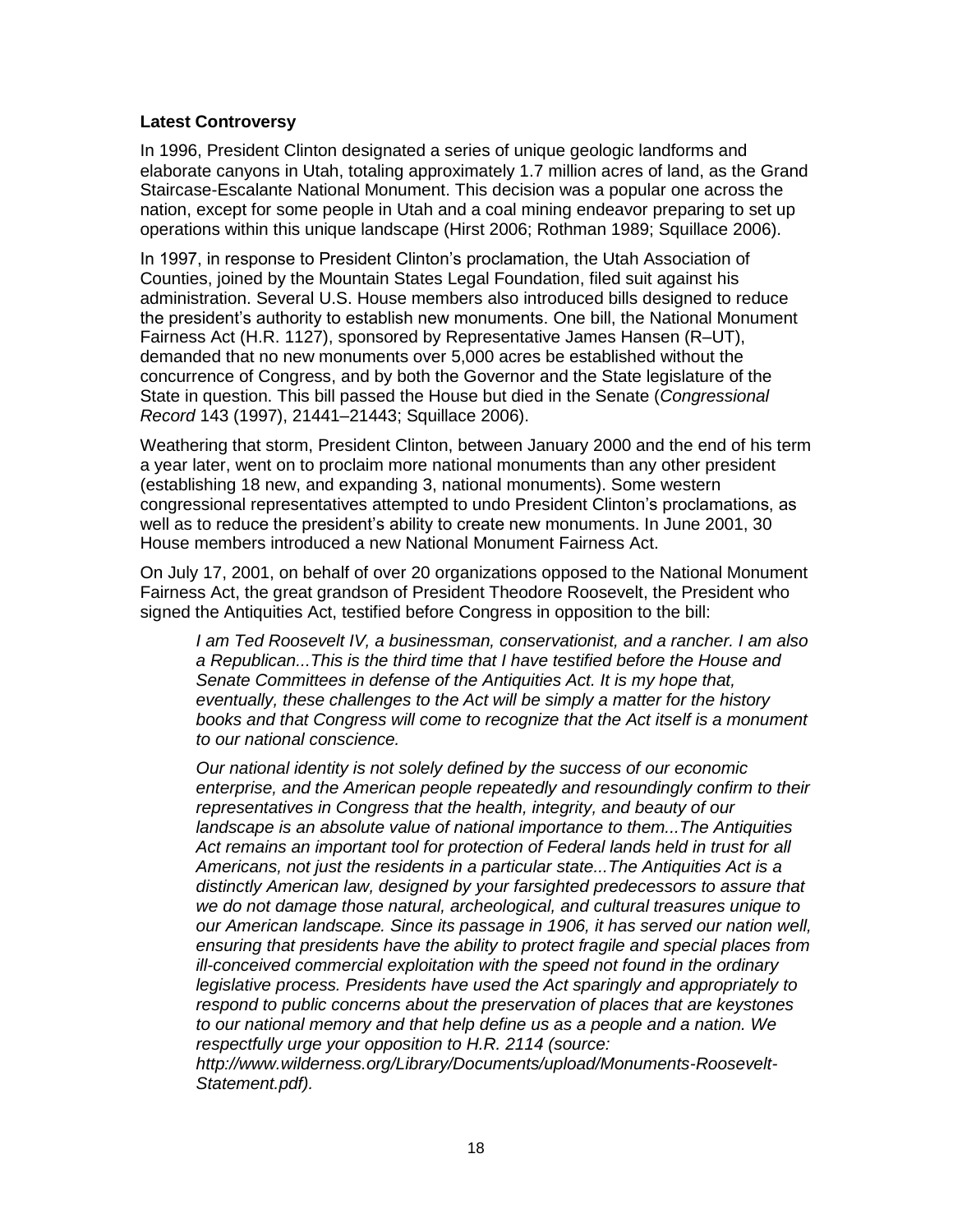The bill, which was largely a repeat of what had had passed the U.S. House of Representatives four years earlier, passed the House Resources Committee. It was never, however, considered by the full House (*House Journal* [2001], 690–691 and 2388) (Harmon et al. 2006).

On January 25, 2001, the Mountain States Legal Foundation filed suit against President Clinton, seeking to set aside six national monuments designated by the President. On November 15, 2001, Judge Paul Friedman, sitting in the U.S. District Court for the District of Columbia, dismissed the lawsuit. Judge Friedman concluded that the Antiquities Act of 1906, upon which President Clinton based his designations, is a proper delegation of authority to the President. On October 18, 2002, a Federal Court of Appeals in Washington, D.C. affirmed Judge Friedman's decision. All in all, the court dismissed several challenges to the designation of monuments by President Clinton. [Challenges claiming that the monuments were based on improper delegation of authority by Congress; size; lack of specificity; non-qualifying objects; increased likelihood of harm to resources; and alleged violations of the National Forest Management Act of 1976 (NFMA), the Administrative Procedure Act (APA), and National Environmental Policy Act (NEPA).]

President Clinton used the Antiquities Act to proclaim 18 national monuments and to expand the boundaries of 3 national monuments. (Only President Franklin D. Roosevelt used his authority more often, and only President Jimmy Carter created more national monument acreage on land, than President Clinton. President Clinton was not the first to use the Antiquities Act's proclamation authority to enlarge existing national monuments. Franklin D. Roosevelt significantly enlarged Dinosaur National Monument in 1938; Lyndon B. Johnson added Ellis Island to Statue of Liberty National Monument in 1965; and Jimmy Carter made major additions to Glacier Bay and Katmai National Monuments in 1978.) In spite of the legislative and court actions determined to negate or alter these designations, all of the national monuments proclaimed by President Clinton under the authority of the Antiquities Act remain in effect.

*Like Theodore Roosevelt, I believe there are certain places humankind simply cannot improve upon, places whose beauty and interest no photograph could capture; places you simply have to see for yourself.... We must use this time of unparalleled prosperity to ensure people will always be able to see these places as we see them today.... There is no greater gift we can offer to the new millennium than to protect these treasures for all Americans for all time.*

*-- President William J. Clinton, 2000*

### **Lame Duck or Lasting Legacy**

Presidents alone serve a national constituency. And, as history shows, when preparing to leave office, presidents, both Democratic and Republican presidents, have often used the Antiquities Act to enhance their legacies. President Theodore Roosevelt reportedly proclaimed Mount Olympus National Monument as a "going away present to himself" (Dustin, McAvoy, and Odgen 2005). After his defeat by President Franklin D. Roosevelt,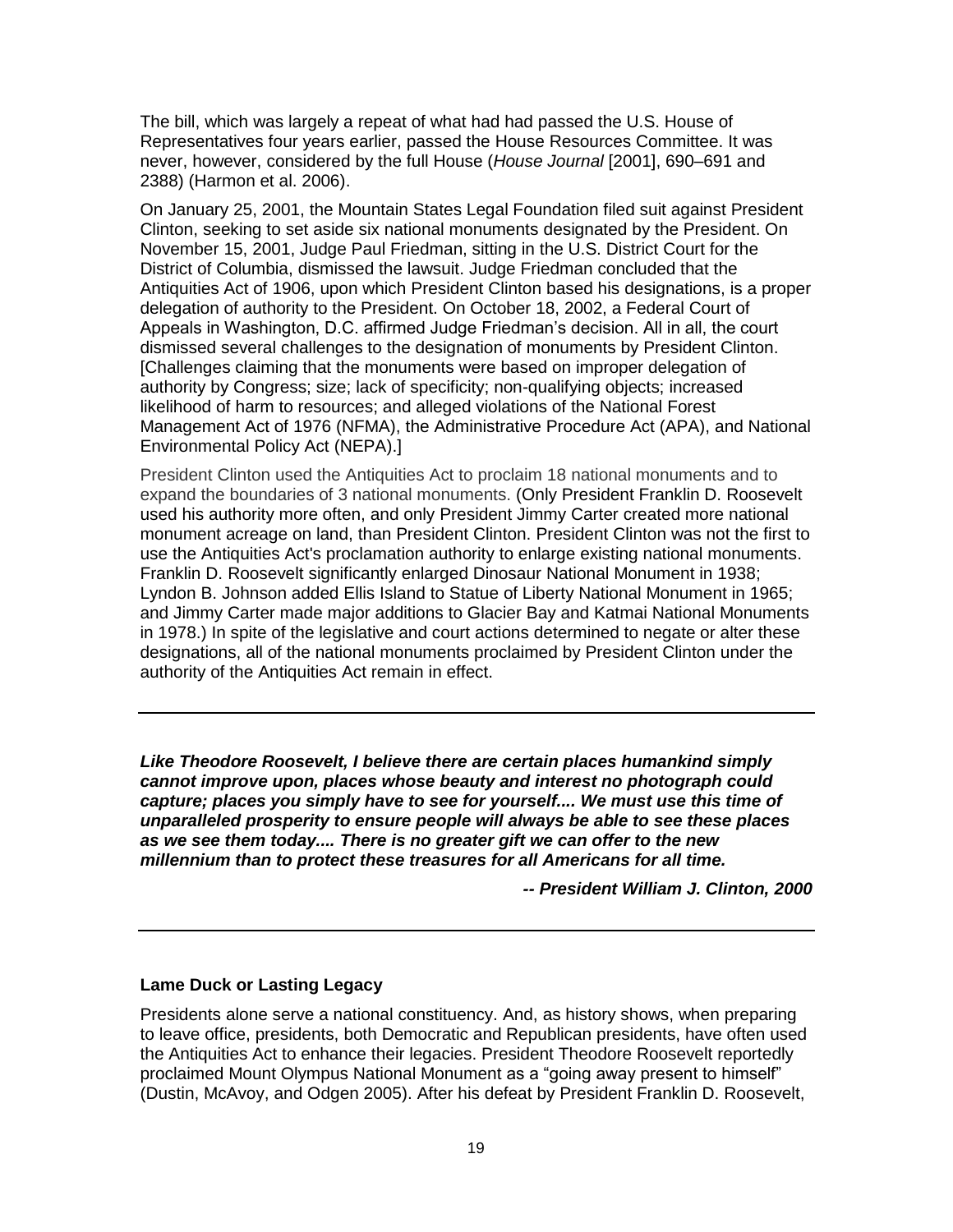President Herbert Hoover proclaimed a number of national monuments. In a threemonth period, Hoover set aside a second Grand Canyon National Monument, the White Sands National Monument, the Death Valley National Monument, the Saguaro National Monument, and the Black Canyon of the Gunnison National Monument (the last three were subsequently converted into national parks by Congress).

In 1961, shortly before his the end of his second term, President Eisenhower established the Chesapeake and Ohio Canal National Monument. After Richard Nixon's election in 1969, President Lyndon Johnson proclaimed Marble Canyon National Monument. And, shortly after being defeated by Ronald Reagan, Jimmy Carter proclaimed more than 50 million acres of American public lands as national monuments in Alaska.

At the end of the twentieth century, President Clinton used the Antiquities Act to proclaim and enlarge national monuments. With one exception, the Grand Staircase-Escalante National Monument, all of the monuments were designated during President Clinton's last year in office, based on the assertion that Congress had not acted quickly enough to protect Federal lands and resources (Vincent 2006; Rothman 1989).

Nearing the end of his presidency, President Bush proclaimed the smallest (the African Burial Grounds in Manhattan) and the largest (covering an archipelago 1,400 miles long and 100 miles wide in the northwestern Hawaiian Islands) national monuments. Like all of the presidents before him who had used the Antiquities Act, President Bush made the decision to circumvent Congress. President Bush had initially planned to use the National Marine Sanctuary Act to preserve the area. This law allows challenges from Congress and others regarding such a decision. However, according to James Connaughton, chairman of the White House Council on Environmental Quality, "As we drew closer and closer to our target to propose a marine sanctuary, and coupled with his great experience with Jean-Michel Cousteau and Sylvia Earle, [President Bush] realized that we had the consensus, that we had run the process, and the time was right to just get the job done." According to the proclamation, the government began a five-year phase-out of the commercial fishing permits in the area and imposed strict prohibitions on any other extractive uses (source: Associated Press article on FOXNEWS.COM; available on the Internet at: http://www.foxnews.com/story/).

The process to make the area in Hawaii a national monument had been in process for 5 years. However, President Bush called on the Antiquities Act to give the archipelago (140,000 square miles of largely uninhabited islands, atolls, coral reef colonies and underwater peaks known as seamounts) the greatest protection under the law. "To put this area in context," Bush said in a speech, "this national monument is more than 100 times larger than Yosemite National Park. It's larger than 46 of our 50 states, and more than seven times larger than all our national marine sanctuaries combined. This is a big deal." In a letter to the White House, former Speaker of the House Newt Gingrich (R-GA) called the creation of the national monument "a marvelous opportunity to leave a historic mark on U.S. and world conservation history" (source: Associated Press article on FOXNEWS.COM; available on the Internet at: [http://www.foxnews.com/story/\)](http://www.foxnews.com/story/). Two weeks before he left office, President Bush established 3 additional marine national monuments: the Mariana Trench, Pacific Remote Islands and Rose Atoll Marine National Monuments encompass 195,280 square miles of high seas barred from fishing, mining, and other uses (source: http://www.usatoday.com/tech/science/environment/2009-01- 05-mariana-trench\_N.htm).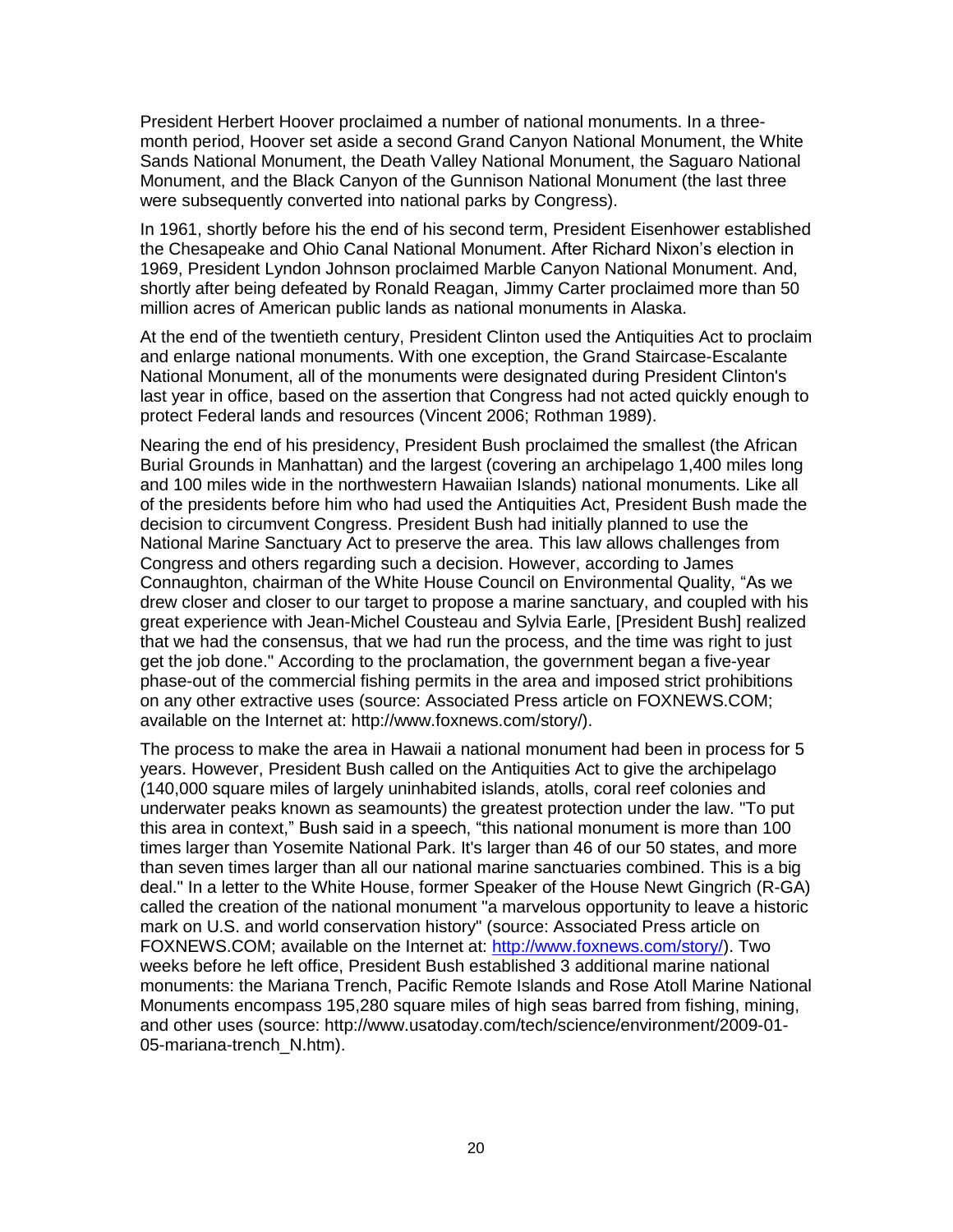*This monument will protect the cultural ties that native Hawaiians have to these lands and waters. We respect these natives' beliefs, and this monument will safeguard both the natural and spiritual treasures of the region.* 

*-- President Bush, 2006*

### **The Antiquities Act—Presidential Preservation Prevails**

In spite of, and sometimes as a result of, congressional legislation and court litigation, the Antiquities Act has withstood the tests of time and trial. Today, it still stands as one of the primary components of American conservation legislation (Rothman 1989). American presidents, whether on their first day or on their last day in office, have used their power to proclaim public lands as national monuments when such places were threatened, or when priceless antiquities existing upon those lands faced potential, and impending, devastating consequences. Congress and the U.S. Courts have set, and upheld, the precedent that national monuments are set aside for the enduring benefit of all Americans. They were not set aside, at taxpayers' expense, for individuals or communities closest to them, or for industries or companies seeking to make a shortterm economic profit on their resources, especially when such actions would degrade the non-commercial values and irreplaceable objects for which the public lands were set aside as national monuments. Throughout the years, Congress has done more to validate the decisions the presidents have made in proclaiming national monuments, by subsequently expanding or redesignating them as national parks, than to counter them (Dustin, McAvoy, and Ogden 2005; Rothman 1989). The Antiquities Act, more than 100 years after it was enacted, is still a vibrant, viable piece of legislation that future presidents will continue to use when deemed necessary.

*If there is one thing that unites our fractious, argumentative country across generations and parties and across time, it is the love we have for our land.... You know, 10,000 or 20,000 years from now, if the good Lord lets us all survive as a human race, no one will remember who set aside this land on this day. But the children will still enjoy it.*

*-- President William J. Clinton, 2000*

### **National Strategy—Preserving the Nation's Archaeological Heritage**

In 1991, the U.S. Department of the Interior established the National Strategy for Federal Archaeology, which states:

*The stewardship of America's archeological heritage is a well-established policy and function of the Federal government. Beginning in 1892 when Casa Grande Ruins were set aside for preservation, Federal agencies have paid special attention to the archeological resources on their lands, or that their activities*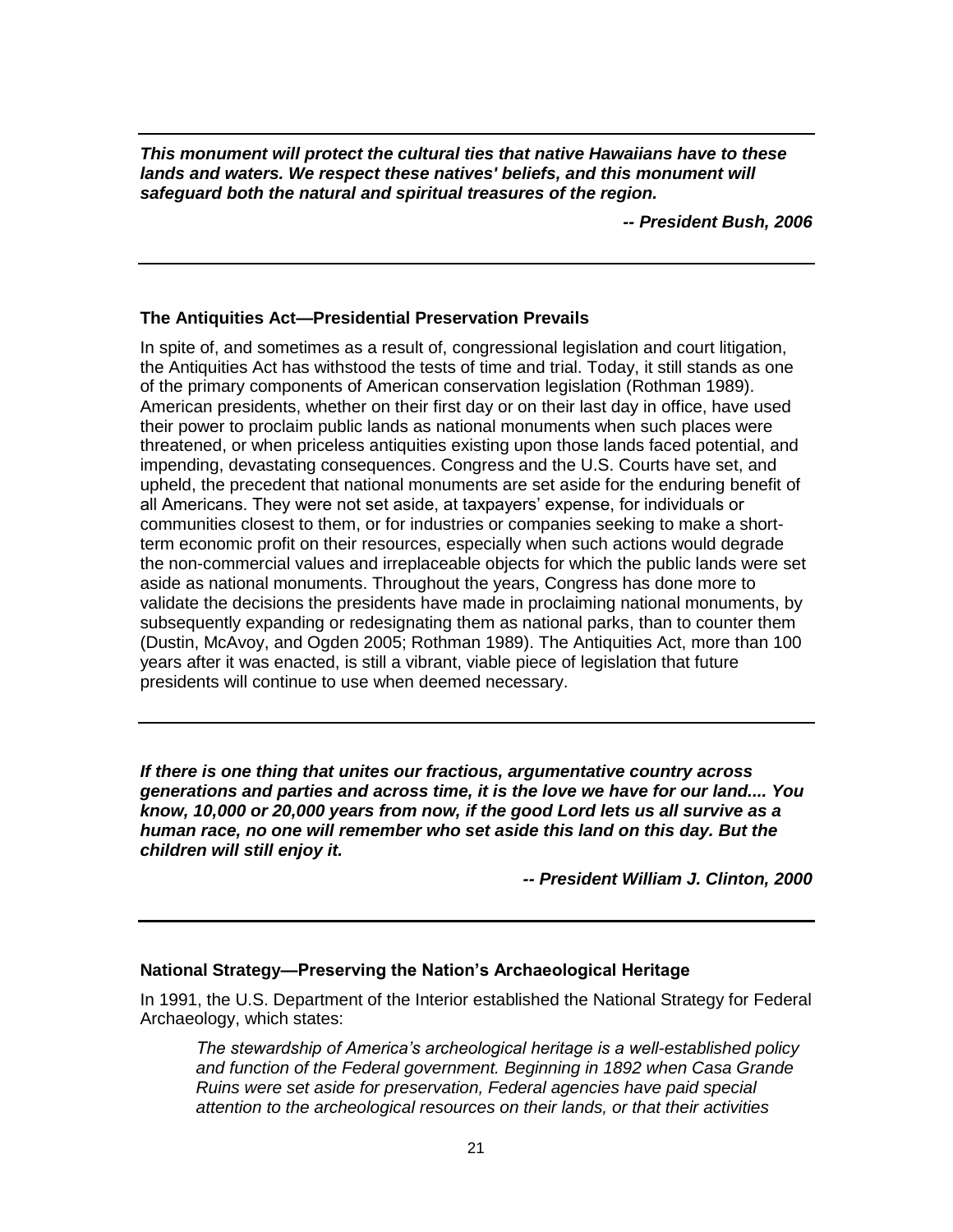*affect... Archeological resources -- sites, collections, and records -- are unique and fragile. They must be used wisely and protected for future generations (source: http://www.cr.nps.gov/archeology/tools/NatStrat.html).*

The four basic elements of the national strategy are to:

- preserve and protect archaeological sites in place;
- conserve archaeological collections and records;
- utilize and share archaeological research results; and
- increase outreach and participation in public archaeology.

# **THE BLM AND AMERICAN PUBLIC LANDS**

In 1946, in accordance with the Reorganization Act of 1945, Congress merged the GLO with the U.S. Grazing Service (established by the Taylor Grazing Act of 1934) and created the BLM. The BLM was mandated to manage public domain lands in order to ensure greater use, and more efficient administration, of Federal lands and natural resources. When it was established, the BLM inherited the responsibility for what remained of all public lands across the nation (primarily in the west). For the most part, these lands had never been developed (Muhn and Stuart 1988). All in all, the BLM has come to manage approximately one-eighth of the nation (source: http://www.blm.gov).

When the BLM was initially created, there were over 2,000 unrelated, and often conflicting, laws for managing the public lands. These disparate authorities often resulted in inefficient and inconsistent land and resource management. These laws applied not only to grazing and land disposal, but also to mineral leasing and mining, timber harvesting, and even to homesteading. The result was rapid economic development on public (BLM 1995).

In the 1960s and 1970s, there was an increasing demand for the protection and preservation of public lands undisturbed for present and future generations of Americans. As a result, several major environmental laws were enacted, including the Wilderness Preservation Act of 1964, the National Environmental Policy Act of 1969, and the Endangered Species Act of 1973.

The National Environmental Policy Act (NEPA) of 1969 (42 USC 4321 et seq.), signed into law in 1970, established a national environmental policy. It included a multidisciplinary approach to considering environmental resources in the decisionmaking process. The NEPA requires Federal agencies, including the BLM, to consider potential environmental impacts for all Federal actions that may significantly affect (impact) the human environment.

As a result of this increased interest in environmental protection, Congress overhauled the land use planning process governing public lands. The goal was to encourage land management agencies, including the BLM, to meet society's increasing demand for materials and energy, to support economic growth, and to protect and preserve noneconomic values (including those related to wildlife, historic and cultural objects, outdoor recreation, visual aesthetics, air and water quality, etc.).

In 1976, Congress enacted the Federal Land Policy and Management Act (FLPMA) of 1976, giving the BLM a unified legislative mandate. Under the FLMPA, numerous land and resource management authorities were established, amended, or repealed (including provisions on Federal land withdrawals, land acquisitions and exchanges, Rights-of-Way, range management, and the general organization and administration of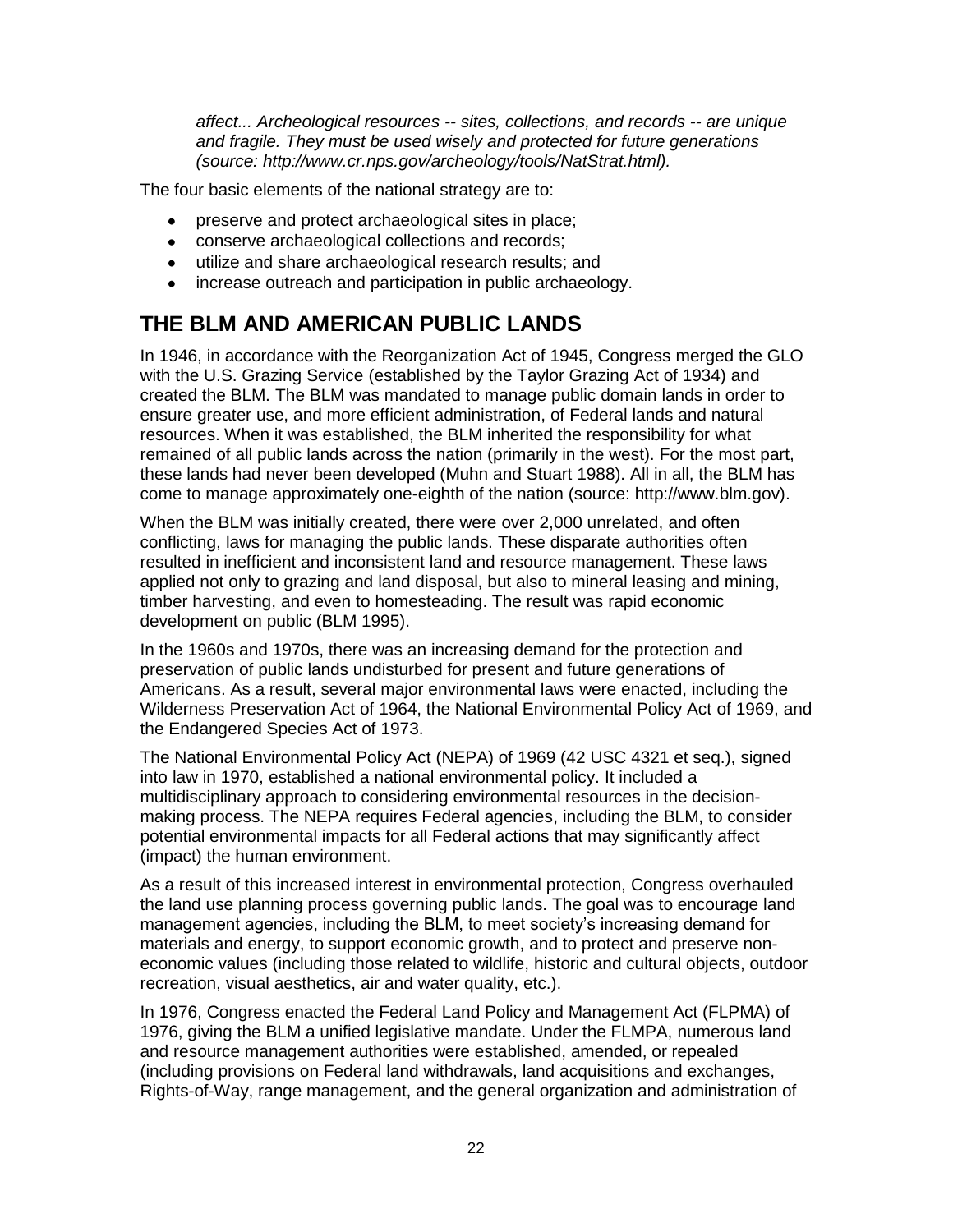BLM public lands). The FLPMA established the BLM as a multiple-use agency, meaning that management would be accomplished on the basis of multiple use and sustained yield in a manner that best meets the present and future needs of the American people for renewable and non-renewable resources.

The FLPMA also specified that:

*... the public lands be managed in a manner that will protect the quality of scientific, scenic, historical, ecological, environmental, air and atmospheric, water resource, and archeological values; that, where appropriate, will preserve and protect certain public lands in their natural condition; that will provide food and habitat for fish and wildlife and domestic animals; and that will provide for outdoor recreation and human occupancy and use.*

In short, the FLPMA proclaimed multiple use, sustained yield, and environmental protection as the guiding principles for public land management. Thus, the BLM is responsible for the balanced management of the public lands and resources, and their various values, so that they are considered in a combination that will best serve the longterm needs of current and future generations of Americans. These resources include recreation, range, timber, minerals, watershed, fish and wildlife, wilderness, and natural scenic and scientific values. The FLPMA established the BLM's public planning process for lands under its jurisdiction, and the requirement for the BLM to involve other Federal agencies, States, local communities, Native American tribes, and all concerned individuals, groups, and organizations in the planning process.

### **The BLM and the Canyons of the Ancients**

### **Area Background—Prelude to a Monument**

At first glance, southwestern Colorado appears as a strikingly harsh, rugged environment; a natural landscape of expansive vistas, high rocky mesas and plateaus, and deep canyons. Upon closer inspection, however, the area managed by the Federal government as part of the American public lands system (first by the GLO, then, after 1946, by the BLM) is a cultural and historical landscape with a bountiful, yet fragile, testimony to Native Americans who once lived upon the land. It is a landscape that still contains the invaluable remnants of their lives; a vast array of irreplaceable historic, cultural, archaeological, and scientific objects that connect the people who visit this landscape today with the people who lived upon it in the past.

During the time the Ancestral Puebloan people occupied southwestern Colorado, they shifted from a migratory to a sedimentary lifestyle. Archaeologists have given descriptive names to the different developmental phases or periods. The cultural history of southwest Colorado is thoroughly described in Colorado Prehistory: A Context for the Southern Colorado River Basin (Lipe et al. 1999), and summarized in the table below: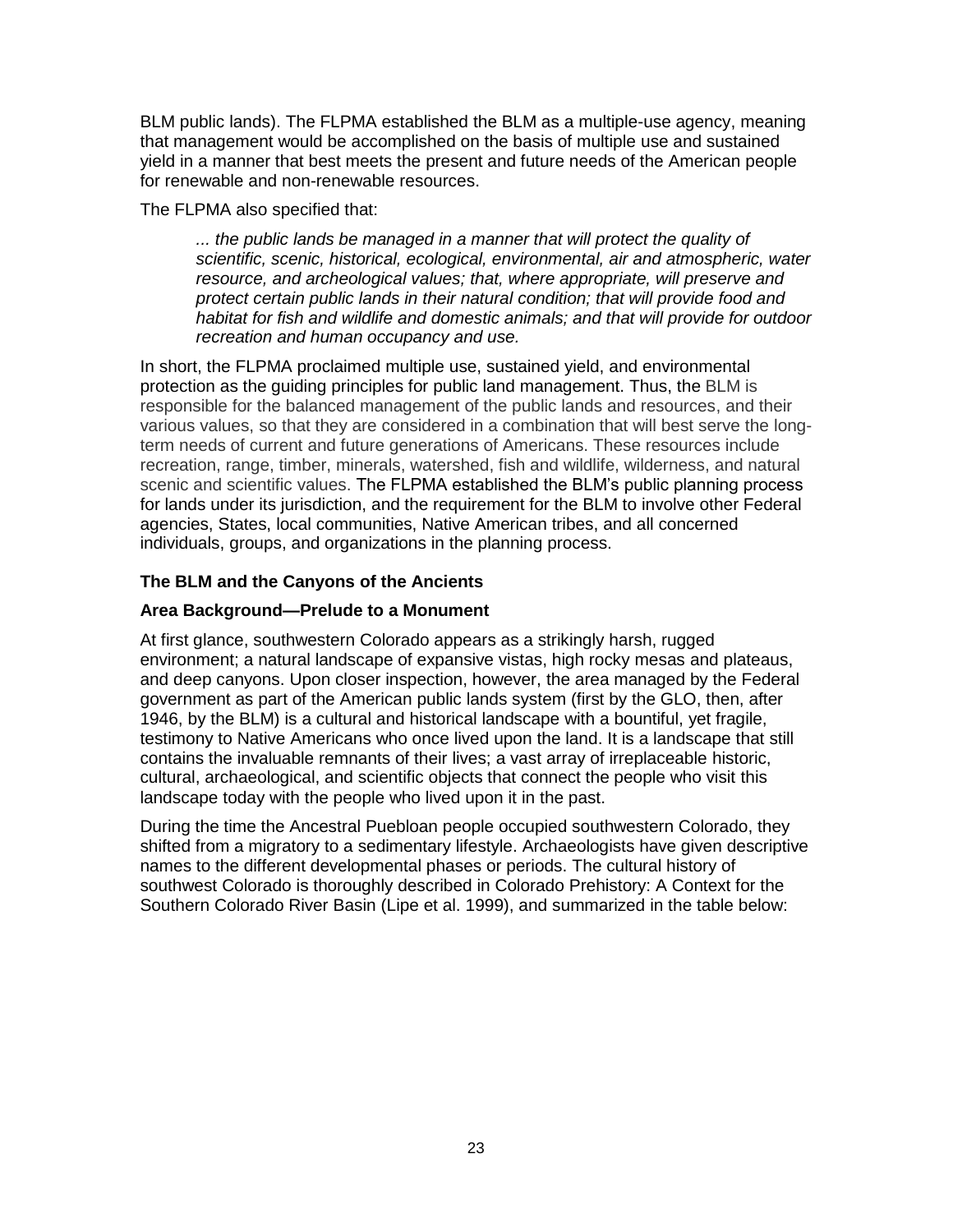| <b>Cultural Chronology for Southwest Colorado</b> |                                   |                                                                                                                                                                                                                                                                                                                                                                            |
|---------------------------------------------------|-----------------------------------|----------------------------------------------------------------------------------------------------------------------------------------------------------------------------------------------------------------------------------------------------------------------------------------------------------------------------------------------------------------------------|
| <b>Dates</b>                                      | <b>Periods</b>                    | <b>Distinctive Characteristics</b>                                                                                                                                                                                                                                                                                                                                         |
| A.D 776 to<br>present                             | Euro-<br>American                 | Homesteads dating from as early as the 1880s, camps, rock art and<br>inscriptions, water control features, animal pens, mining claim markers,<br>and roads.                                                                                                                                                                                                                |
| Undetermined<br>date to<br>present                | Ute                               | A mobile lifestyle based on seasonal rounds of hunting and gathering.<br>Later, there were farms in McElmo Canyon. Early sites were represented<br>by wickiups, rock art, and brown-ware pottery.                                                                                                                                                                          |
| A.D. 1300 to<br>present                           | Navajo                            | Seasonal use of the area for livestock grazing and resource gathering;<br>hogans, sweat lodges, and distinctive pottery.                                                                                                                                                                                                                                                   |
| A.D. 1150 to<br>A.D. 1300                         | Pueblo III                        | Large pueblos and a shift in settlement from mesa tops to canyon rims in<br>some areas with a dispersed pattern in others; high kiva-to-room ratios,<br>cliff dwellings and towers; corrugated gray and elaborate black and white<br>(B/W) pottery, and red or orange pottery (red ware) in some areas. There<br>was a mass migration from the area by A.D. 1300.          |
| A.D. 900 to<br>A.D. 1150                          | Pueblo II                         | A Chacoan influence; Great Houses, great kivas, roads, etc., in many, but<br>not all regions; strong differences between Great Houses and surrounding<br>unit pueblos composed of a kiva and small surface masonry room block;<br>corrugated gray and elaborate B/W pottery, and decorated red ware.                                                                       |
| A.D. 750 to<br>A.D.<br>900                        | Pueblo I                          | Large villages; unit pueblos of proto-kiva plus surface room block of jacal<br>or crude masonry; great kivas; plain and neck-banded gray pottery; and<br>low frequencies of B/W and decorated red ware.                                                                                                                                                                    |
| A.D. 500 to<br>A.D. 750                           | Basketmaker<br>Ш                  | Habitation in deep pit houses, plus surface storage pits, cists, or rooms;<br>dispersed settlement with occasional small villages and occasional great<br>kivas; plain gray pottery; and low frequencies of B/W pottery. The bow and<br>arrow replaced the atlatl; and beans were added to the diet.                                                                       |
| A.D. 50 to<br>A.D. 500                            | <b>Basketmaker</b><br>$II$ (late) | Habitation in shallow pit houses, plus storage pits or cists; dispersed<br>settlement with small low-density villages in some areas; campsites were<br>important as well; gray pottery; atlatl and dart; corn and squash, but no<br>beans; and upland dry farming in addition to floodplain farming.                                                                       |
| 1500 B.C. to<br>A.D. 50                           | <b>Basketmaker</b><br>II (early)  | Long-term seasonal use of caves, rock shelters, and alcoves for camping,<br>storage, burial, and rock art; San Juan anthropomorphic style<br>pictographs/petroglyphs; and limited activity sites in open. There were<br>baskets, but infrequent gray pottery; atlatl and dart; corn and squash, but<br>no beans; and cultivation was primarily floodplain or runoff based. |
| 7000 B.C. to<br>1500 B.C.                         | Archaic                           | Subsistence based on hunting and gathering of wild foods; high mobility;<br>low population density; shelters and open sites; atlatl and dart; and use of<br>baskets, but not pottery.                                                                                                                                                                                      |
| 8000 B.C. to<br>7000 B.C.                         | Paleo-Indian                      | Big game hunting and wild food procurement; high mobility; low population<br>density; large, unfluted lanceolate projectile points; and use of baskets, but<br>not pottery.                                                                                                                                                                                                |

*Source: Adapted from Lipe, et al. 1999.*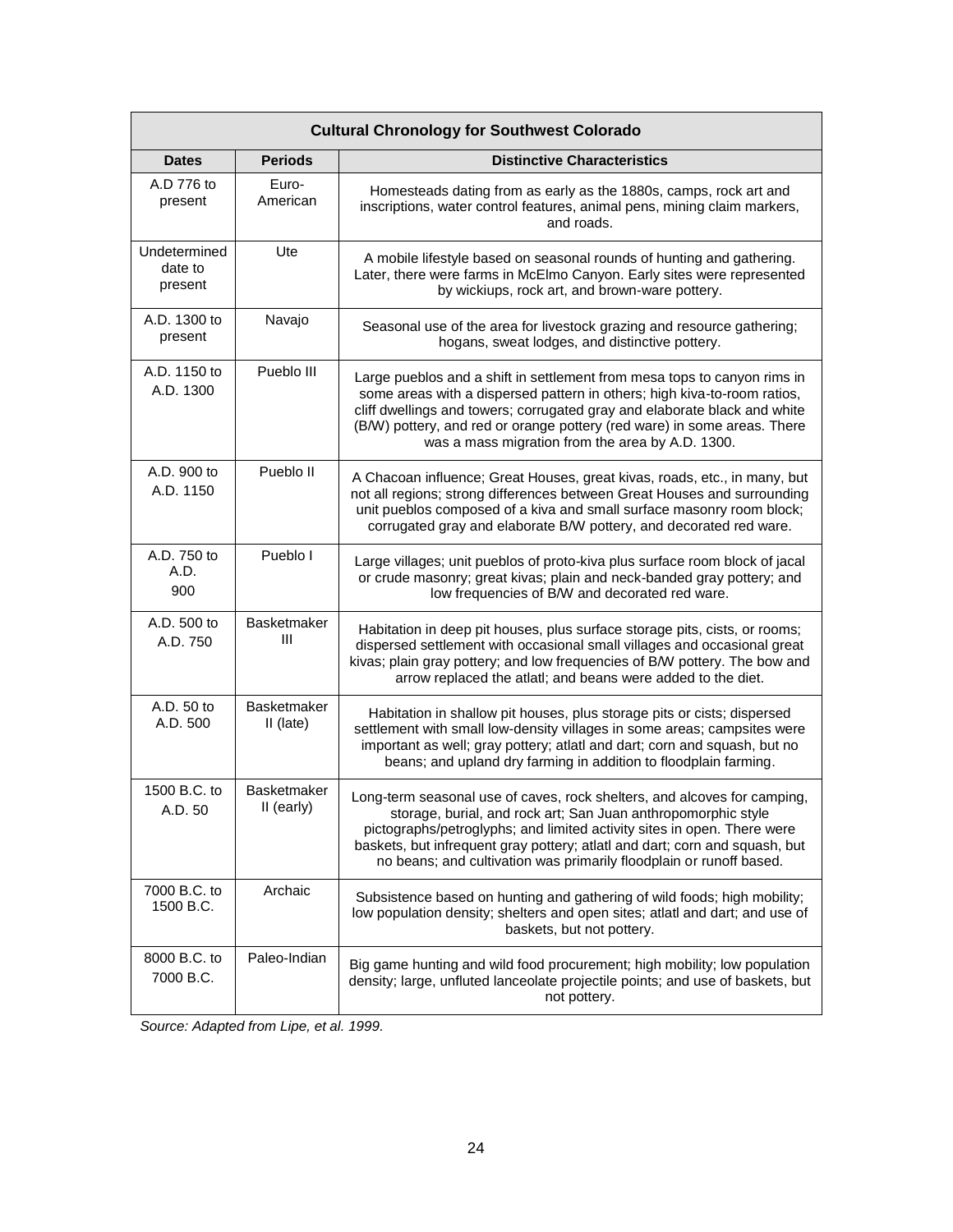The wealth and abundance of cultural antiquities within this landscape has attracted numerous scientists, scholars, archaeologists, and anthropologists for over a century. As a result, the research and studies conducted in the area helped in the development of archaeology as a professional scientific discipline. The intense interest also led to a greater awareness of antiquities on public lands and to the interest of the American public which was already focused on areas such as Casa Grande and Mesa Verde.

The earliest recorded exploration of the area was conducted in the 1870s by William H. Holmes and William Henry Jackson. In 1878, Lewis Henry Morgan visited the McElmo valley. His maps and information appeared in the 1881 publication, "Houses and House-Life of the American Aborigines." In 1889, the very first public lands in the United States, the Goodman Point ruins in southwestern Colorado, were officially set aside by the GLO for the protection of significant cultural resources. This action reflects the historic beginnings of the call to protect the irreplaceable and invaluable cultural resources in the area (BLM 2000). [In 1951, President Harry S. Truman expanded Hovenweep National Monument (established in 1923) to include the Goodman Point ruins under the management of the NPS.]

At the beginning of the twentieth century, T. Mitchell Prudden conducted archaeological studies documenting the basic residential unit used by Ancestral Puebloan households. Only a few years later, in 1906, the Antiquities Act was passed by Congress. That same year, nearby Mesa Verde was designated as a National Park (Varien and Jacobson 2001). In 1907, after being called upon by the GLO to inventory the Southwest, archaeologist Edgar Hewett recruited Sylvanus Griswold Morley, Alfred Vincent Kidder, and John Gould Fletcher to conduct a survey in the McElmo drainage (Morley returned in 1908 to excavate Cannonball Ruin). Jesse Walter Fewkes also conducted archaeological investigations in the area, publishing his finds in 1919. As a result of these and other investigations, public awareness of the area and of the need to preserve and protect the antiquities intensified.

# **The Sacred Mountain Planning Unit**

By the middle of the twentieth century, all BLM-administered public lands in the southwest corner of Colorado came to be referred to as the Sacred Mountain Planning Unit of the San Juan Resource Area (Montrose District Office). The area within this planning unit, within Montezuma and Dolores Counties, totaled approximately 217,000 acres.

In 1965, the BLM contracted with the University of Colorado, Department of Anthropology, to conduct extensive inventories of the ancient Indian ruins occurring on the Sacred Mountain Planning Unit. In a 1974 report entitled "Management of Sacred Mountain Planning Unit" the BLM stated:

*We are committed by law to:*

- *Administer the cultural properties under our control in a spirit of stewardship and trusteeship for future generations.*
- *Initiate measures necessary to direct our policies, plans, and programs in such a way that federally-owned sites, structures, and objects of historical, architectural, or archeological significance are preserved, restored, and maintained for the inspiration and benefit of the people.*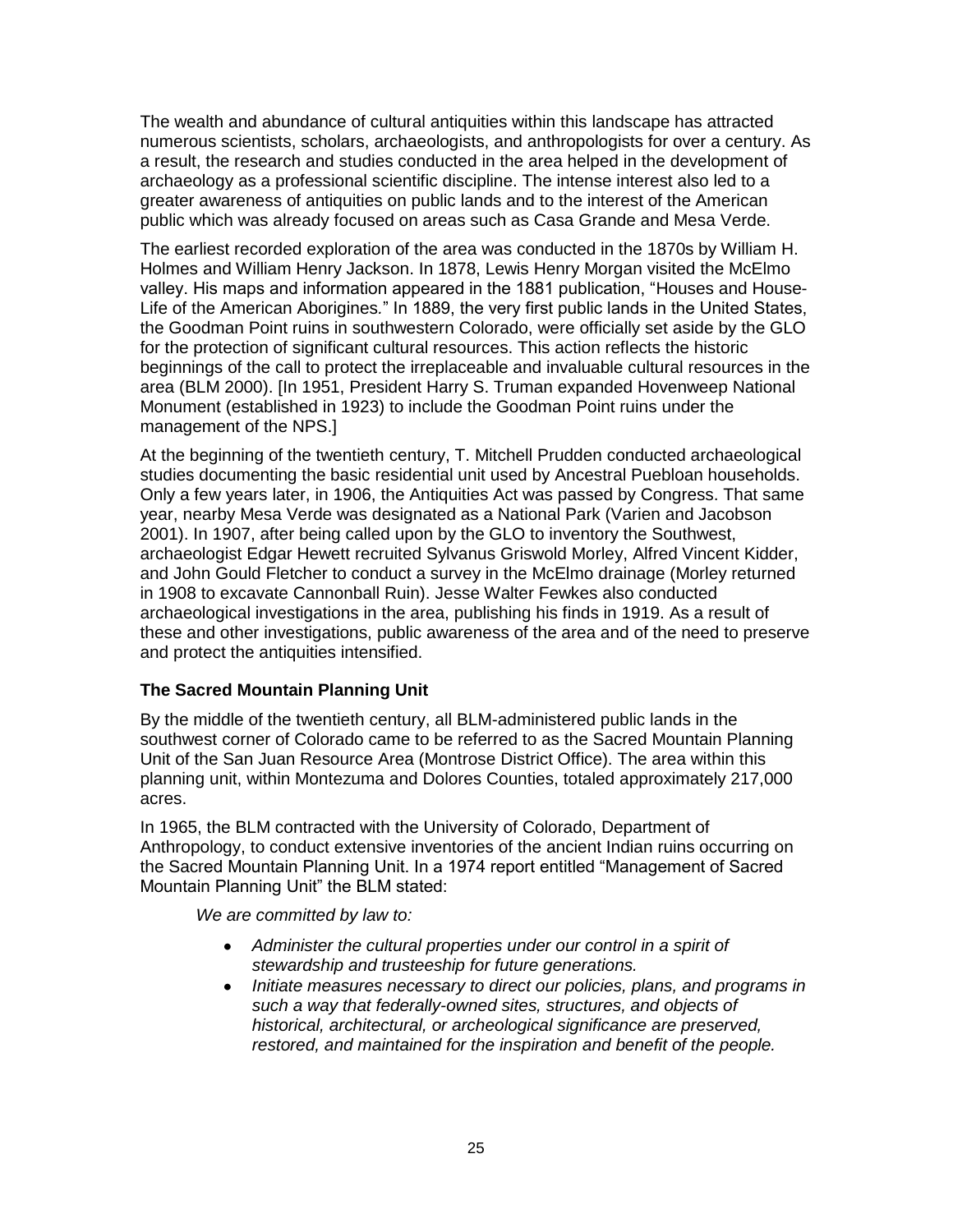Based on the University of Colorado report, and other studies, the BLM considered the area to contain "unique resources of significant national and worldwide interest" and concluded that

*There is growing evidence that the Sacred Mountain Planning Unit of national resource lands, with an adjacent area in Utah, represents a longer cultural span than that represented at Mesa Verde. Archaeologists speculate that the Sacred Mountain Planning area was the center of the wide range Anasazi culture, prehistoric agriculturalists known for their highly developed civilization. Mesa Verde may have been a recent suburb of these early people (BLM 1974).*

In terms of protecting these high value archaeological resources, the BLM also stated:

*Inefficient control of resource uses and destruction of sites are two key problems. Oil and gas seismograph exploration has caused some damage and requires considerable manpower for supervision. Uncontrolled pot hunting, pure vandalism, and natural elements are taking their toll...The two carbon dioxide wells located in Sand Canyon have created some disturbance in an area of high intensity archaeological values. It has provided access into this area causing increased pot hunting and vandalism.*

In order to address these management problems, the BLM proposed four management alternatives for the Sacred Mountain Planning Unit:

- Continue present level of management. Multiple-use policies would continue as presently performed; archeological resources would continue to suffer damage from pot hunting, vandalism, and natural deterioration.
- Encourage NPS acquisition of high value archeological areas; BLM to retain and manage lands not chosen for National Park status.
- As a minimum measures, establish a patrol-protection program to prevent illegal pot hunting and vandalism. New State legislation would be sought to preserve antiquities values through legal sanctions. Local law enforcement agencies could assist BLM in protection of archeological resources.
- Strengthen BLM management of the Sacred Mountain Planning Unit. Existing Bureau policies of multiple use resource management would be pursued with the emphasis on the protection, preservation and management of the archeological resource.

The fourth alternative was selected as the only course of action that would achieve the basic requirements set forth in the proposal that the archeological resources must be protected and preserved. The BLM proposed extensive surveying of the area prior to any further development that could adversely impact the area's antiquities, stating, "It is incumbent upon BLM to be aware of the resource they are managing to better manage it" (BLM 1974).

### **The Rare Lizard and Snake Instant Study Area**

On February 4, 1965, approximately 443 acres of the Sacred Mountain Planning Unit, located near McElmo Canyon in Montezuma County, were withdrawn from mineral entry (by Public Land Order No. 3530, amended by Public Law 3701). This withdrawal established the creation of the Rare Lizard and Snake Instant Study Area (ISA), also known as the McElmo Rare Lizard and Snake Area or Reptile Natural Area. In accordance with provisions of 43 CFR, subpart 2310, the withdrawal provided for "the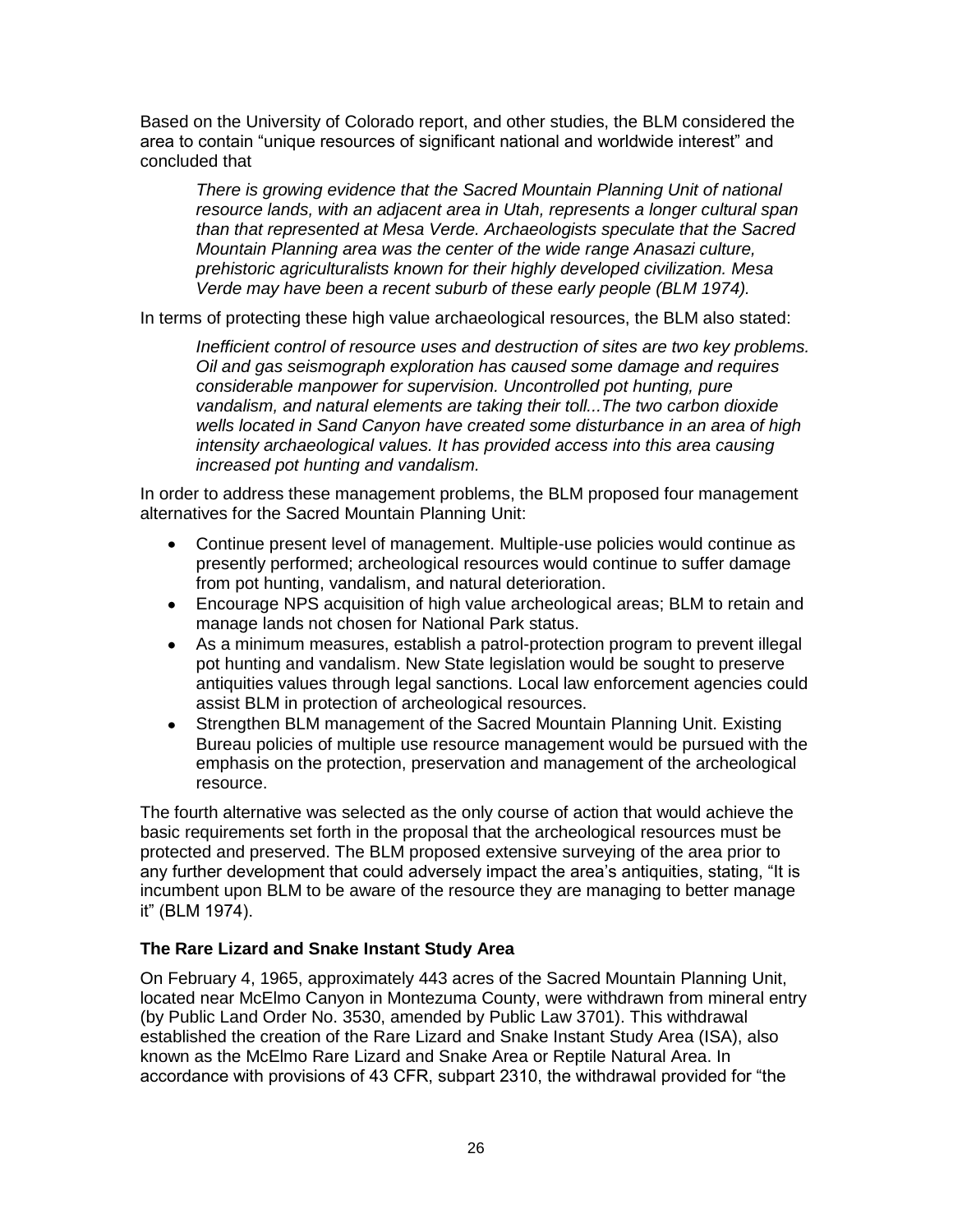protection of unique botanical, geological, or zoological characteristics and of irreplaceable scientific and recreational values" (BLM 1976).

The Rare Lizard and Snake ISA was established in recognition of unique values other than cultural within the area. Specifically, the area was found to contain "an assemblage of amphibians and reptiles that is not duplicated elsewhere in Colorado" (BLM 1976). These rare species include the Desert spiny lizard (*Sceloporus magister*) and the king snake (*Lampropeltis getulus*). In addition, the area contains the rare longnose leopard lizard (*Gambelia wislizenii*) and the Mesa Verde nightsnake (*Hypsiglena torquata*), two reptiles that only occur in the desert areas of extreme western Colorado. [In Colorado, the longnose leopard lizard is restricted to the west-central and southwest edge of the State (Hammerson 1999). It is possible that longnose leopard lizards may act as indicators of healthy, undisturbed shrublands in the arid Southwest (CNHP 2006). Considered to be rare in the Monument (Zortman 1968; Bury 1977), surveys have only uncovered a handful of individuals (Bury 1977; Lambert 2004).] In 1976, the BLM determined that the Rare Lizard and Snake ISA withdrawal protected valuable and unique surface resources and a recommendation was made that the withdrawal be maintained (BLM 1976).

At that time, the Montrose District was developing the San Juan/San Miguel Resource Management Plan, which would analyze and propose specific management objectives for the area. [In 1980/1981, a wilderness study and inventory was conducted to determine whether or not the area met the requirements and criteria to become a Wilderness Study Area (WSA). As a result of this inventory, it was determined that the area did contain ecological, geological, and other features of outstanding scientific, educational, scenic, and historical value. It did not, however, meet the full criteria to become a WSA (BLM 1980; BLM 1981).]

### **Proposed Anasazi National Conservation Area**

In 1979, Congressman Ray Kogovsek of Colorado introduced a bill to establish the Anasazi National Conservation Area (NCA) in order to protect and perpetuate a unique cultural resource (BLM 1983). The proposed NCA would have encompassed 217,000 acres of public lands in the Sacred Mountain Planning Unit.

[NOTE: The term Anasazi was initially used by archaeologist Alfred V. Kidder in the 1930s. The term, which is a Navajo word, was construed by him to mean the old ones or the ancient ones. However, the Hopi Tribe, who have a deep tribal connection to the Ancestral Puebloans, refer to their ancestors as *Hisatsinom*. In this document, the people who populated this region during ancient times will be referred to as ancient or Ancestral Puebloan.]

In 1981, as national concern regarding the protection and preservation of this unique area increased, the Congressional Anasazi Advisory Committee for the proposed NCA was created. In their 1983 report to Congress entitled "Sacred Mountain Planning Unit Resources and Development Opportunities," the Committee emphasized the priority on preserving the antiquities of the area. "Cultural resources or archaeological sites are a non-renewable resource in that once they are disturbed or destroyed, they cannot be replaced‖ (Anasazi Advisory Committee 1983). According to the report, three uses constituted the primary land use activities in the area: grazing, mineral development, and recreation. "Each of the primary activities incurs natural resource limitations and conflicts with the other use operators in the area. Each pursued within its own special interest may create relatively little disturbance to the archaeological/cultural resources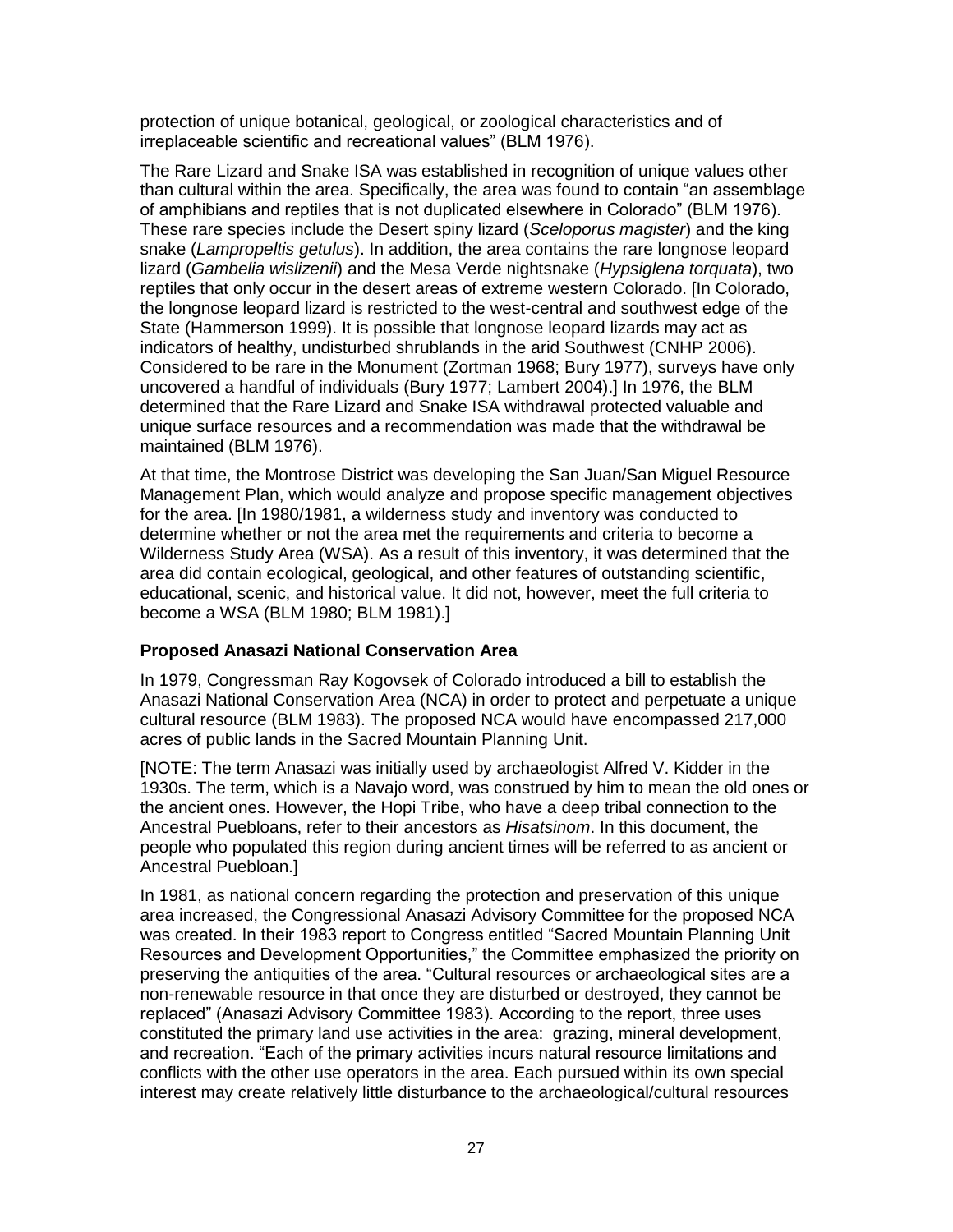on the land area. However, the cumulative effect of the three primary activities within the same land area upon each other and upon the archaeological/cultural resources can be significant‖ (BLM 1983). To summarize the management dilemma, the Committee concluded that: ―The real management problem for the BLM appears to be the recognition that not every use can take place on every piece of land."

Unable to reach a consensus on use amenable to all parties, the area was dropped from further consideration as an NCA. However, the attention and debate eventually led to a large portion of the area being set aside as an Area of Critical Environmental Concern (ACEC).

### **The Anasazi Culture Multiple-Use Area and ACEC**

Upon approval in 1985, the San Juan/San Miguel Resource Management Plan (BLM 1985) designated 156,000 acres, including the Rare Lizard and Snake ISA, as the Anasazi Culture Multiple-Use Area and ACEC (BLM 1986a). [BLM regulations define an ACEC as an area within the public lands where special management attention is required (when such areas are developed or used and/or where no development is required) in order to protect and prevent irreparable damage to important historic, cultural, or scenic values, fish and wildlife resources; and/or other natural systems or processes; and/or to protect life and safety from natural hazards.]

The Anasazi ACEC was established to provide elevated levels of protection for the cultural landscape. The designation of these public lands as an ACEC was based on the fact that the area contained the highest known density of archaeological sites in the United States, held evidence of cultures and traditions spanning thousands of years, and contained important "cultural, mineral, recreation, range, backcountry values, and wildlife resources‖ (BLM 1985). Several sites that are similar in character and cultural affiliation to sites within the ACEC were previously designated as Hovenweep National Monument in 1923 (Proclamation 1654 of March 2, 1923, Proclamation 2924 of April 26, 1951, and Proclamation 2998 of November 20, 1952).

In reference to the designation of the Anasazi Culture Multiple-Use Area and ACEC (Anasazi ACEC), the Record of Decision (ROD) for the San Juan/San Miguel RMP stated:

*Designation of the 156,000-acre Anasazi Culture Multiple-Use Area as an Area of Critical Environmental Concern will have long-term positive impacts to cultural resources. The plan will provide continued protection and management to important cultural sites and areas. Overall, long-term benefits will occur because of the protective withdrawals and stipulations to mineral development (BLM 1985a).*

In 1986, in the ACEC Plan Management Guidelines, the BLM stated:

*The cultural resource properties are significant in various ways and to different degrees; they are highly valuable scientifically and aesthetically. Most of the sites representing varied aspects of the Anasazi culture lie in the Sacred Mountain area (primarily Montezuma and Dolores Counties). They are considered both individually and collectively unique and nationally important, representing a successful and challenging adaptation to marginal environments that lasted for 800 years. The boundary of the ACEC surrounds the area of densest recorded prehistoric occupation in the Nation (BLM 1986a).*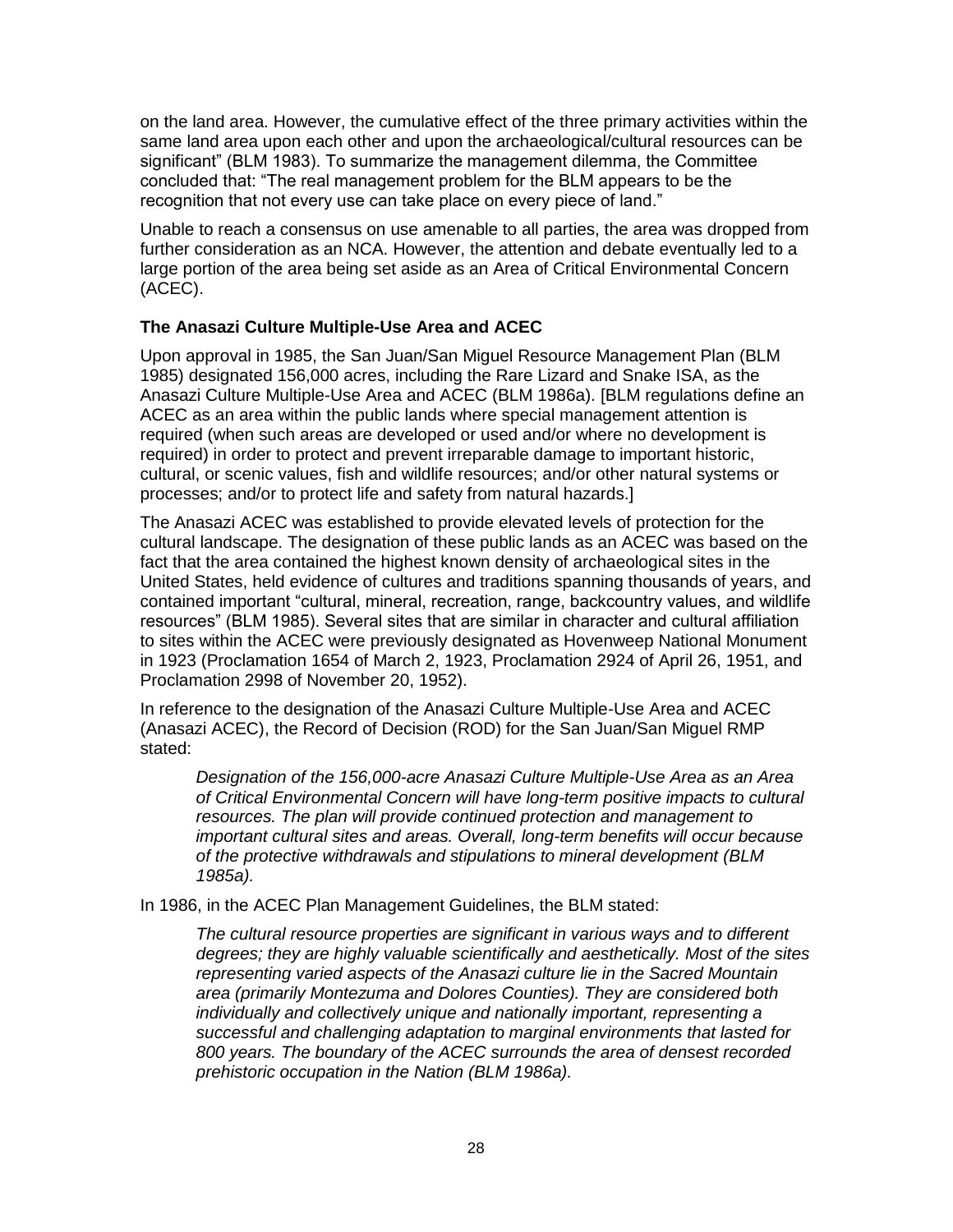In the BLM's "Management Guidelines for the Anasazi Culture Multiple-Use Area" (ACMUA), the following were listed as management guidelines for the ACEC:

- Cultural resources within the ACMUA will be more intensively managed. The objectives are to identify, evaluate, preserve, develop, interpret, and utilize these resources, as defined on a case-by-case basis, for individual cultural sites or areas of high site concentrations.
- Cultural resource inventory priorities are established for the entire ACMUA.
- Specific interim management actions for significant cultural resources, such as stabilization, interpretation, inventory and visitor management, are identified.
- General policies are established for management of other multiple-use programs in light of cultural resource values (BLM 1986a).

### **Proposed Hovenweep Expansion and Anasazi National Monument**

### *Hovenweep Expansion*

In the late 1980s, the NPS, working with the BLM, proposed to expand Hovenweep National Monument to include some of the ruins within the Anasazi ACEC managed by the BLM (Hovenweep is a Ute word meaning deserted valley). In their "General Management Plan and Development Concept Plan" (NPS 1987), with the goal of enhanced land and resource protection of the area's antiquities, the NPS stated:

*It was once thought that it was sufficient to preserve and protect only the most spectacular aspect of a climax vegetation, such as the great redwood trees. As the discipline of ecology matured, it was learned that it is also important to consider the successional system that led up to (and will continue after) the maintenance of these individual trees. In a similar way, the study of archaeology now recognizes the successional patterns of cultures. It is important to understand and safeguard the previous aspects of a particular culture in order to understand the climax phenomenon. In other words, the reason behind the construction of Hovenweep tower complexes may not lie within these ruins, but in the previous settlement areas that were generally abandoned and that currently surround the national monument. Mesa tops away from the canyonheads also contain areas of agricultural activity that may have supported the canyonhead communities... For the reasons discussed above and the need to protect cultural resource sites and settings on surrounding lands, this GMP proposes expansion of the boundary at Goodman Point.*

The NPS also proposed a Resource Protection Zone on approximately 6,000 acres of public lands administered by the BLM (lands within the Anasazi Culture Multiple-Use ACEC) as part of a cooperative management strategy. An Interagency Agreement between the NPS and the BLM (Utah and Colorado State Offices) dated April 1, 1987 was established for lands surrounding the Square Tower, Holly, Hackberry, Cutthroat, and Goodman Point units (NPS 1992). However, due to agency and regulatory differences, the RPZ was discontinued in 1988 (BLM 1988a).

### *Anasazi National Monument*

In 1988, the NPS, in accordance with the House Conference Report accompanying the Interior Appropriations Bill (PL 100-448) was directed by Congress to evaluate proposals for establishing an Anasazi National Monument. Realizing that Mesa Verde National Park and Hovenweep National Monument (adjacent to and within the Anasazi Culture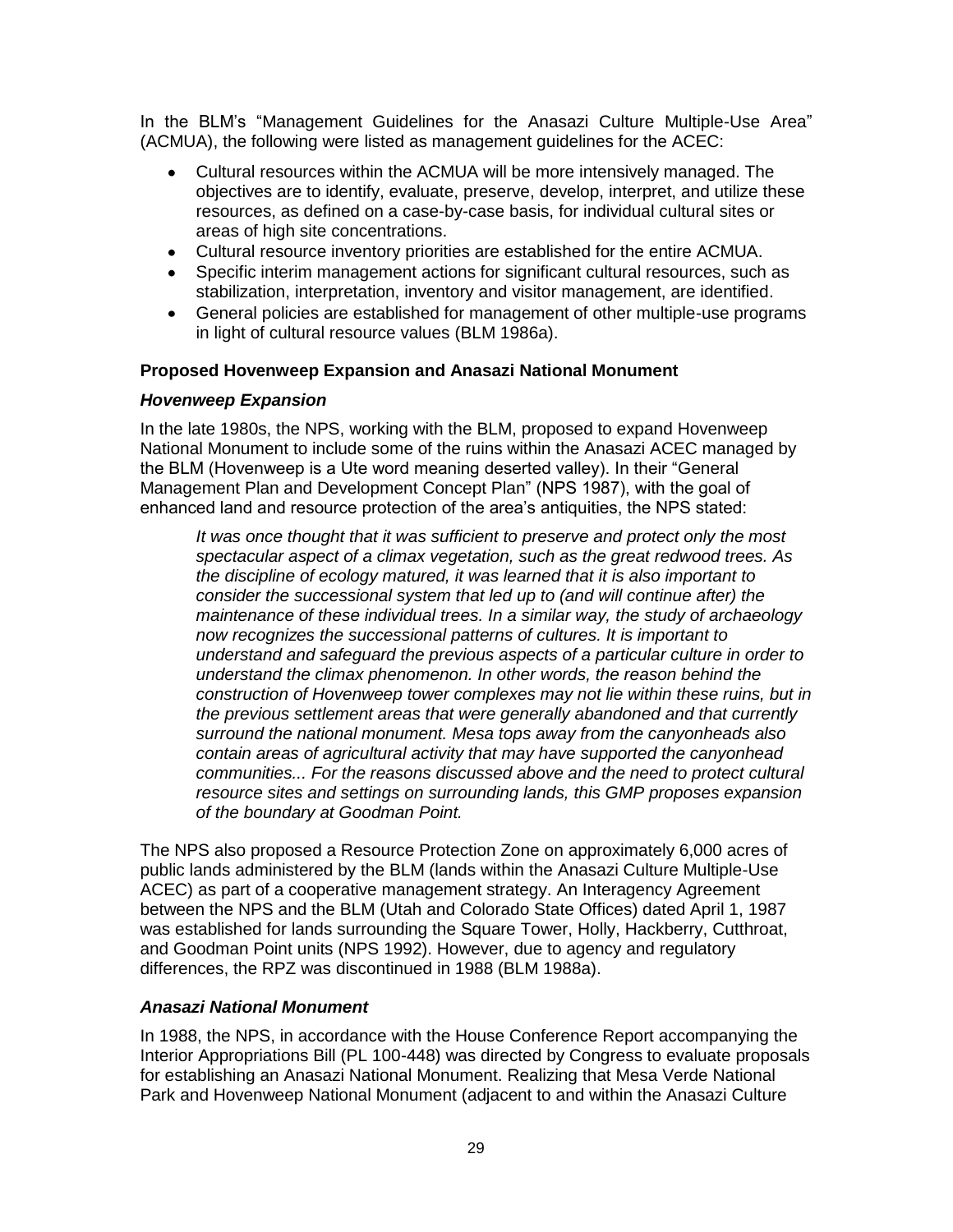Multiple-Use Area) were just the tip of the iceberg when it came to understanding and valuing the ancient Puebloans, the NPS stated:

*Today, ruins in southwestern Colorado provide an exceptional opportunity to undertake a comprehensive study of the Northern San Juan (Mesa Verde) branch of the Anasazi, who lived north of the San Juan River. Sites representing the full continuum of occupation -- from Basketmaker II through Pueblo III -- are present in this area. Mesa Verde is one of the most spectacular and best-known of the Northern San Juan Anasazi areas, but archaeologists now know that most of the northern Anasazi population, estimated at 30,000 to 40,000 people, lived in the Montezuma Valley to the north. Literally thousands of sites exist throughout this area, allowing us to learn not only about the minor details of everyday life, but also the development of the culture over hundreds of years and the social, political, economic, and ceremonial dynamics that energized the entire civilization (NPS 1989).*

The National Park Service concluded that:

*Along with Mesa Verde National Park and Hovenweep National Monument, these sites present a fairly complete picture of the Anasazi life north of the San Juan River, as well as unique aspects of prehistoric life that are not represented elsewhere in the national park system (NPS 1989).*

After conducting studies and investigations, neither the expansion at Hovenweep National Monument nor the proposed Anasazi National Monument were undertaken by the two agencies.

### **From ACEC to National Monument—Elevating Antiquities Preservation**

After proclaiming the Grand Staircase-Escalante National Monument in 1996, President Clinton selected the BLM to manage the area. Soon thereafter, President Clinton requested that the Secretary of the Interior, Bruce Babbitt, report to him on additional unique and fragile Federal lands in need of protection (source:

http://clinton4.nara.gov/textonly/). By 1999, under this direction, Secretary Babbitt had compiled a list of public lands in need of the highest level of protection and preservation. The list included the BLM-administered Anasazi ACEC in southwestern Colorado.

In May of 1999, Secretary Babbitt sent Senator Ben Nighthorse Campbell (R-CO) a letter demonstrating his interest in preserving the antiquities of southwestern Colorado:

*As I have previously discussed with you, I am interested in working with you to extend appropriate recognition and protection for the many cultural and archeological treasures found on public lands in southwestern Colorado that have not been afforded the protection they deserve. I plan to visit the area next week, and remain open to discussing with you appropriate ways that we might protect these resources through either legislation or administrative actions (Babbitt 1999a).*

On May 24, 1999, Secretary Babbitt did visit southwestern Colorado, viewing lands within the ACEC (including Lowry Pueblo, Sand Canyon and East Rock Canyon, as well as the carbon dioxide gas field development on Mockingbird Mesa). At the conclusion of this field trip, Secretary Babbitt told members of the media, BLM staff, and local area residents that he saw a need to achieve a greater level of protection over the unique values of the area. He stated he was especially concerned about vandalism and looting, and insufficient funding for appropriate-level preservation.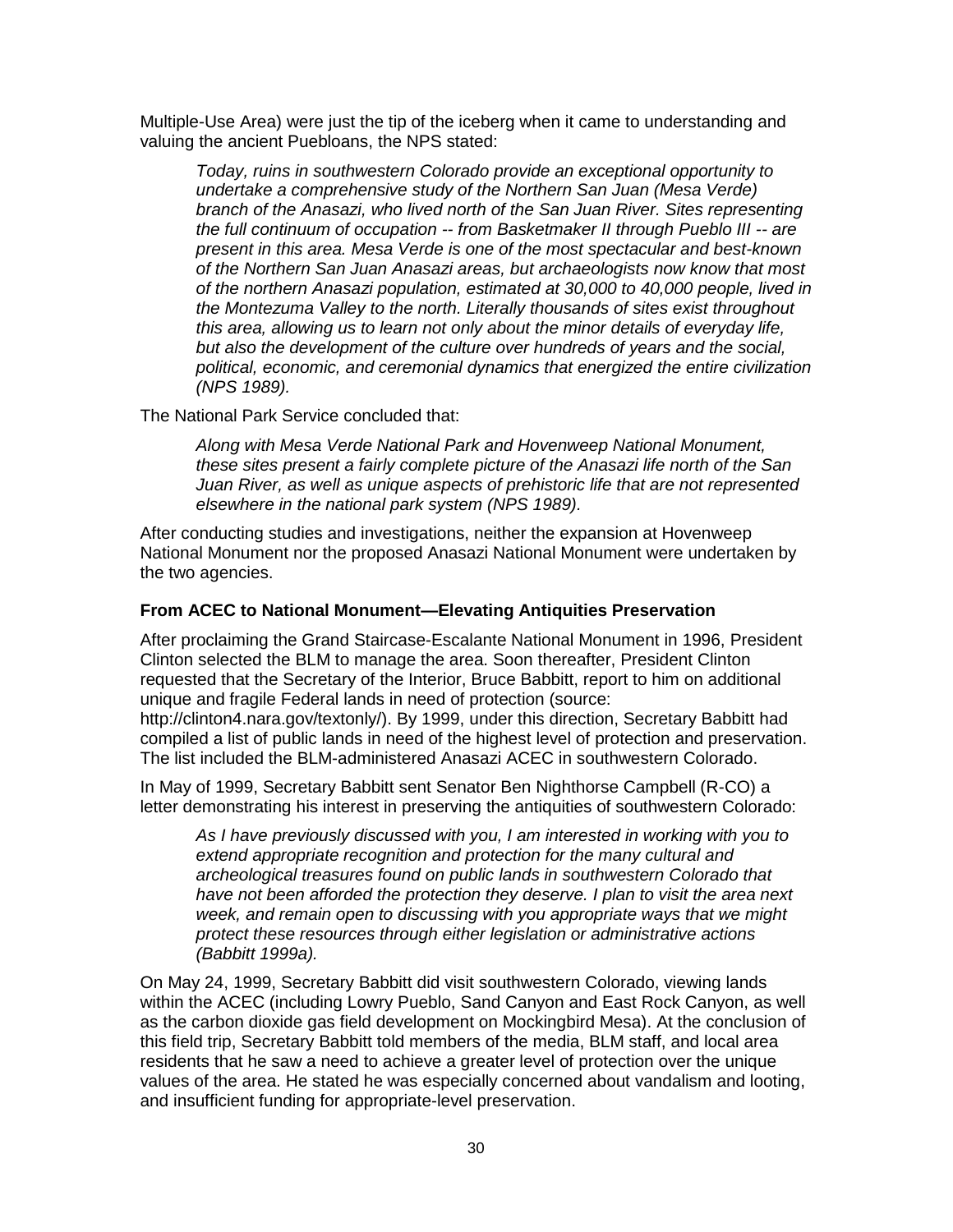While touring the Anasazi ACEC, Secretary Babbitt stated that President Clinton's push for new national monuments across the West was designed to resolve the conflicts that often arise from the nation's policy of multiple use on public lands. Secretary Babbitt called for a higher level of management care:

*You can't have a cattle ranch, a mine, a timber mill, and a campground all on the same 40 acres. We [need to] think of public lands in terms of the dominant and preferable public use of that particular area. We've got to get away from this idea that every square inch is available for everything. These natural landscapes are unique, historic American treasures. They need more care and protection than we are giving them (McManus, Sierra, 2001)*.

After his visit, the Secretary asked the BLM and the Southwest Resource Advisory Council (SWRAC) to begin, and lead, a public process designed to discuss key issues, concerns, and ideas so that the BLM could move forward in "securing greater recognition and protection for the tremendous cultural resource values present in the area" (BLM 1999).

The BLM asked the SWRAC to form a subgroup (a working group) to assist in identifying the major considerations in increasing the protection and recognition of the nationally significant landscape (BLM 1999). The SWRAC working group, with representatives from local government; oil and gas; tourism; livestock/grazing; recreation entities; environmental organizations; and archaeologists/historians, held a series of seven public meetings. In August of 1999, they forwarded management recommendations in a report to Secretary Babbitt.

The Secretary of the Interior responded to the working group's report, stating that he thought most of the working group's report could be built into the BLM's management of the area. "But I am also," he added, "committed to finding methods to secure the adequate and long-term funding and staffing to allow the Bureau to do the work" (Babbitt 1999). In his response to the working group's report, he identified two realistic options for ensuring long-term protection of the ACEC:

- Congressional establishment of a National Conservation Area (NCA) focused on preserving the cultural resources within the ACEC, or
- designation of the area as a national monument, either through legislation or under the authority of the Antiquities Act of 1906 (Babbitt 1999).

Secretary Babbitt concluded the letter by stating that he would continue to seek the Colorado delegation's support and sponsorship of a legislative approach to protecting and preserving the area and its antiquities:

*I absolutely agree that we have to find ways to bring more resources to bear on taking care of this invaluable landscape; we are falling woefully short at the present time... I firmly believe that there is a critical need to deliberately and quickly move forward with actions to protect the values of the ACEC. In the absence of prompt legislative action, I will recommend to the President that he proceed with a Proclamation to establish a national monument under the Antiquities Act (Babbitt 1999).*

Secretary Babbitt told local community residents that he cared more about securing the appropriate protection and funding for the cultural resources than he did about the national monument label. If Congress was willing to act to make the area a NCA through legislation tailored to meet local needs, he would refrain from nominating the area to the president for national monument designation.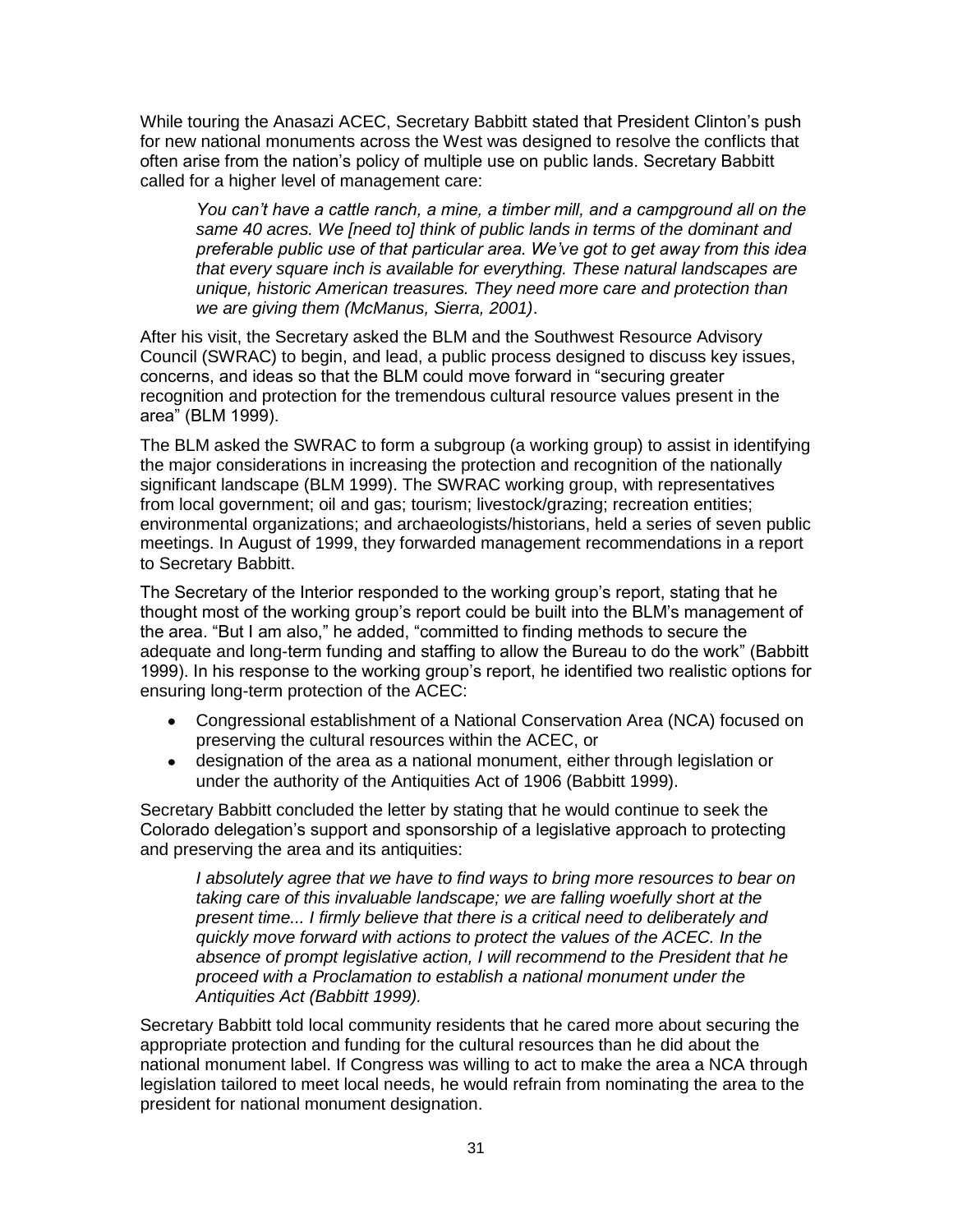In November of 1999, Secretary Babbitt again visited the area and met with local citizens and governmental agencies. Richard Moe, the President of the National Trust for Historic Preservation, toured the area with Secretary Babbitt. Alarmed at the deterioration and degradation he witnessed, primarily due to looting, vandalism, and resource extraction, Moe also called for a higher level of protection for the area and its invaluable artifacts. "The artifacts of this country belong to everyone and the risk of losing them before future generations is too great...This needs a higher level of protection. This is all our heritage" (Cleary, Daily Sentinel, 1999).

Richard Moe said that the nation has a responsibility to protect America's treasures. "It's a question of protection. People need to understand this is part of our heritage and history. These are the ruins and remnants of the first Americans. American history didn't start with Jamestown" (source: http://press.nationaltrust.org/).

*This is five-star archaeology. There are a lot of protected areas around the West that have a lot less to offer in terms of volume and integrity than this... There are national monuments without a fraction of the character of this area. I'm certain as sunrise that we need more intense protection and management of the cultural resources... You can't walk from here over to that tree without stumbling over artifacts.*

> *-- Secretary of the Interior Bruce Babbitt, touring southwestern Colorado, 1999*

In a speech delivered at the University of Denver Law School in February of 2000, Secretary Babbitt discussed his interest and intent in preserving the lands and resources in southwestern Colorado:

*It would be great to get these protection issues resolved in the Congressional, legislative process. But if that's not possible, I'm prepared to go back to the President, and not only ask, not only advise, but implore him to use his powers under the Antiquities Act and to say to him: "Mr. President, if they don't, and you do, you will be vindicated by history for generations to come." Just as President Harrison, President Cleveland, Woodrow Wilson, Taft, notably Teddy Roosevelt, Franklin Roosevelt, Jimmy Carter, virtually every President in the past century has done. Often in the midst of intense controversy. But in every single case, validated by history and the generations of Americans who have this passion for the western landscape (source:*

*//www.blm.gov/ca/ca/news/2000/02/nr/babbitt\_denver\_speech.html).*

In February of 2000, Senator Campbell (R-CO) introduced legislation to establish the Canyons of the Ancients NCA (S. 2034). Representative Scott McInnis (R-CO) introduced a companion bill in the House of Representatives (H.R. 3687). Senator Campbell, however, failing to reach a consensus, suspended all actions on his bill on March 23, 2000. In turn, McInnis suspended actions on the House bill.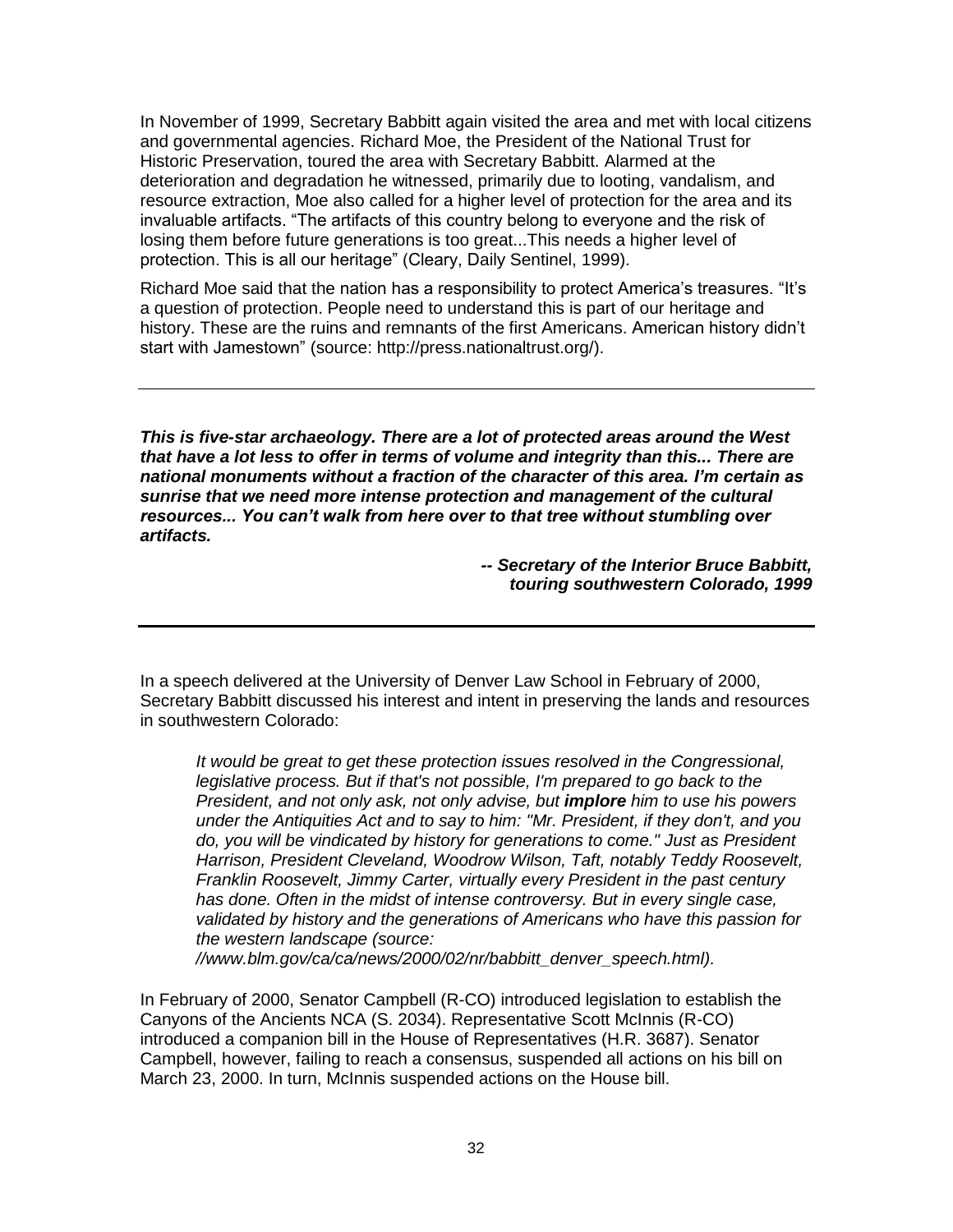Commenting on the collapse of the proposed NCA, Secretary Babbitt said that he would have preferred congressional action to protect the area, "but it's the protection that's important, not the label" (Kelley 2000). On May 31, 2000, Secretary Babbitt recommended to President Clinton that the area, as well as three other unique landscapes across the nation, be designated as national monuments:

*These are priceless natural landscapes that have somehow remained almost untouched by exploitation, development and urban sprawl. But we are losing open spaces every day. Protection of several of these areas, in one form or another has been discussed for years, but no action has been taken. We may not have another chance before they are lost, so I am urging the President to protect these unique landscapes now for future generations of Americans (source: http://www.doi.gov/doipress/proposedmonuments.html).* 

In response to Secretary Babbitt's recommendation, President Clinton issued a statement:

*I am pleased to receive Secretary Babbitt's recommendations today for the creation of new national monuments to protect unique federal lands in Arizona, Colorado, Oregon, and Washington.*

*As trustee of much of our nation's natural endowment, the Federal government must do its utmost to ensure lasting protection of our most precious lands. That is why I asked the Secretary to identify Federal lands most in need of additional protection, and why I have exercised my authority under the Antiquities Act to grant such protection to some of our most cherished landscapes -- from California's ancient sequoias to the north rim of the Grand Canyon.*

*Each of the areas recommended today represents an exceptional, irreplaceable piece of America's natural and cultural heritage. I will carefully consider the recommendations and hope to reach a decision on them in the near future (source: http://clinton4.nara.gov/CEQ/statement\_2000-5-31.html).*

*This is not about locking up lands. This is about freeing lands up from the threat of development so children of the future can enjoy these places.*

*-- President William J. Clinton, 2000*

# **CANYONS OF THE ANCIENTS—AN AMERICAN MONUMENT**

On June 9, 2000, President Clinton signed proclamations creating four new national monuments, including Canyons of the Ancients National Monument. According to a White House Press Release, the intent of these national monument proclamations was to protect Federal lands representing unique, irreplaceable pieces of America's natural and cultural heritage (source: http://clinton4.nara.gov/textonly/WH/New/).

Management of the area was to be afforded the highest level of protection; protection dedicated to the overriding purpose of protecting the objects described in the Proclamation. The Monument was delineated to the south by McElmo Creek and the Ute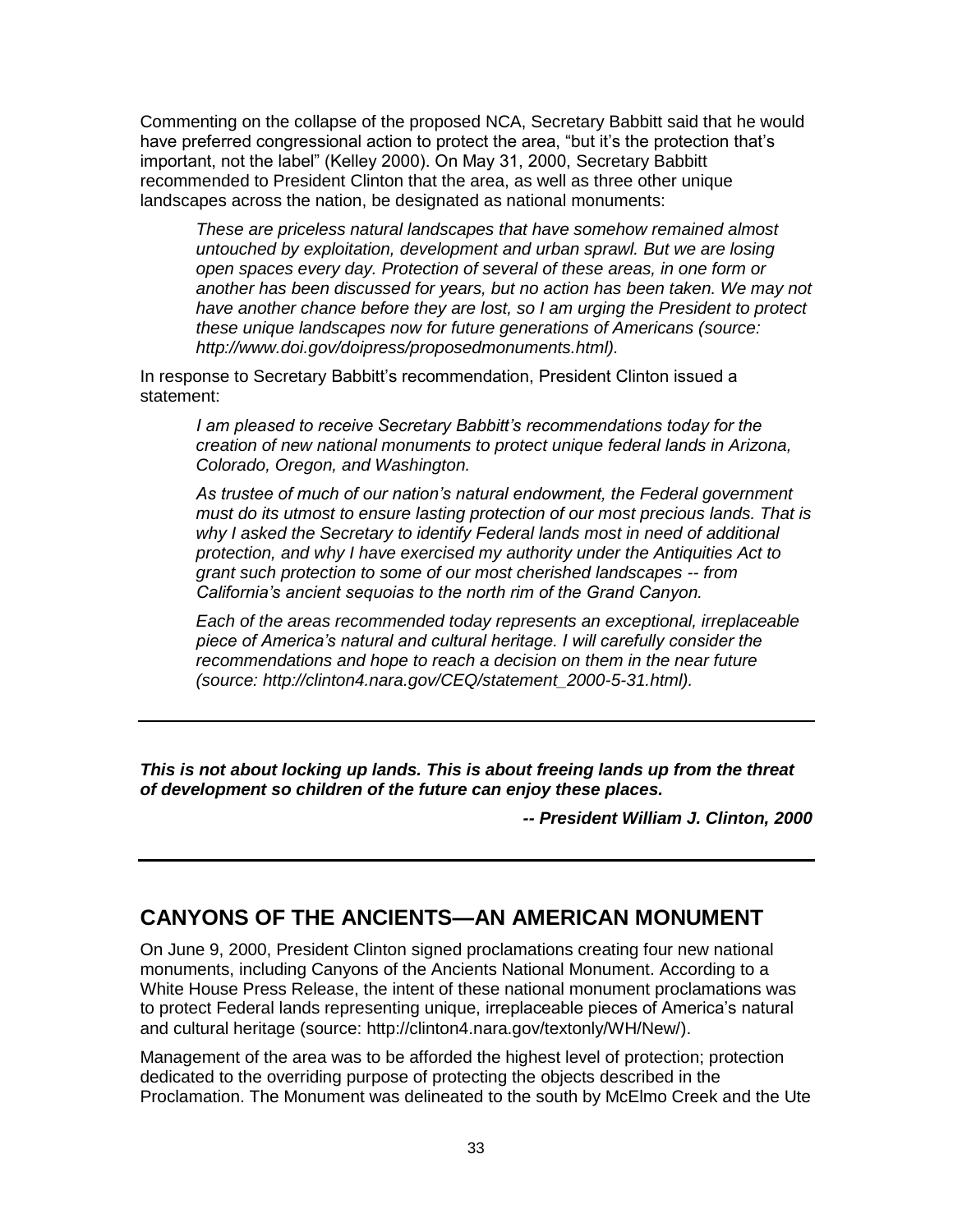Mountain Ute Reservation, the State border to the west, and includes the upper reaches of many canyons at its north and east boundaries. The area within the boundaries of the Monument included approximately 164,000 acres of BLM-administered land, approximately 18,600 acres of private land, and approximately 400 acres of Federal land managed by the NPS as Hovenweep National Monument. The Monument designation does not apply to private lands; however, the Proclamation provides that if any of these lands within the outer boundaries are acquired into Federal ownership, they would become part of the Monument. In the absence of acquisition, the laws applicable to the use of private lands prior to the establishment of the Monument would continue to apply.

After President Clinton proclaimed the area the Canyons of the Ancients National Monument, the White House, through the Office of the Press Secretary, issued an announcement regarding the new designation:

*President Clinton today signed a proclamation creating the Canyons of the Ancients National Monument in southwest Colorado. The 164,000-acre monument contains the highest known density of archeological sites anywhere in the United States, with rich, well-preserved remnants of native cultures going back thousands of years.* 

*A Treasure Trove of Ancient Culture. The new monument is located in the Four Corners region, about 45 miles west of Durango and 9 miles west of Mesa Verde National Park. Occupation of this area by hunters and gatherers likely began over 10,000 years ago. Farming in the area blossomed between 450 and 1300 A.D., when the area was occupied by Ancestral Northern Pueblo People. Yearround villages were established, evolving from pit house dwellings to the cliffdwelling pueblos.* 

*The archeological record etched into this landscape is much more than isolated islands of architecture. The more than 20,000 archeological sites reflect all the physical components of past human life: villages, field houses, check dams, reservoirs, great kivas, cliff dwellings, shrines, sacred springs, agricultural fields, petroglyphs, and sweat lodges. Some of the area has more than 100 sites per square mile. Because of the remoteness of the area and the protection efforts of*  both the Bureau of Land Management and the local community, the integrity of *most of these sites has been maintained. The growth of population and tourism in the Four Corners area will increasingly threaten these resources with vandalism and other types of degradation, making additional protections necessary.* 

*Managing the New Monument. The Bureau of Land Management designated the area as the Anasazi Area of Critical Environmental Concern in 1985. Because the vast majority of the Federal lands within the monument have already been leased for oil and gas (including carbon dioxide) and development already is occurring, the lands will remain open to oil and gas leasing and development. Development will be managed, subject to valid existing rights, so as not to create any new impacts that would interfere with the proper care and management of the objects protected by the designation. New leases will be allowed only for the purpose of promoting conservation of oil and gas in reservoirs now being produced under existing leases or to protect against drainage. Finally, the rights of Indian Tribes will not be affected.* 

*History and Process. Public discussions regarding protection of this area date*  back to 1894 when the Salt Lake Times ran a story detailing interest in protecting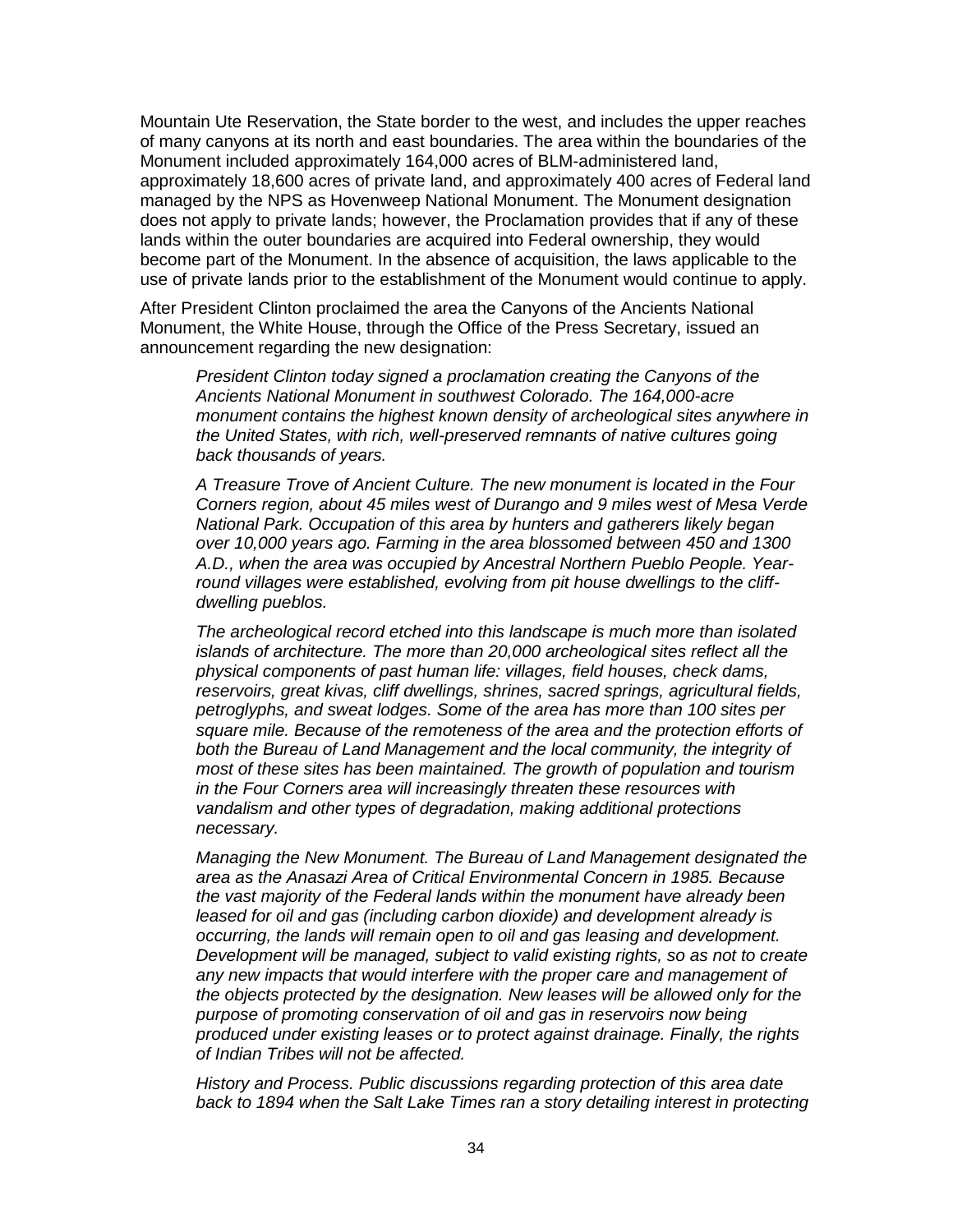*the region. In 1979, a bill was introduced in Congress to designate the area a National Conservation Area. In the spring of 1999, Interior Secretary Bruce Babbitt began a dialogue with the local communities concerning proper management and protection of the area. The local Resource Advisory Council held five public meetings, consulted with local governments, and forwarded management recommendations to the Secretary in August 1999. Senator Ben Nighthorse Campbell introduced new National Conservation Area legislation in February 2000 (S. 2034), but he suspended all action on his bill on March 23, 2000. Secretary Babbitt recommended to the President last month that the area be designated as a National Monument (source: http://clinton4.nara.gov/textonly/WH/New/html/20000609\_2.html).*

### **Unique and Irreplaceable Cultural Resources**

Cultural resources are the material and physical remains of past human activity, ranging from objects such as artifacts, structures, and features, to natural features and landscapes. Cultural resources are finite and non-renewable resources that embody characteristics and information specific to the cultural group who produced them, and to the time period during which they were created.

Within the Monument, the known cultural resources include 4,965 (96 percent) prehistoric sites, 81 (2 percent) historic sites, and 111 (2 percent) multi-component prehistoric/historic sites. An additional three sites of unknown age, as well as 1,101 isolated finds, have been recorded (1,081 prehistoric and 20 historic), for a total of 6,261 documented cultural resources in the area. Some areas have very high site densities, exceeding 100 sites per square mile. Individual sites range in size from less than 1 acre to more than 10 acres, and reflect all facets of everyday life (including field houses, check dams, reservoirs, kivas, cliff dwellings, shrines, sacred springs, agricultural fields, petroglyphs, and sweat lodges).

Areas of heaviest site density reflect, to a large degree, areas that have had intensive archaeological surveys conducted. Approximately 18 percent of BLM-administered public lands in the area has been intensively inventoried for cultural resources. (Less than 6 percent of the 262 million acres managed by the BLM across the nation has been inventoried for cultural resources.) However, many of the past inventories were not conducted in a manner that meets current standards. Subsequent reexamination of these areas has determined that earlier site data can be unreliable and/or poorly documented. Based on current projections, it is estimated that the total number of sites may range from 20,000 to 30,000. As stated in the Proclamation, the Monument offers an unparalleled opportunity to "observe, study, and experience how cultures lived and adapted over time in the American Southwest."

### **Cultural Resource Sites or Areas within the Monument**

Ten sites are listed on the National Register of Historic Places. Important cultural resource sites or areas within the Monument include:

**Lowry Pueblo -** Originally excavated in the 1930s by archaeologist Paul S.  $\bullet$ Martin, the area is protected by an administrative withdrawal. The pueblo contains 39 rooms and 7 kivas, as well as a Great Kiva; and is part of a much larger community of villages occupied in the eleventh, twelfth, and thirteenth centuries. Lowry Pueblo was designated as the Lowry Ruin National Historic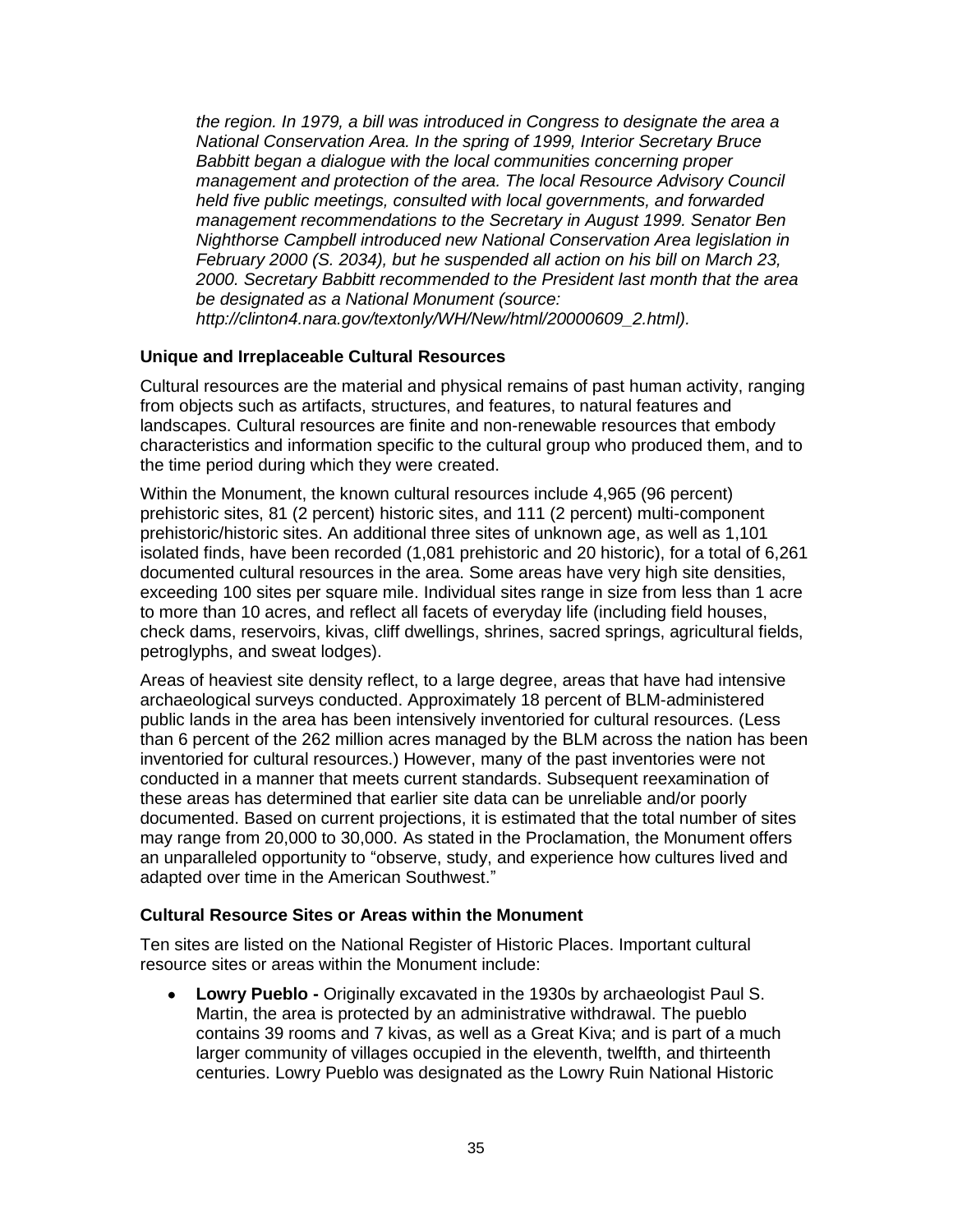Landmark in 1967. This designation automatically placed Lowry Pueblo on the National Register of Historic Places.

- **Sand Canyon/East Rock Canyon -** Sand and East Rock Canyons contain a large number of late Ancestral Puebloan cliff dwellings unique to the area. At the head of Sand Canyon lies one of the largest and best preserved Ancestral Puebloan sites in the area. (This site received a protective mineral withdrawal in August 1984). The Sand Canyon National Register District was listed on the National Register of Historic Places in 2005.
- **Painted Hand Pueblo -** Painted Hand Pueblo overlooks Hovenweep Canyon (near Hovenweep National Monument's Cutthroat Castle Group). Similar to several of the Hovenweep sites, it includes a well-preserved masonry tower more than 15 feet in height and three painted hand pictographs that are extremely rare to the area.

### **Special Designation Areas within the Monument**

There are areas within the Monument that have special designations for management purposes. These include Areas of Critical Environmental Concern (ACECs), Research Natural Areas (RNAs), and Wilderness Study Areas (WSAs). An overview of these areas is described below.

### **ACECs/RNAs**

Research Natural Areas (RNAs) are a unique type of ACEC. RNAs are areas that are a part of a national network of special management areas that contain important ecological and scientific values and resources that are managed for minimum human disturbance. The RNA program was created to:

- preserve examples of all significant natural ecosystems for comparison with those influenced by people;
- provide educational and research areas for ecological and environmental studies; and
- preserve gene pools of typical and endangered plants and animals.

As unique ACECs, RNAs are intended to represent the full array of North American ecosystems, including their biological communities, habitats, natural phenomena, and geological and hydrological formations. In RNAs, natural processes are allowed to predominate without human intervention. RNAs are primarily used for non-manipulative research and for gathering baseline data on relatively unaltered community types. Under certain conditions, deliberate manipulation may be used in order to maintain the unique features for which the RNA was established. RNAs can serve as excellent controls for similar communities that are being actively managed. In addition, RNAs may provide an essential network of diverse habitat types that will be preserved in their natural state for future generations.

*The McElmo RNA -* The McElmo Research Natural Area (RNA) was designated  $\bullet$ in March 1986 through the San Juan/San Miguel Resource Management Plan (RMP) (BLM 1985). [It has the dual designation as an Instant Study Area (ISA). ISAs do not meet the acreage requirements to become Wilderness Study Areas (WSAs); however, they are managed as WSAs.] The RNA consists of approximately 427 acres and is located in Bridge Canyon. The BLM, in cooperation with Fort Lewis College, designated the RNA in order to provide an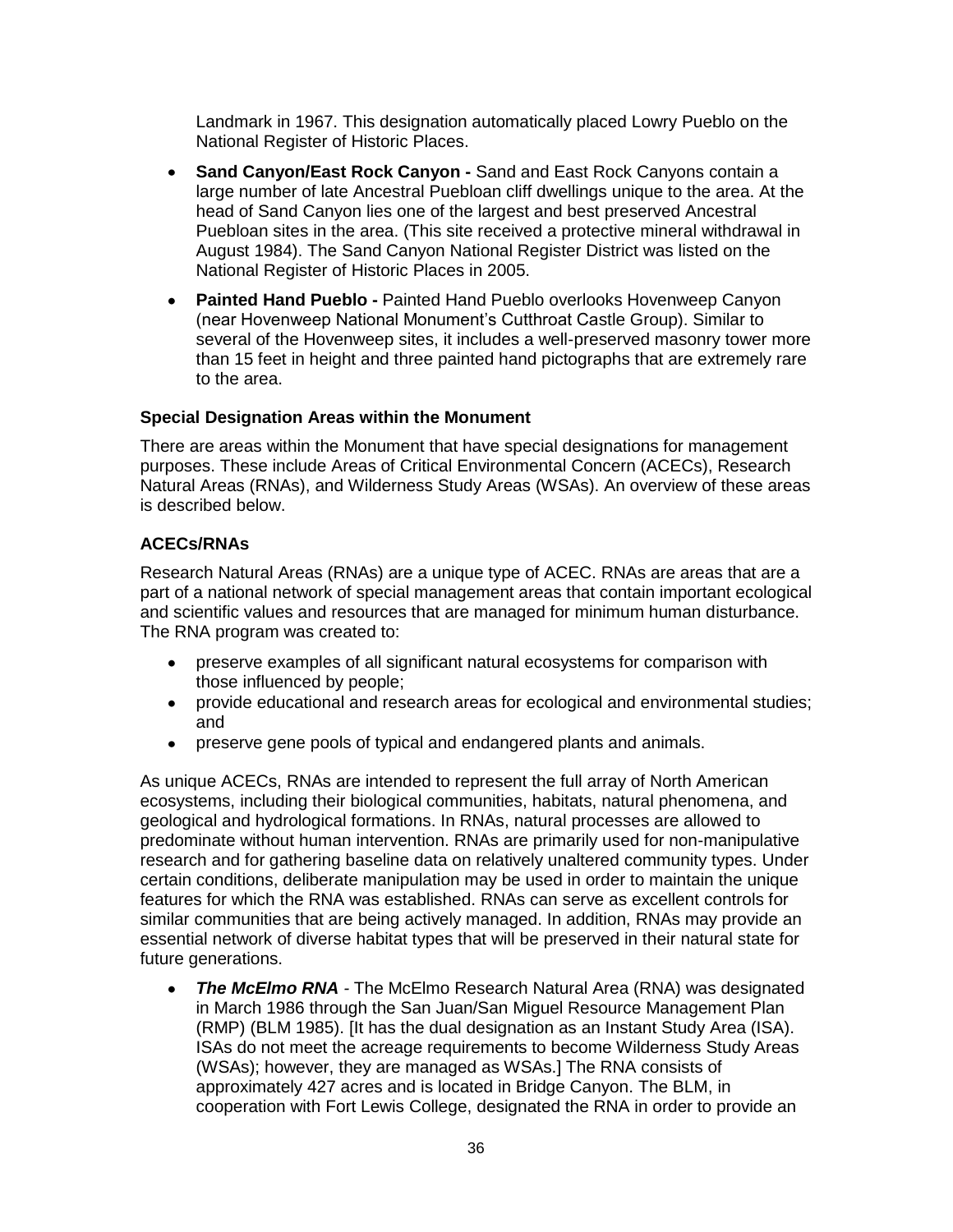area for herpetological research (the study of indigenous reptile species) and for habitat protection. The primary goal for the McElmo RNA is to provide a natural and undisturbed setting for scientific research and public education as an outdoor classroom.

### **Wilderness Study Areas (WSAs)**

There are no designated wilderness areas on the Monument. There are three Wilderness Study Areas (WSAs) on the Monument. These WSAs include the Cross Canyon WSA, the Squaw/Papoose Canyon WSA, and Cahone Canyon WSA. The Cahone Canyon WSA is situated entirely within the boundaries of the Monument. The Cross Canyon and Squaw/Papoose Canyon WSAs extend beyond the western boundaries of the Monument into Utah. These WSAs are described below:

- *Cross Canyon* The Cross Canyon WSA (12,721 acres) is located approximately 14 miles southwest of Cahone on the Dolores/Montezuma County line (a 1,008 acre portion of the WSA extends into Utah). Elevations in the area range from 5,140 feet to 6,500 feet. Cross, Ruin, and Cow Canyons, with their perennial streams, are the major topographic features of the WSA. Pinyonjuniper woodland is the predominant vegetation on the slopes and canyon rims; sagebrush parks and riparian vegetation can be found along the canyon bottoms.
- *Squaw/Papoose Canyon* The Squaw/Papoose Canyon WSA (11,357 acres) is located just north of the Cross Canyon WSA, approximately 12 miles south of Dove Creek (6,676 acres of the WSA are located in Utah). Elevations in the area range from 5,300 feet to 6,600 feet. The major topographic features of the WSA are Squaw and Papoose Canyons. Squaw Canyon has a perennial stream.
- *Cahone Canyon* The Cahone Canyon WSA (9,156 acres) is located approximately 4 miles west of Cahone and just north of the Cross Canyon WSA. Elevations in the area range from 5,900 feet to 6,600 feet. Three canyon systems with intermittent streams are the dominant topographic feature of this WSA. Vegetation is primarily pinyon-juniper woodland with sagebrush parks and riparian zones along the canyon bottoms.

### **National Register of Historic Places**

The National Historic Preservation Act (NHPA) of 1966 provides for the protection of cultural resources on Federal lands and established the National Register of Historic Places (NRHP), which is a national program that coordinates and supports public and private sectors in the identification, evaluation, and protection of historic and archeological resources. In accordance with the NHPA, the eligibility of historic properties to the NRHP is determined through evaluation of the property using the guidelines and criteria in 36 CFR 60. The quality of significance in American history, architecture, archaeology, engineering, and culture is present in districts, sites, buildings, structures, and objects that possess integrity of location, design, setting, materials, workmanship, feeling, and association, and that:

- are associated with events that have made a significant contribution to the broad patterns of our history;
- are associated with the lives of persons significant in America's past;
- embody the distinctive characteristics of a type, period, or method of construction; represent the work of a master; possess high artistic values; or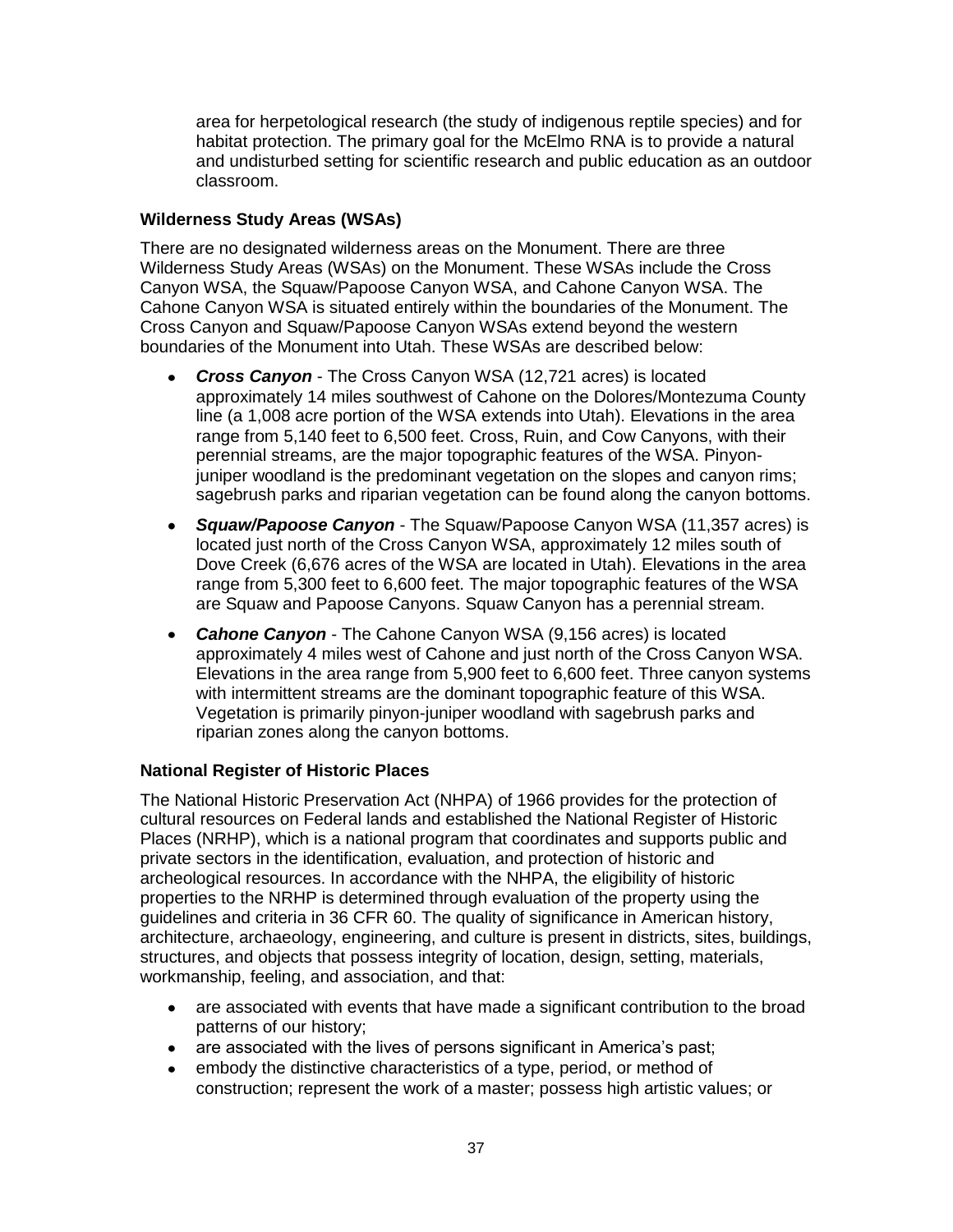represent a significant and distinguishable entity whose components may lack individual distinction; and/or

have yielded, or may be likely to yield, information important in prehistory or history (36 CFR 60.4 a.-c.).

The NRHP eligibility of traditional cultural properties is usually assessed based upon information obtained through consultations with elders and other knowledgeable individuals of a cultural group, as well as through a review of historical documentation.

On a landscape scale, the Monument contains a remarkable diversity and density of cultural resources that represent past lifeways and associated cultures and traditions spanning thousands of years. A site database, compiled by the Colorado Historical Society's Office of Archaeology and Historic Preservation (OAHP) for sites within the boundaries of the Monument, summarizes site data and the diversity of site types. By 2008, the Monument had a total of 175 sites listed on the NRHP. This includes Lowry Pueblo, which is also listed as a National Historic Landmark. Of the total 4,965 sites documented to date, 2,038 have been determined eligible for the NRHP.

### **Presidential Proclamation and Monument Management**

The Proclamation that established the Monument has the Secretary of the Interior, through the BLM, managing the area under its existing authorities. This management, however, is subject to the overriding purpose of protecting the objects described in the Proclamation. The establishment of the Monument, therefore, constitutes an overlay on the management regime otherwise applicable to lands managed by the BLM. It limits the management discretion that the BLM would otherwise have by mandating protection of the historic, cultural, natural, geological, and scientific objects within the national monument as the highest priority.

In recognition of its status as a national monument, the BLM will manage the Monument in strict accordance with, first and foremost, the provisions of the Proclamation "so as not *to create any new impacts that interfere with the proper care and management of the objects protected by this proclamation"* and for the enduring benefit of all Americans.

In addition, the Monument will be managed in accordance with the following laws, regulations, executive orders, and agreements:

| <b>Cultural Resource Laws and Proclamations</b>                                                                                                                                      |  |  |
|--------------------------------------------------------------------------------------------------------------------------------------------------------------------------------------|--|--|
| Monument Proclamation (establishment of Canyons of the Ancients National Monument by the<br>President of the United States of America, June 9, 2000)                                 |  |  |
| Antiquities Act of 1906 (PL 59-209; 34 Stat. 225; 16 USC 431 - 433)                                                                                                                  |  |  |
| Historic Sites Act of 1935 (PL 74-292; 49 Stat. 666; 16 USC 461)                                                                                                                     |  |  |
| Reservoir Salvage Act of 1960, as amended by Archaeological and Historic Preservation Act<br>of 1974 (PL 86-523; 74 Stat. 220, 221; 16 USC 469; PL 93-291; 88 Stat. 174; 16 USC 469) |  |  |
| National Historic Preservation Act of 1966 as amended (NHPA)<br>(PL 89-665; 80 Stat. 915; 16 USC 470)                                                                                |  |  |
| National Environmental Policy Act of 1969 (NEPA) (PL 91-190; 83 Stat. 852; 42 USC 4321)                                                                                              |  |  |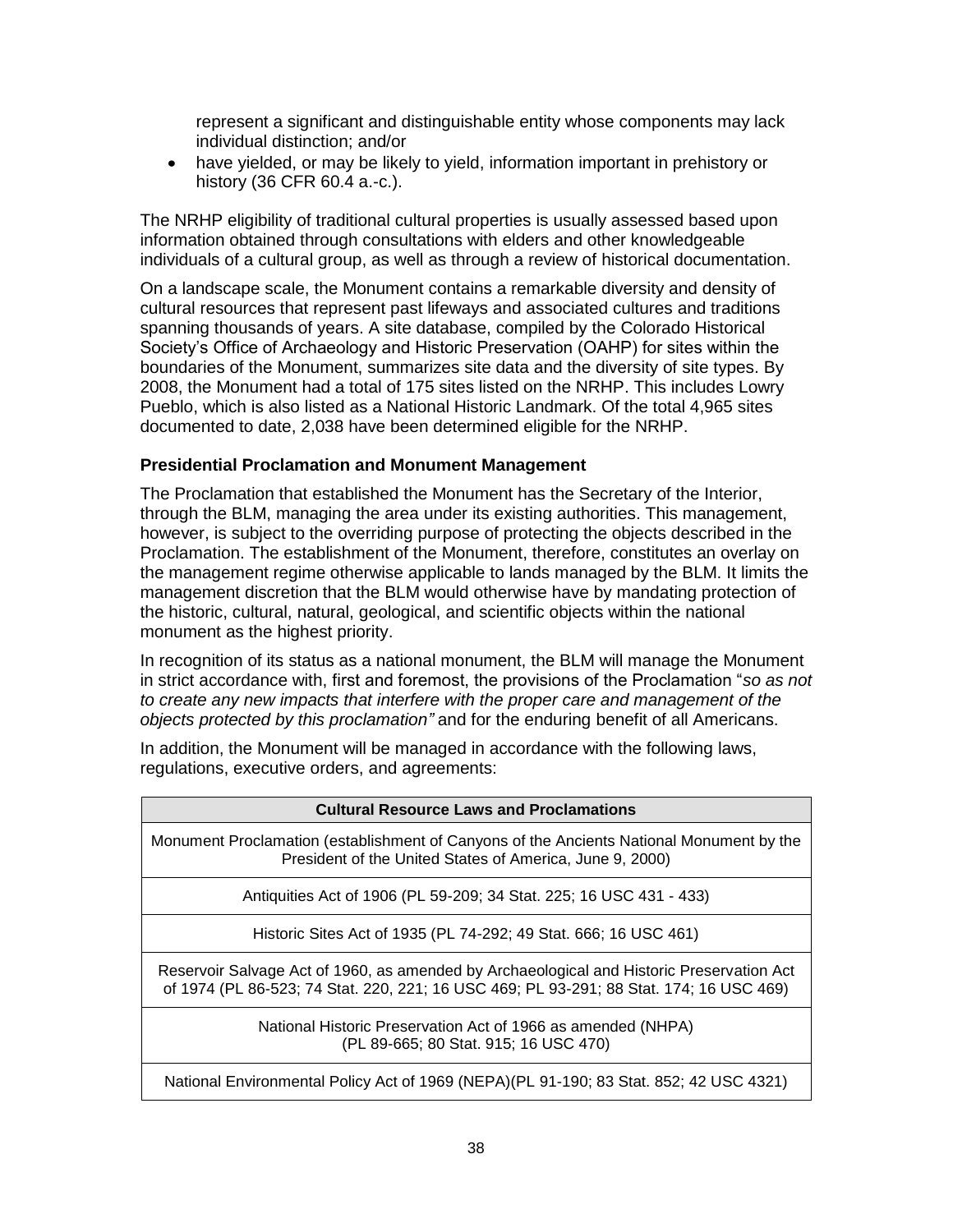Archaeological and Historic Preservation Act of 1974 (AHPA) (16 USC 46-469C)

Federal Land Policy and Management Act of 1976 (FLPMA) (PL 94-579; 90 Stat. 2743; 43 USC 1701)

American Indian Religious Freedom Act of 1978( (PL 5-431; 92 Stat. 469; 42 USC 1996)

Archaeological Resources Protection Act of 1979 (ARPA) (PL 96-95; 93 Stat. 721; 16 USC 47Oaa et seq.) as amended (PL 100-555; PL 100-588)

Native American Graves Protection and Repatriation Act of 1990 (NAGPRA) (PL 101-601; 104 Stat. 3048; 25 USC 3001)

### **Cultural Resource Regulations**

36 CFR Part 800 (Protection of Historic Properties)

36 CFR Part 60 (National Register of Historic Places [NRHP])

36 CFR Part 7 (Waiver of Federal Agency Responsibilities under Section 110, NNHPA)

36 CFR 79 (Curation of Federally Owned and Administered Archaeological Collections)

43 CFR Part 3

(Preservation of American Antiquities; implementing regulations for the Antiquities Act)

43 CFR Part 7 (Protection of Archaeological Resources)

43 CFR Part 10 (NAGPRA Regulations; Final Rule)

**Cultural Resource Executive Orders**

Executive Order 11593, Protection and Enhancement of the Cultural Environment

Executive Order 13007, Providing for American Indian and Alaska Native Religious Freedom and Sacred Land Protections

Executive Order 13084, Consultation and Coordination with Indian Tribal Governments

Executive Order 13195, Trails for America in the 21st Century

Executive Order 13287, Preserve America

### **Cultural Resource Agreements**

Programmatic Agreement between the BLM, the Advisory Council on Historic Preservation, and the National Conference of State Historic Preservation Officers regarding the manner in which the BLM will meet its responsibilities under the National Historic Preservation Act (BLM 1999a)

State Protocol Agreement between the BLM Colorado State Director and the Colorado State Historic Preservation Officer (BLM 1998a) regarding the manner in which the BLM will meet its responsibilities under the NHPA, and the National Programmatic Agreement between the BLM, the Advisory Council on Historic Preservation, and the National Conference of State Historic Preservation Officers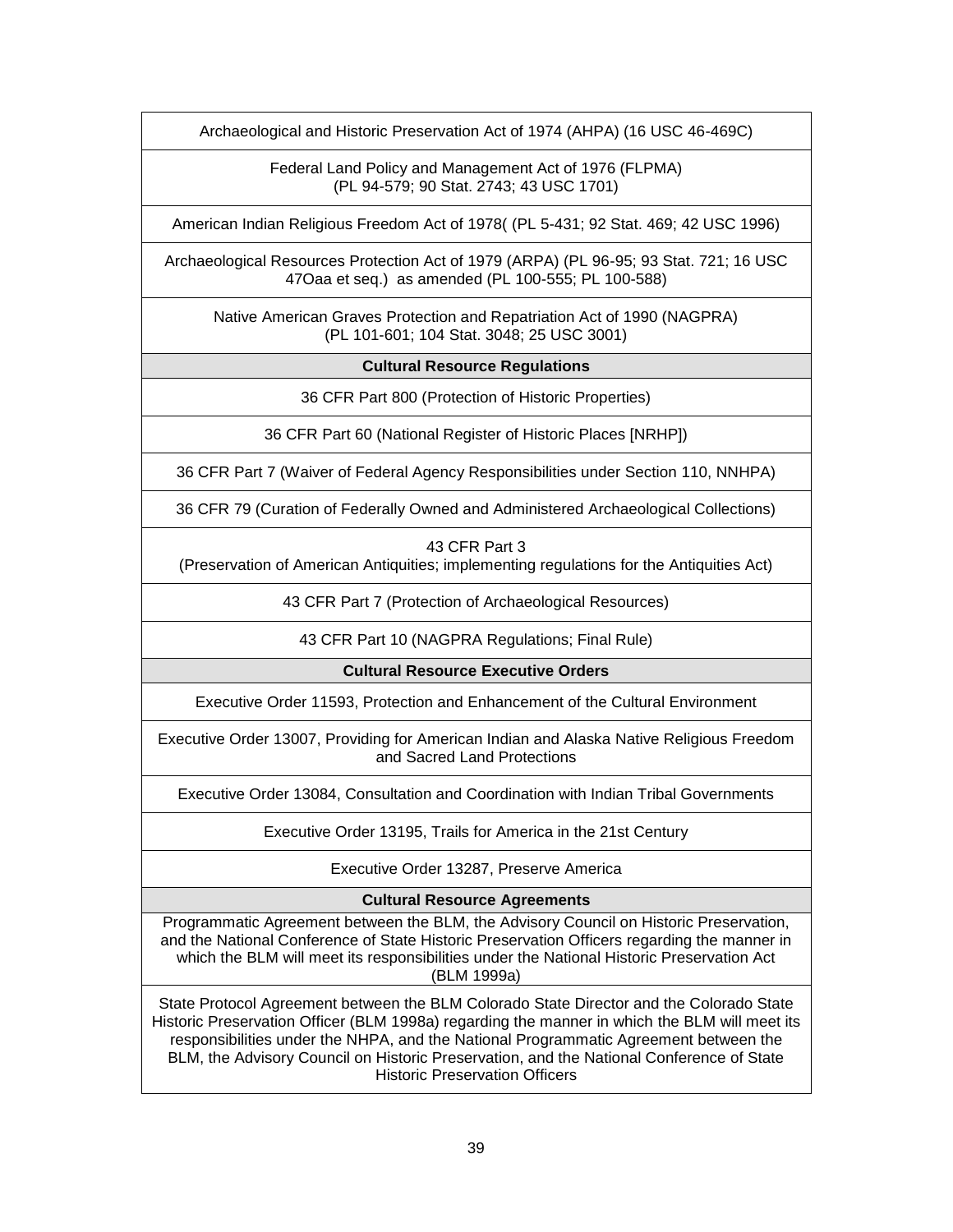### **Legal Effects of the Monument Proclamation**

In terms of management, there are several significant aspects of the Proclamation. First, it reserves only the Federal lands in the area. This is because the Antiquities Act applies only to objects of historic or scientific interest "that are situated upon the lands owned or controlled by the Government of the United States" (16 USC 431).

Second, the Proclamation is subject to valid existing rights, including any relevant rights the Ute Indians may have under the Brunot Agreement of 1874 (April 29, 1874). Therefore, to the extent a person or entity has valid existing rights within the Monument, the Proclamation respects their rights. The exercise of such rights, however, can be regulated in order to protect the objects of the Monument and to adhere to the intent of the Proclamation.

Third, the Proclamation appropriates, and withdraws, the Federal lands and interests in lands within the boundaries of the Monument from entry, location, sale, or other disposition under the public land laws. This includes, but is not limited to, withdrawal from location, entry, and patent under the mining laws and from disposition under all laws relating to mineral leasing, other than by exchange that furthers the protective purposes of the Monument, and except for oil and gas (including carbon dioxide) leasing (as described below). This withdrawal prevents the location of new mining claims under the 1872 Mining Law. It also prevents the Secretary of the Interior from exercising discretion under the mineral leasing acts, and related laws, to lease or sell Federal minerals, except for oil and gas, within the boundaries of the Monument.

Approximately 80 percent of the Federal lands within the Monument have already been leased for oil and gas (including carbon dioxide). Monument lands remain open to continued oil and gas (including carbon dioxide) development, but only through existing leases, and only under current lease restrictions and BLM regulations. The Proclamation allows new leases to be issued only for the purpose of either protecting against drainage, or promoting conservation of oil and gas resources in a common reservoir now being produced under existing leases. The Proclamation directs the BLM to manage all development, subject to valid existing rights, "so as not to create any new impacts that *interfere with the proper care and management of the objects protected by the Proclamation*.‖

Fourth, the Proclamation does not reserve water resources within the Monument. The Proclamation, however, directs the BLM to work with appropriate State authorities in order to ensure that any water resources needed for Monument purposes are available.

*I* recognize the right and duty of this generation to develop and use the natural *resources of our land; but I do not recognize the right to waste them, or to rob, by wasteful use, the generations that come after us.... We have become great because of the lavish use of our resources. But the time has come to inquire seriously what will happen when our forests are gone, when the coal, the iron, the oil, and the gas are exhausted....*

*-- President Theodore Roosevelt, 1906*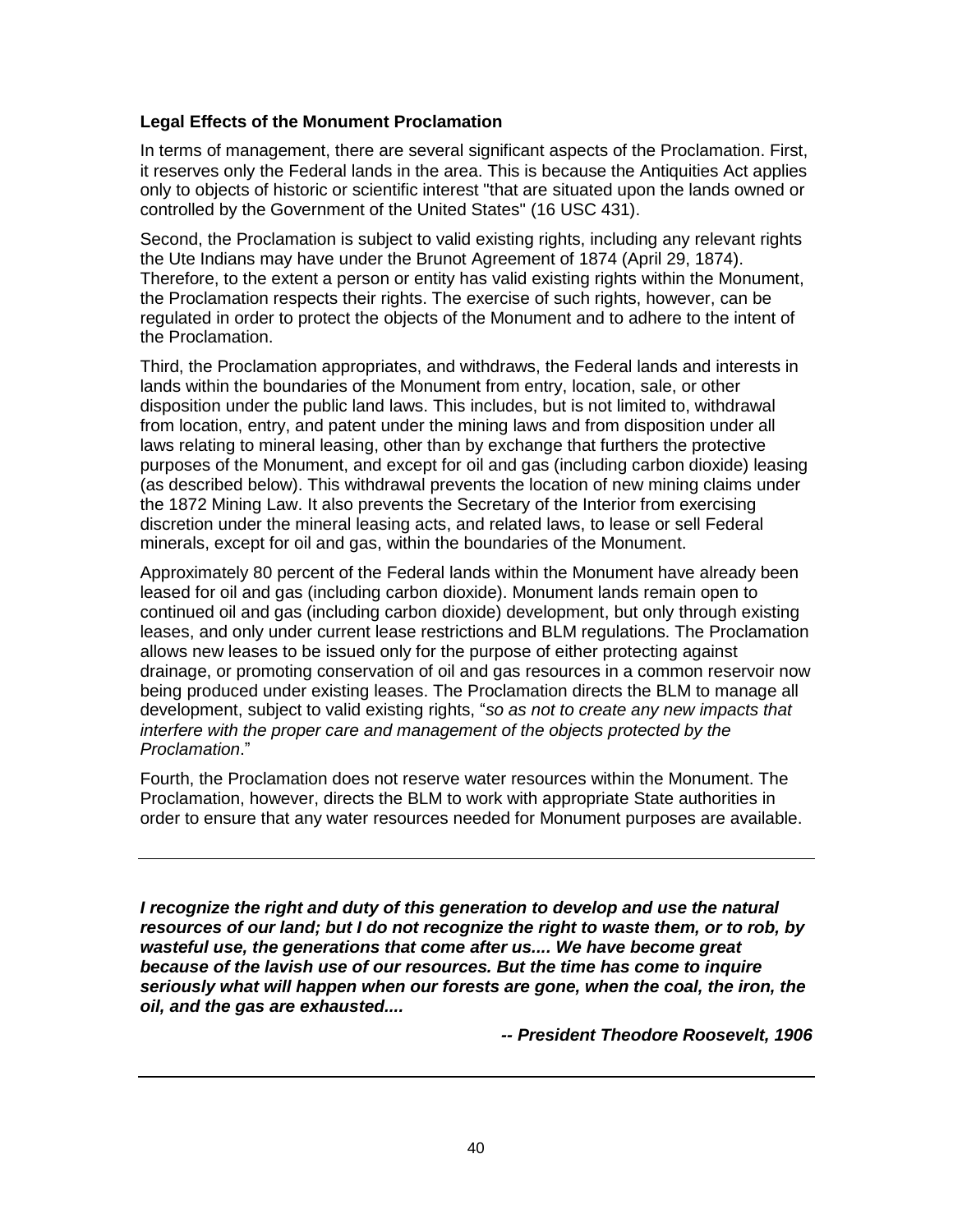# **CANYONS OF THE ANCIENTS—A NATIONAL LANDSCAPE**

### **Landscapes of the American Spirit**

When President Clinton proclaimed the Grand Staircase-Escalante National Monument in 1996, the expectation was that the area would be placed under the management of the National Park Service. Instead, Secretary Babbitt convinced President Clinton that it would be more appropriate for the BLM to run the new monument—lands that had been under its administrative jurisdiction prior to its designation. Secretary Babbitt told President Clinton that he thought the BLM should "have a sense of pride rather than...a bunch of inventory out in the garage that is discovered and given to someone else" (Allen 2002).

*One of the things I think about sites on public lands, is that it's our story; America's history literally etched out on the public lands.*

*-- Colorado BLM State Director, Sally Wisely, 2006*

### **Landscape-Level Management**

In a speech delivered at the University of Denver Law School in February of 2000, Secretary Babbitt focused on the need for landscape-level management, including at the Anasazi ACEC in southwestern Colorado:

*The West is once again quickening to the issues of how we live on this landscape and what kind of open space we want, and how it is we're going to strike a more sensitive balance on the landscape in terms of development, the use of natural resources, and our long-term presence on this landscape.* 

*Colorado got off to a good start on these issues at the turn of the century. With a lot of action in terms of the creation of national parks, monuments, forests. It was an extraordinary legacy. But in recent decades, it's been quiescent. In fact, it's*  been kind of quiescent all over the West. And the fact that has changed is that *the West is filling up. That the open spaces are now beginning to close and the West is becoming an urban place. And there is now, I think, a sense of urgency, about - not just celebrating the visionary acts of a lot of great leaders in the first half of the century - but turning to the future and saying "What is it that we want to see fifty and a hundred years from now?"*

*...The country down below Durango and out toward Cortez and Dove Creek is the richest, most extraordinary archeological landscape in North America. I won't detail the kinds of discoveries that are coming off of that landscape, but it is truly incredible. Now, in the nineteenth century, people were down there - and, of course, they saw Mesa Verde immediately, and it may, in many ways, be the most evocative of all of our national parks...there is something about being on that landscape. A sense...a palpable sense of the presence of our ancestors and the magical way that they lived on that land in absolute resonance with the*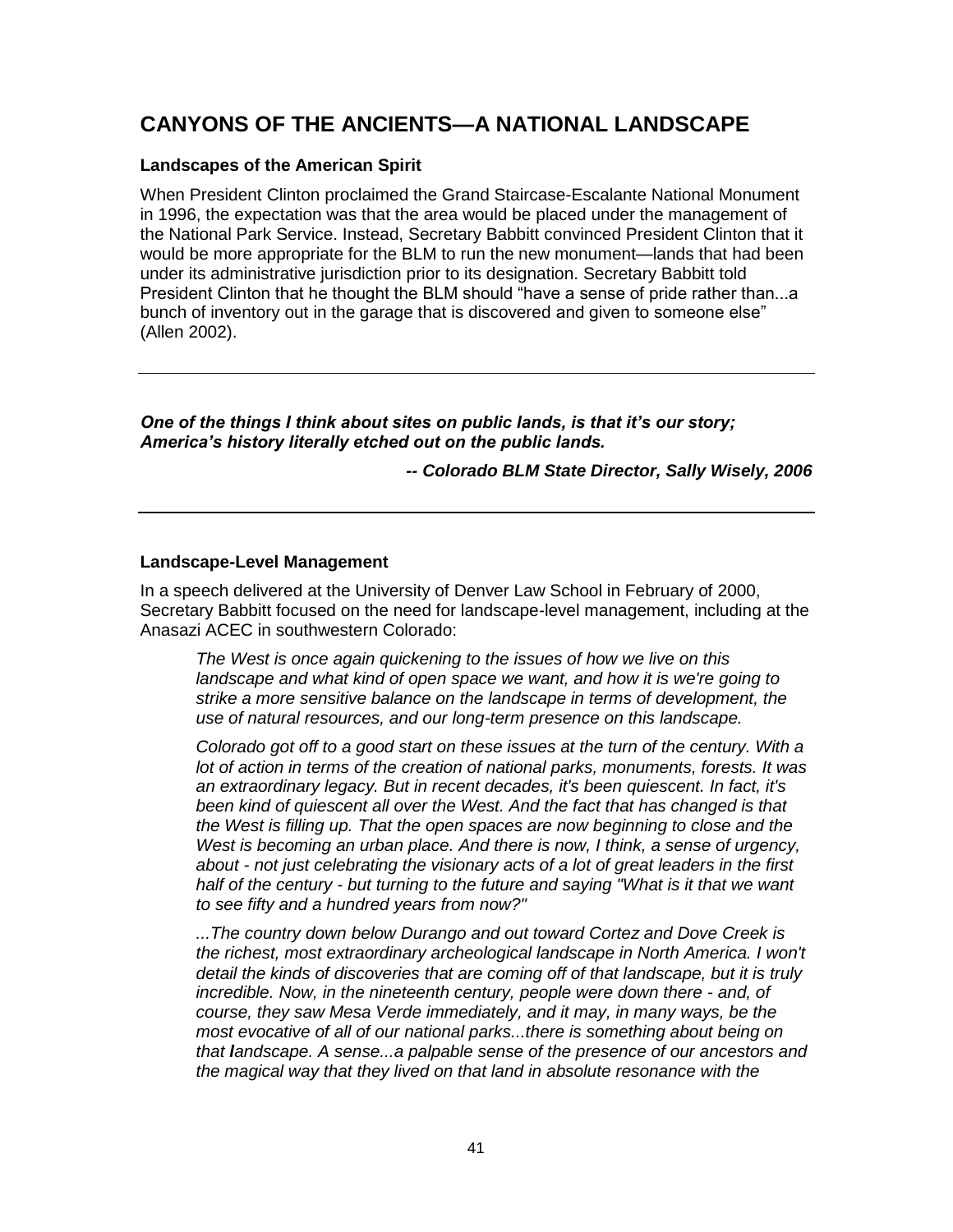*landscape and the life on the land that is...it is just really incredible. I can't describe it.* 

*The people who were down there then turned back and said "These sites need protecting." And they protected Mesa Verde in the form of a national park. But then they went West onto this landscape of riches and they would see a ruin and they would make a National Park or a monument out of the forty acres surrounding the ruin. And if you go down to Hovenweep National Monument, it's*  like little postage stamps on the landscape. Somebody saw a ruin and fenced off *20 acres, ten, five, forty around it. And you begin looking across this landscape and say, "Hey, wait a minute. This isn't about a ruin here or there. Don't you see, it's about a whole, interwoven landscape. It's about communities that were living in and on this land and relating to each other and moving across this landscape and drawing their living and their inspiration and their spirituality from a landscape." Doesn't it make sense, in light of a subsequent 100 years of understanding, to say that we have room in the West to protect the landscape, and -- if you will -- an anthropological ecosystem. The real science on these landscapes doesn't come out of digging out a room and extracting a few pots. That was the nineteenth century.... The real discoveries today come from asking the deeper question of "How did communities manage to live in spiritual and physical equilibrium with the landscape?" And don't we need to assess all of the traces that have been left in so many intense and variegated ways, whether it's with petroglyphs, diversion structures for water, ramadas, all of those things. So, that's the question in Southwestern Colorado. Do we have the wisdom and foresight to say, before it's too late, before these landscapes start to get chopped*  up: We can do better than to protect five or six Indian ruins out on that land and *say that there is room in this culture for a quarter million acres from which we honor the past and, more importantly, learn, and take inspiration from the past.* 

After the speech, Secretary Babbitt answered a series of questions, including a question regarding his purpose and intent with regard to the new policy of placing national monument management of these landscapes under the BLM. He responded:

*The institutional story is this, traditionally in the West when we've talked about monuments and parks what it has meant is designating the landscape and then taking it away from the Bureau of Land Management which administrates the public domain in the West. The Bureau of Land Management has three times as much land as the National Park Service, twice as much as the Forest Service. It is the owner of the matrix of public lands in the West. The traditional approach is, you see something nice, you get up a big movement to protect it, and you take it away from the Bureau of Land Management and give it to somebody else, namely typically the National Park Service in some cases the National Wildlife Refuge System. And out of that has grown a kind of perception that the BLM is sort of the Bureau of leftovers, livestock and mining -- whatever you want to call it. But it doesn't seem to me to be an adequate way of looking at the Western*  landscape, because the largest land manager ought to be induced to have a *sense of pride rather than simply having a bunch of inventory out in the garage that is discovered and given to someone else.*

*And that's the reason, when President Clinton did the Grand Staircase-Escalante in 1996, I said to him, "you should create a first monument by Presidential Proclamation that has ever been created for and within the Bureau of Land Management". And people said, "Well, why do that?" Well, I've given you one*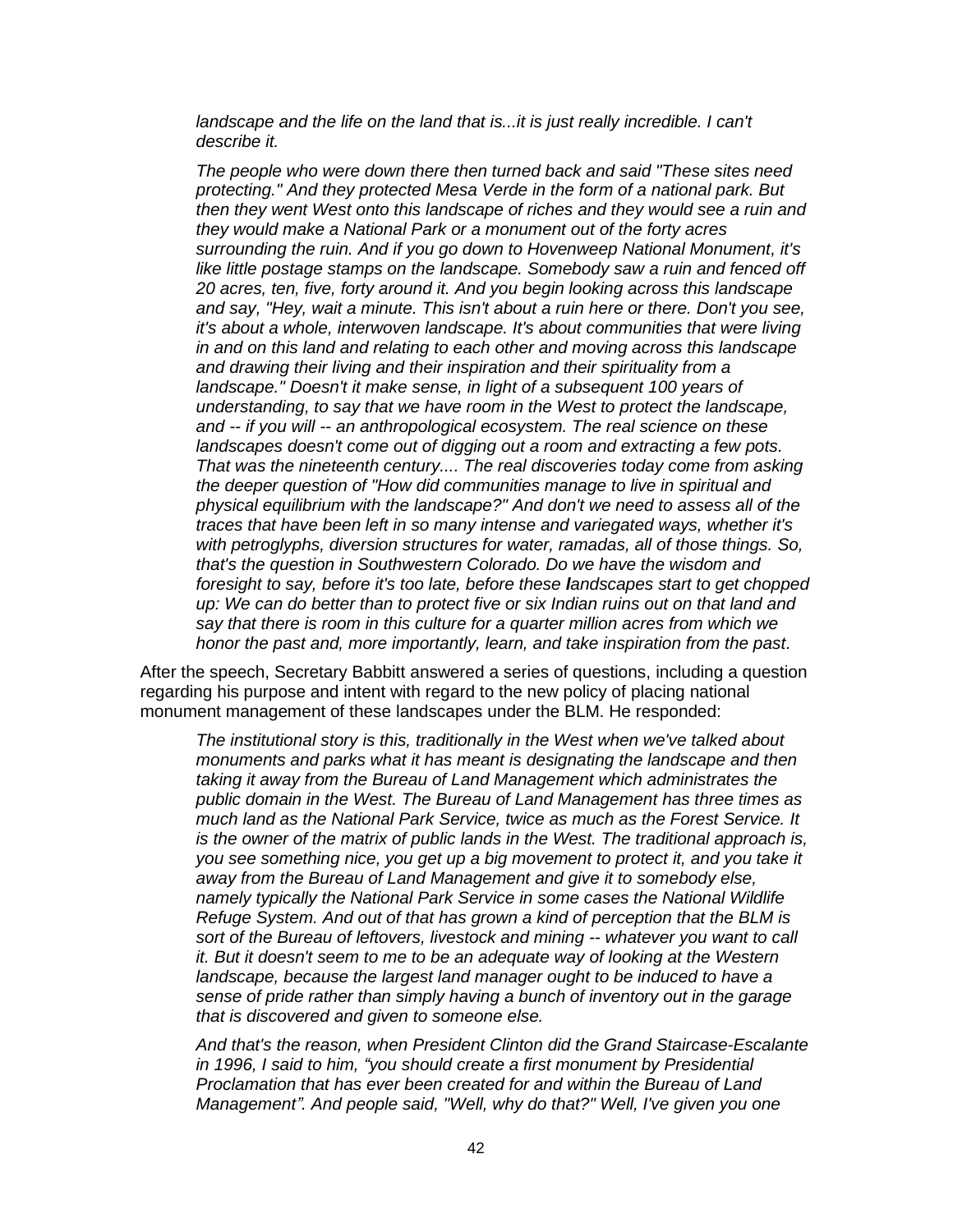*reason. And that is I think you give an institution some pride and some direction, not by stripping it by its best assets. But you also induce a new sense of the relationships on the landscape* (source:

http://www.blm.gov/ca/ca/news/2000/02/nr/babbitt\_denver\_speech.html).

*In the twenty-first century...BLM can become the greatest modern American land management agency, the one that sets the standard for protecting landscapes, applying evolving knowledge and social standards, and bringing people together to live in harmony with the land.*

*-- Secretary of the Interior, Bruce Babbitt, 2000*

Secretary Babbitt promoted this new landscape-level approach to national monument management by administratively creating a new program within the BLM responsible for managing special and unique BLM lands; i.e. the National Landscape Conservation System. With the establishment of the National Landscape Conservation System in 2000, a new focus emerged in how the agency administered the crown jewels under its jurisdiction. Under the National Landscape Conservation System, the conservation of the cultural and natural resources that led to the designation of the areas as national treasures becomes the overriding objective (Harmon, McManamon, and Pitcaithley 2006).

Today, the National Landscape Conservation System consists of over 850 federally recognized areas or units, and includes

- 15 National Monuments:
- 14 National Conservation Areas;
- 36 Wild and Scenic Rivers:
- 148 Wilderness Areas:
- 4,264 miles of National and Scenic Trails; and
- more than 600 Wilderness Study Areas.

According to the BLM, the National Landscape Conservation System:

*...encompasses red-rock deserts and rugged ocean coastlines, deep river canyons and broad Alaskan tundra. Many areas are remote and wild but others are surprisingly accessible. The NLCS also reveals and protects our cultural legacy. It safeguards American Indian cliff dwellings and cultural sites, and preserves the remaining traces of our Nation's historic trails and pathways.* 

*The NLCS works to conserve the essential fabric of the West. NLCS areas are part of an active, vibrant landscape where people live, work and play. They offer exceptional opportunities for recreation, solitude, wildlife viewing, exploring history, scientific research, and a wide range of traditional uses.*

*These are places that spark the imagination. Their spacious beauty has drawn people to the West for generations. The NLCS sustains for the future -- and for*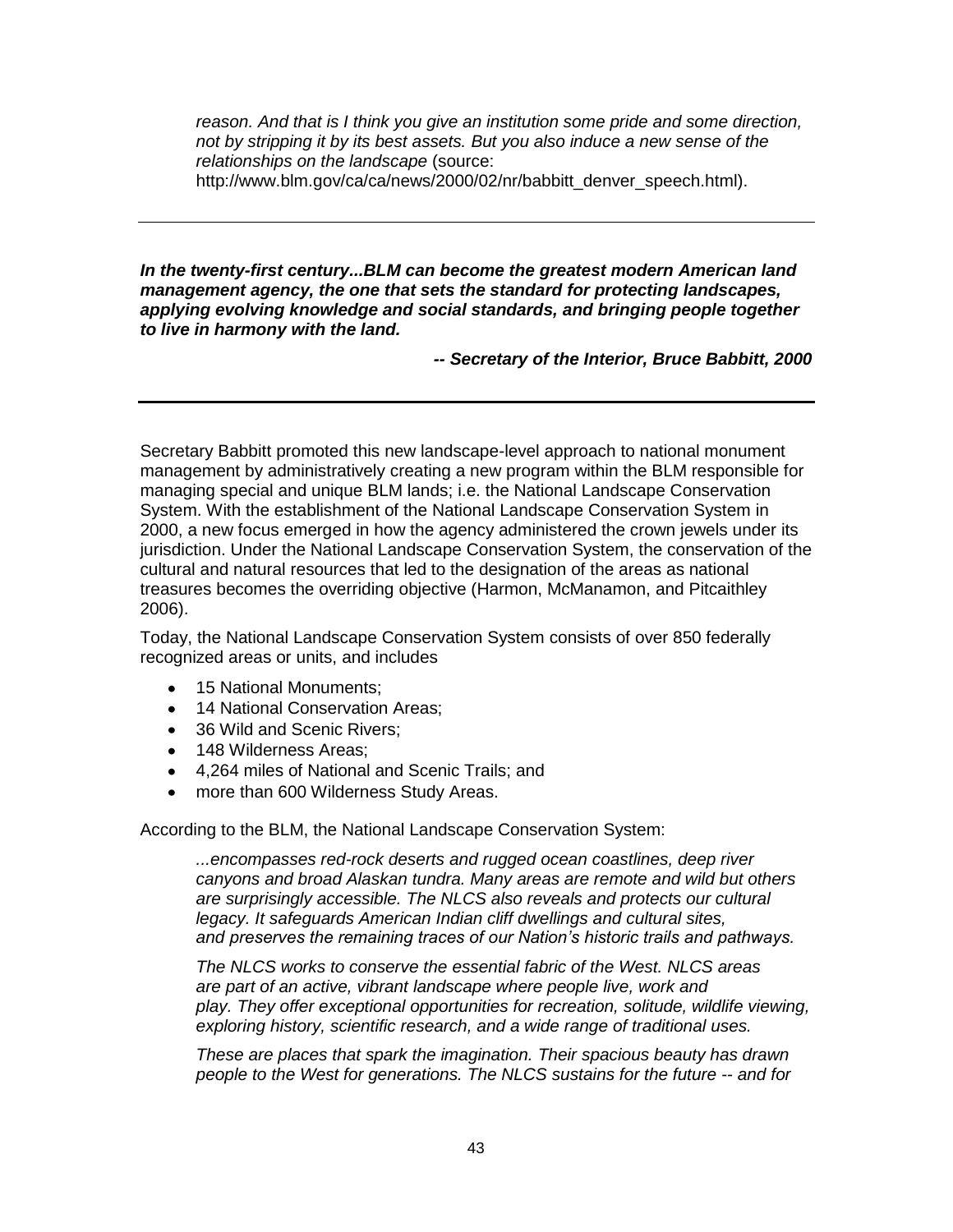*everyone -- these remarkable* **landscapes of the American spirit** (source: http://www.blm.gov/wo/st/en/prog/blm\_special\_areas/NLCS.1.html).

**The mission of the NLCS is to conserve, protect and restore nationally significant landscapes recognized for their outstanding cultural, ecological and scientific values.** 

**--** [http://www.blm.gov/wo/st/en/prog/blm\\_special\\_areas/NLCS.html](http://www.blm.gov/wo/st/en/prog/blm_special_areas/NLCS.html)

### **Canyons of the Ancients National Monument—Crown Jewell of the National Landscape Conservation System**

After receiving the final report on the potential designation of Canyons of the Ancients National Monument from the Anasazi Working Group, Secretary Babbitt focused on the landscape-level management requirements of the area:

*The report you prepared, and the opportunities to be heard that your meetings provided to the public, have already proven to be of great value as we investigate ways to ensure the long-term protection of the cultural resources and landscapes included within the Anasazi Culture Multiple-Use Area of Critical Environmental Concern (Babbitt 1999).*

Secretary Babbitt went on to state that protecting cultural resources, and controlling causes of resource degradation in the area, were his main impetus for finding a way to protect the overall landscape:

*As you know, these are my primary concerns for this landscape. Few places in our country contain such density of cultural resources, and essentially no other areas contain cultural resources in the context provided by this landscape. While individual cultural sites can provide significant scientific information, or can provide valuable interpretation opportunities, this landscape offers us a change to study an entire culture, one that may have been as rich and diverse as the one we have today. Looking at the entire landscape allows us the chance to begin to understand why Ancestral Puebloans chose to live where they did, interacted with their neighbors, used the natural resources of this valley, communicated with others, worshipped, and why their communities changed over time.* 

*Looking at the entire landscape also points out the magnitude of the risks posed to these resources.... Together the thousands of archeological sites in the area comprise a landscape that may have supported a regional population even greater than today's.... As important as it is to protect outstanding individual sites, it is the overall picture of how these thousands of sites were interrelated that presents the greatest opportunity for us to understand and appreciate these earlier inhabitants and their culture. The individual features take on much greater importance when viewed in the overall context (Babbitt 1999).*

In November 1999, Secretary Babbitt visited the area again. He told local residents and the media that the perception and management of the land once occupied by the ancient Puebloans has evolved. "It's the end of the postage stamp view of Indian dwellings.... It's a changing view of how we look at the past and the land" (Cleary, Daily Sentinel, 1999).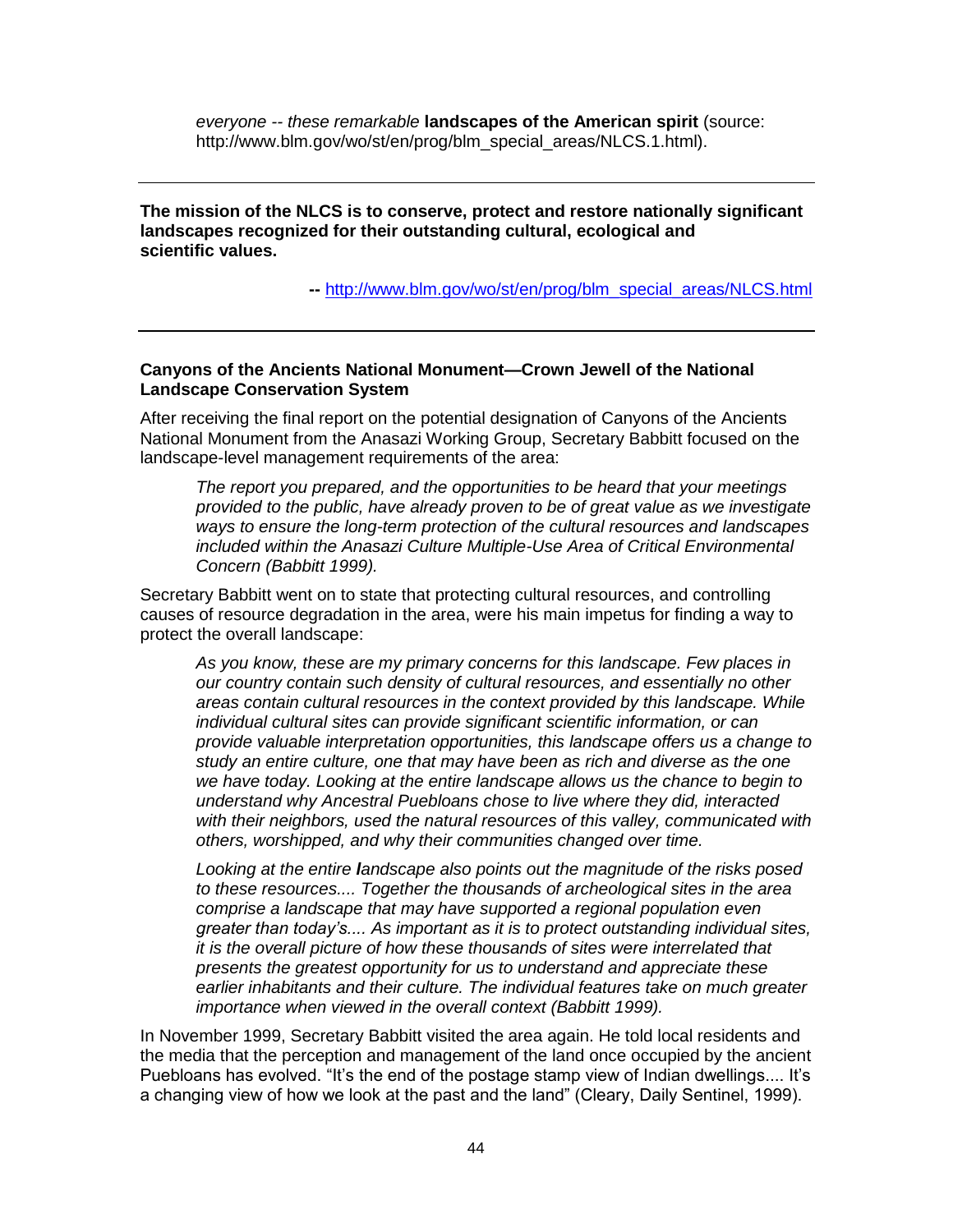Touring Lowry Pueblo, Secretary Babbitt added, "One of the issues driving our decisions is the need for protection of the landscape...the fact is that in a small site there may be more information than in a great big 200-room pueblo.... Once it's broken up, dug up or roaded over the information that can be gained from the landscape is contaminated or lost (Binkley, Cortez Journal, 1999).

In a letter to the Director of the BLM after the designation of Canyons of the Ancients National Monument, dated June 28, 2000, Secretary Babbitt stated that the "national monument designation continues in the tradition of giving management responsibility to the [BLM], offering BLM a highly visible opportunity to demonstrate its stewardship over the landscape" (Babbitt 2000). He also stated that the Monument's "unique archeological, historical, and biological resources‖ are to be protected in their landscape context. Secretary Babbitt concluded the letter with a call for the proper management of the newly designated landscape by the BLM:

*The management of the Canyons of the Ancients National Monuments is one of the Department's most visible and important priorities. Your work will have a profound impact on the public's assessment of the Bureau of Land Management and of Federal land management in general.* 

After designation of the area as the Canyons of the Ancients National Monument, the BLM began to focus on Secretary Babbitt's landscape-level management. The Monument includes significant archaeological, geological, and biological objects. The scientific value of many of the objects requires preservation of areas large enough to maintain the objects and their interactions. In fact, a great deal of the significance of these objects stems from the relationships of such sites when considered within a much larger comparative landscape context. Thus, protection of the aggregate area is necessary for proper care of the objects.

Management focused only on a patchwork of reserved lands here and there within the Monument would be impractical. Such piece-meal management would make it more difficult to adequately care for the objects; reduce options for resource management; and, in all probability, lead to inconsistent resource management standards for overlapping resources, undermining the proper care and management of the Monument (source: http://www.blm/gov).

The BLM's goal, according to Victoria Atkins, an Interpretive Specialist for the Monument and the Anasazi Heritage Center in Dolores is "to preserve a total landscape that shows human activity on the land.... National monuments are meant to offer visible architecture set among fields, check dams, rock art, ceremonial sites, and water sources. Visitors come away with a more holistic understanding of the past, rather than seeing it a piece at a time" (O'Brien, Trail and Timberline, 2000).

*There was quite a large community here, but it's important to think about how interconnected and interdependent things were across the whole landscape.*

> *-- Canyons of the Ancients National Monument, Monument Manager, LouAnn Jacobson 2002*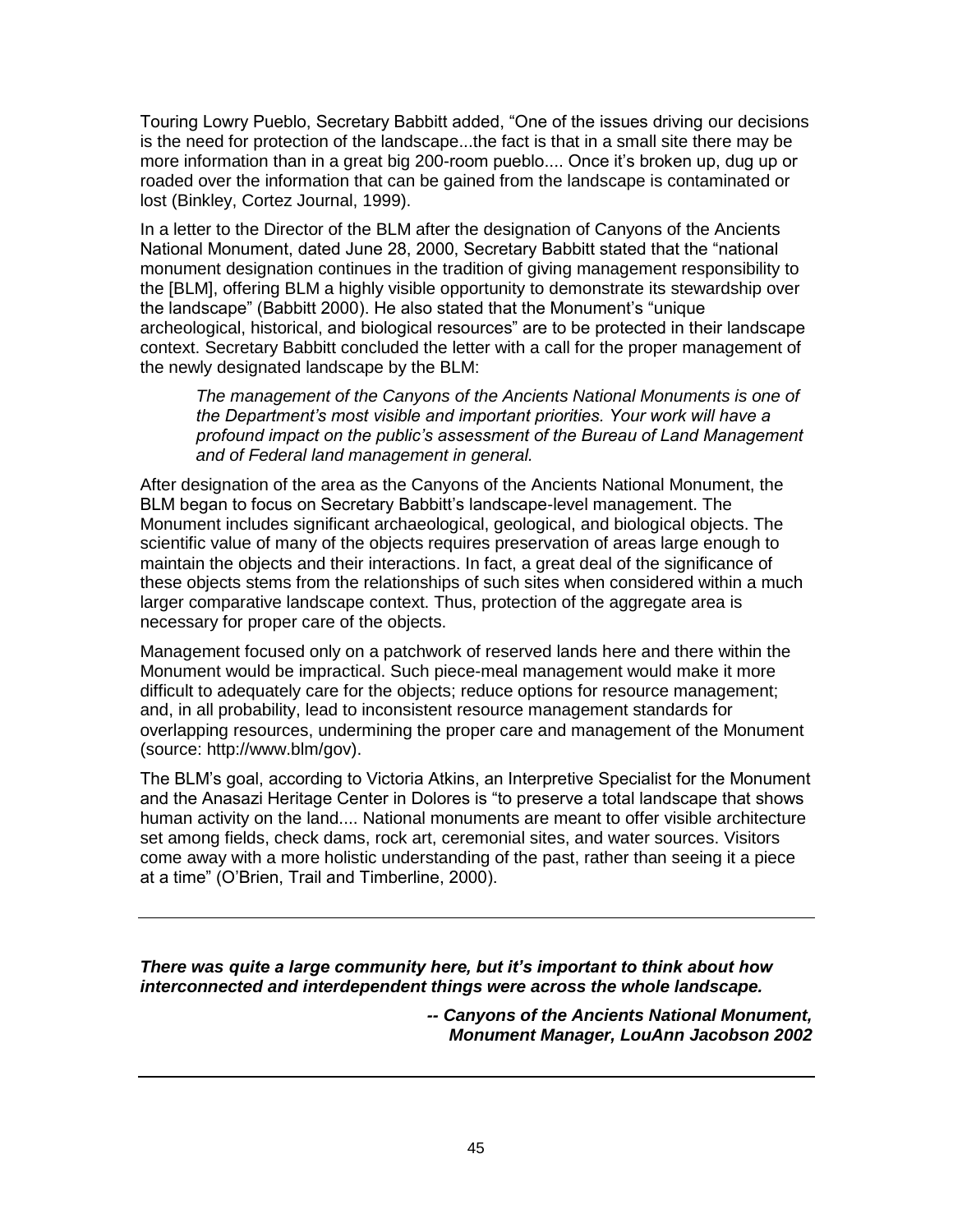### **Future of the National Landscape Conservation System**

The National Landscape Conservation System was created by Secretary Bruce Babbitt through an administrative action under the Department of the Interior. However, because the National Landscape Conservation System was established administratively without congressional mandate, it does not have the permanence that it would have if enacted by law. Only Congress can permanently establish the National Landscape Conservation System as an integrated network of protected public lands with an appropriate level of funding and staffing for the BLM to effectively manage the agency's crown jewels. Without congressional designation, the status of the National Landscape Conservation System could be reversed at any time.

In 2002, the National Trust for Historic Preservation, along with other private and public organizations, launched a public lands initiative to increase funding and levels of protection for the National Landscape Conservation System. The Conservation System Alliance now includes over 70 recreational, environmental, religious, and other public and private groups.

In 2005, the National Landscape Conservation System was named as one of America's 11 Most Endangered Historic Places by the National Trust for Historic Preservation. "It comes down to this," Richard Moe, the President of the National Trust, said, "In 2006, just as in 1906, the natural and cultural treasures on our public lands need the safeguards provided by the Antiquities Act.... The agencies responsible for carrying out its mandate must be given the support they need to do their job well. We can't keep asking Federal land management agencies to do the impossible. We can't keep allowing irreplaceable treasures to be lost. We can't stand by while important chapters in America's story are erased before we've had a chance to read them. Failure to meet this challenge would be a refutation of all that the Antiquities Act stands for—and a debit against the American spirit" (source: http://press.nationaltrust.org/).

―The National Landscape Conservation System was created to safeguard landscapes that are as spectacular in their own way as our National Parks," said former Secretary of the Interior, Bruce Babbitt, in 2005. "There is clear evidence, however, that we are at risk of moving backwards and failing to adequately protect these special American lands. The Department of the Interior and our leaders in Congress should take the recommendations of this report to heart and support the conservation mission of the National Landscape Conservation System before it is too late" (source: http://www.commondreams.org/news2005/1025-18.htm).

In 2007, Senators Ken Salazar (D-CO) and Jeff Bingaman (D-NM) introduced legislation to codify the National Landscape Conservation System, giving it congressional support and funding. The National Landscape Conservation System Act (S.1139) would group all of the areas into one permanent system. Senator Salazar stated that:

*The National Landscape Conservation System has taken a back seat in our country's land conservation efforts, getting shortchanged by the President's budget year in and year out. Places like Canyons of the Ancients National Monument, McInnis Canyons National Conservation Area, and Gunnison Gorge National Conservation Area – some of America's most famous landscapes – deserve real protection from vandalism, neglect and other abuses. This bill simply writes the National Landscape Conservation System into law – without affecting grazing rights, water rights, and public access to the national monuments, wilderness or conservation areas – to make sure National Landscape Conservation System lands are protected always.*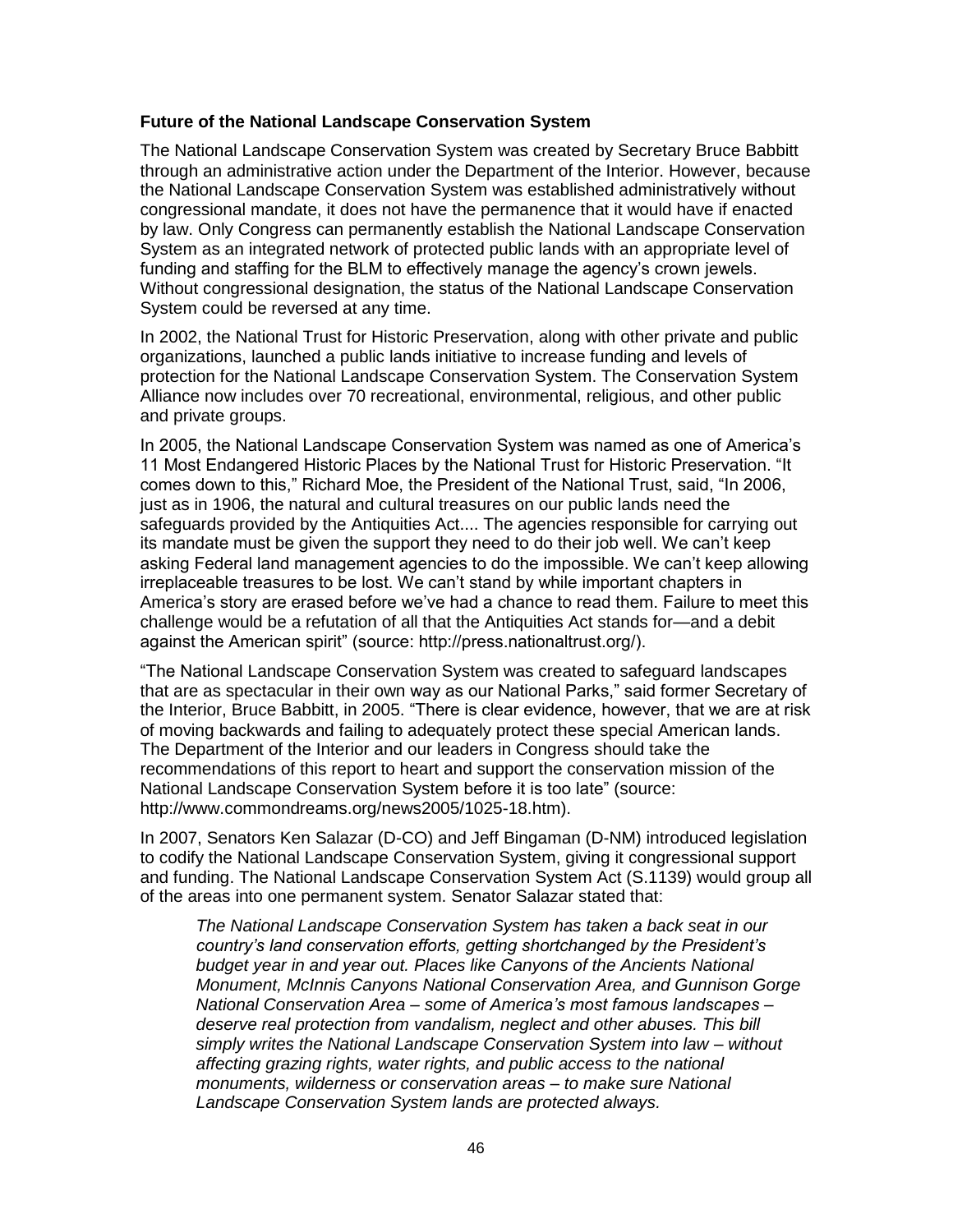Senator Bingaman stated that the bill would "highlight the importance of preserving some of our country's most historic and culturally rich areas and will help ensure they remain a high priority within the BLM and the Department of the Interior. It is my hope this bill will be able to move quickly through the Congress and be enacted into law" (source: http://salazar.senate.gov/news/releases/070419env.htm). A House of Representatives version of the bill (H.R. 2016), sponsored by Representative Raul Grijalva (D-AZ) (with 65 co-sponsors), was also presented to Congress.

The Conservation System Alliance supports the legislation. "Without permanent protection, the system suffers from neglect and could even be dissolved," the Alliance warns. "Passage of the act will be a defining moment in American conservation history" (Wagner, Arizona Republic, 2008).

BLM officials, as well as Alliance members, say that official designation of the National Landscape Conservation System is essential. "While I don't have any particular reason to believe other Secretaries [of the Interior] will come in and undo the system, the fact is it can be pulled apart to disparate units," said Elena Daly, now retired Director of the National Landscape Conservation System. "[The Act would] give us legislative authority to exist and would require legislative action to undo. It would put us on par with National Park Service."

The bills in the House and the Senate would not increase funding or mandate any change in management policies. However, Daly stressed the importance of the legislation. "The difference is not so much in the day-to-day management of the system," she said. "But, in the larger sense, it would be tremendously significant. It puts us on a level playing field in the minds of the American public with other valuable Federal lands. And it makes very clear that the system will always be part of BLM" (Karaim, Preservation Magazine, 2008). In a separate statement, Daly said that the enactment of the legislation was "like being a part of a birthing.... I think we are all about to witness the next major conservation system in the United States" (Wagner, Arizona Republic, 2008).

In May of 2007, the Senate Energy and Natural Resources Committee approved the National Landscape Conservation System Act (S.1139). "Our country," Senator Bingaman said, "is home to some of the world's most beautiful natural wonders. I am pleased the Energy Committee has given approval to this bill, which will help protect and preserve them for generations to come" (source: salazar.senate.gov/news/releases/). Having been approved by Senate Committee, S. 1139 went on for consideration by the full Senate. The House Natural Resources Committee also approved the House version of the proposed legislation (H.R. 2016).

"Congress," Richard Moe said, "took a major step toward permanently recognizing the National Landscape Conservation System. These places are living history books of the American West, and by unifying them into a single system under the BLM's careful management, we are ensuring that these irreplaceable treasures are preserved for future generations" (Karaim, Preservation Magazine, 2008).

In April 2008, the U.S. House of Representatives passed the National Landscape Conservation System Act, formally recognizing the 26 million acres of the National Landscape Conservation System. "Many of these lands contain man's first imprints on the American landscape in the form of kivas, pueblos and rock art," said Richard Moe. "Because they represent our shared heritage, they richly deserve the recognition that this legislation gives them" (source: www.conservationsystem.org/). The legislation was later included in the Omnibus Public Land Management Act of 2009. The Public Lands bill was passed by the Senate (77-20 votes) on March 19, 2009 and by the House of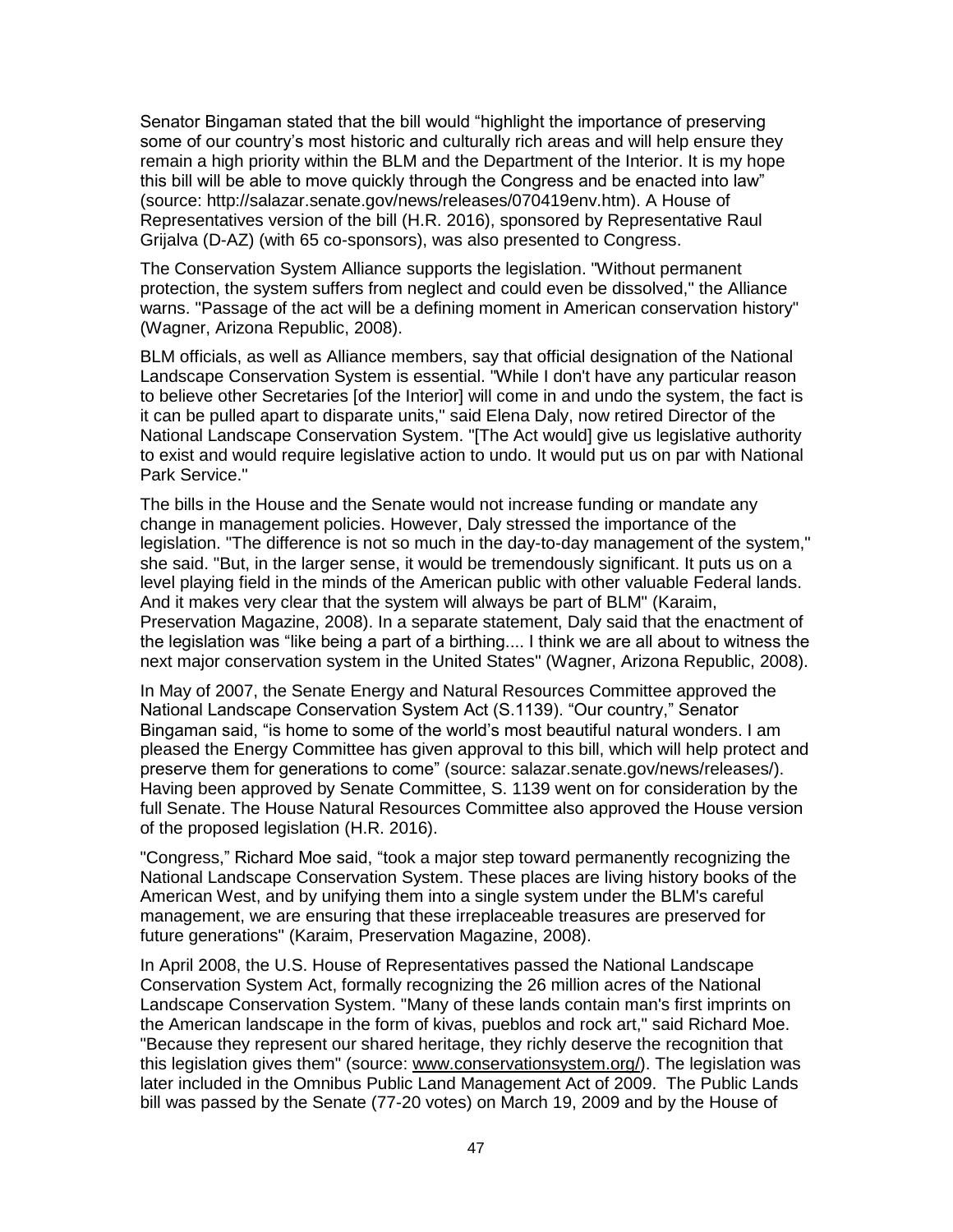Representatives (285-140 votes) on March 25, 2009. President Obama signed the Act into law on March 30, 2009, formally recognizing the significance of public lands in the BLM's National Landscape Conservation System.

# **CANYONS OF THE ANCIENTS—FOR ALL AMERICANS**

The public lands in southwestern Colorado, now Canyons of the Ancients, have always belonged to Americans. Since the original 13 colonies ceded their claims to all western lands to the Federal Government, the area has been an integral part of the American public lands system. In fact, some of the very first lands ever set aside for protection and preservation, in recognition of their inherent value as part of this nation's historic and cultural heritage, were in the heart of these public lands. Today, Canyons of the Ancients is a national monument; it is a crown jewel in the highest echelon of designated lands within the public domain of this nation. It was so designated for the express purpose and intent of protecting and preserving its cultural, historic, natural, geological, archaeological, and overall scientific objects, as described in Proclamation 7313 issued on June 9, 2000 by President Clinton:

*Containing the highest known density of archaeological sites in the Nation, the Canyons of the Ancients National Monument holds evidence of cultures and traditions spanning thousands of years. This area, with its intertwined natural and cultural resources, is a rugged landscape, a quality that greatly contributes to the protection of its scientific and historic objects. The monument offers an unparalleled opportunity to observe, study, and experience how cultures lived and adapted over time in the American Southwest.* 

The rugged landscape of Canyons of the Ancients was designated a national monument in accordance with (as well as the precedents set by) the Antiquities Act of 1906. It was designated as a national monument for its enduring non-commodity and non-commercial values (including commemorative, educational, scientific, and inspirational).

Today, the Canyons of the Ancients National Monument belongs to all American citizens equally—from those who live steps from her boundaries to those who live a block from the White House. The Canyons of the Ancients National Monument is a testament to our past and a gift to our future. It is the privilege and the responsibility of the Bureau of Land Management to ensure that the irreplaceable objects, resources, and values for which the public lands were set aside are protected and preserved. Thus, in recognition of its status as a national monument, and as an invaluable part of the National Landscape Conservation System, the BLM will manage the Canyons of the Ancients National Monument in strict accordance with, first and foremost, the provisions of the Proclamation "so as not to create any new impacts that interfere with the proper care *and management of the objects protected by this proclamation"* for the enduring benefit of all Americans.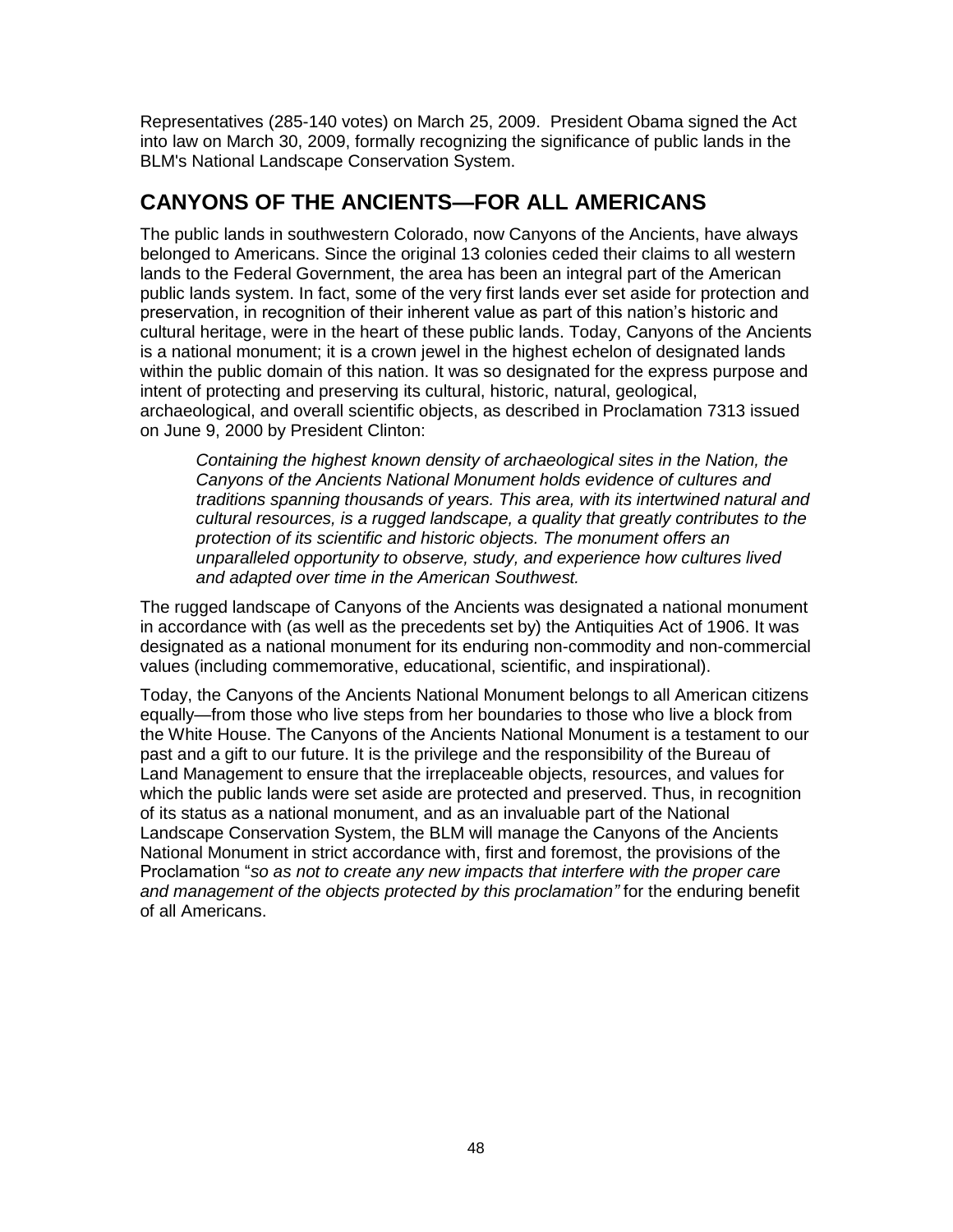*"With an emphasis on conservation, protection and restoration, the National Landscape Conservation System and Canyons of the Ancients National Monument represent a new era of management for the BLM. After 130 years of exploration and research identifying tens of thousands of irreplaceable and fragile archaeological sites, we know that Canyons of the Ancients represents the best of our cultural heritage. Using an army of volunteers who contribute on the ground services and applying the principles of balanced management and science-based decision-making, this crown jewel preserves ancestral homes and landscapes for Native American citizens and for children and communities throughout the United States."*

*Secretary of Interior, Ken Salazar 2009*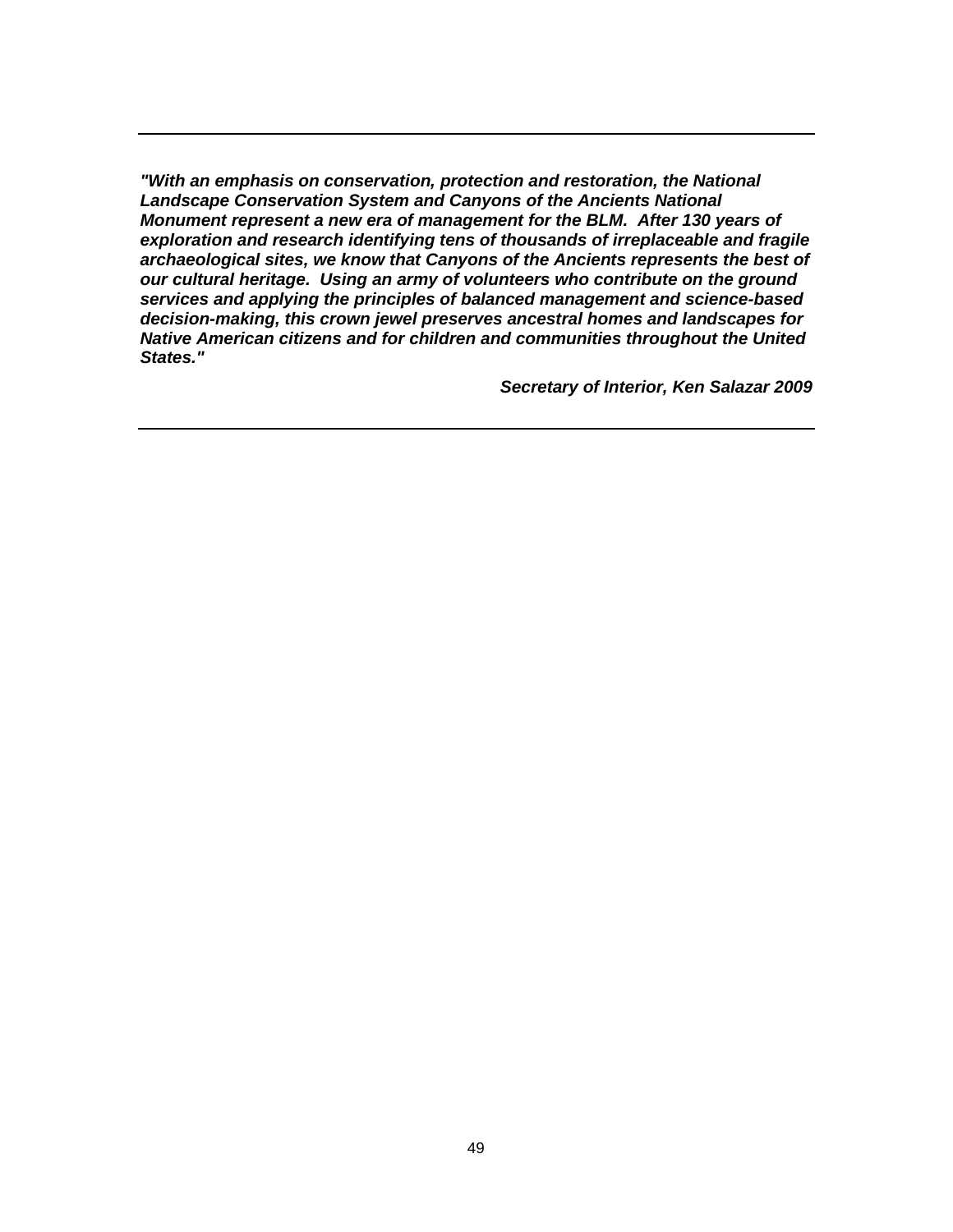# **References**

- Allen, L. 2002. Wildlands of the West: The Story of the Bureau of Land Management. National Geographic Society. Washington, D.C.
- Albright, H.M. 1985. The Birth of the National Park Service. Howe Brothers. Salt Lake City, Utah.
- Albright, H.M., and M. Albright-Schenck. 1999. Creating the National Park Service: The Missing Years. University of Oklahoma Press. Norman, Oklahoma.
- Anderson, M.F. 2000. Polishing the Jewel: An Administrative History of Grand Canyon. Grand Canyon Association. Grand Canyon, Arizona.
- Babbitt, B. 1999. Letter to Mr. Ed Zink, Co-Chair of the Anasazi Working Group. U.S. Department of the Interior. Washington, D.C. November 9, 1999.
- Babbitt, B. 1999a. Letter to Senator Ben Nighthorse Campbell. U.S. Department of the Interior. Washington, D.C. May 21, 1999.
- Babbitt, B. 2000. Letter to the Director of the Bureau of Land Management on the Management of the Canyons of the Ancients National Monument. U.S. Department of the Interior. Washington, D.C. June 28, 2000.
- Bandelier, A. 1890. Final Report of Investigations Among the Indians of the Southwestern United States: Carried on Mainly in the Years from 1880 to 1885. Papers of the Archaeological Institute of America. America Series III, Part I. Cambridge, Massachusetts.
- Bandelier, A. 1892. Final Report of Investigations Among the Indians of the Southwestern United States: Carried on Mainly in the Years from 1880 to 1885. Papers of the Archaeological Institute of America. America Series III, Part II. Cambridge, Massachusetts.
- Binkley, G. 1999. Babbitt wants access -- and protection -- for ruins. *In* the Cortez Journal. Cortez, Colorado. November 23, 1999.
- Blackburn, F. M. 2006. The Wetherills: Friends of Mesa Verde. Mesa Verde Centennial Series, The Durango Herald Small Press, Durango, Colorado.
- Bureau of Land Management (BLM). 1974. Management of Sacred Mountain Planning Unit. U.S. Department of the Interior, Bureau of Land Management. Colorado State Office. Denver, Colorado.
- BLM. 1976. Decision Record and Withdrawal Modification Report: C-3672, Rare Lizard and Snake Area. U.S. Department of the Interior, Bureau of Land Management. Montrose District. Montrose, Colorado.
- BLM. 1981. Wilderness Report. Rare Lizard and Snake Instant Study Area. U.S. Department of the Interior, Bureau of Land Management. Montrose District. Montrose, Colorado.
- BLM. 1983. Sacred Mountain Planning Unit Resources and Development Opportunities. U.S. Department of the Interior, Bureau of Land Management. Montrose, Colorado.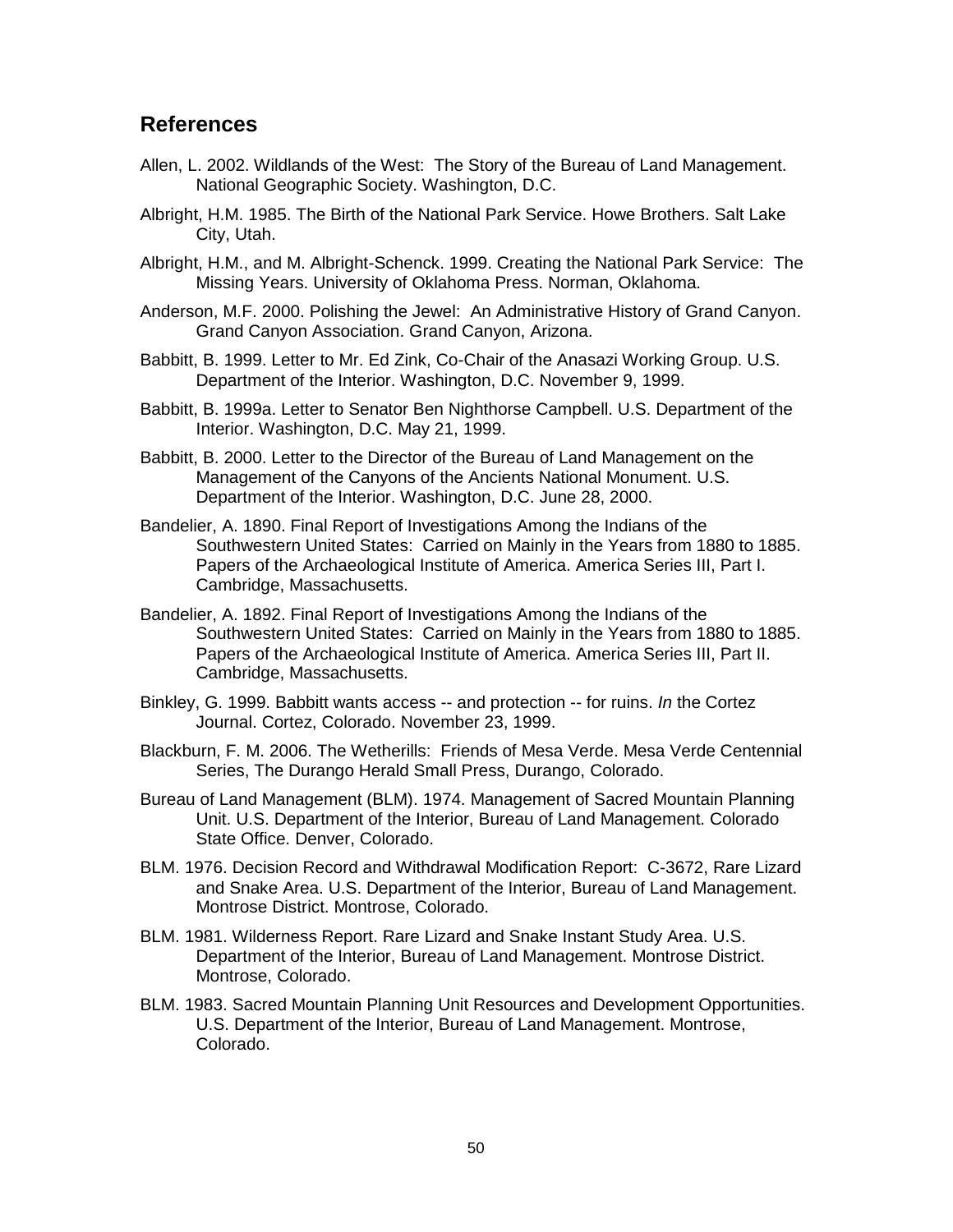- BLM. 1985. San Juan/San Miguel Resource Management Plan. U.S. Department of the Interior, Bureau of Land Management. San Juan Field Office. Durango, Colorado.
- BLM. 1985a. Record of Decision. San Juan/San Miguel Planning Area Resource Management Plan. U.S. Department of the Interior, Bureau of Land Management. Montrose District. Montrose, Colorado.
- BLM. 1986a. The Anasazi Culture Multiple-Use Area, An Area of Critical Environmental Concern (ACEC): ACEC Plan, Management Guidelines and Environmental Assessment. U.S. Department of the Interior, Bureau of Land Management. Denver, Colorado. July.
- BLM. 1986b. BLM Manual 8410-1 -- Visual Resource Inventory. U.S. Department of the Interior, Bureau of Land Management. Washington, D.C.
- BLM. 1986c. Sand Canyon Cultural Resource Management Plan. U.S. Department of the Interior, Bureau of Land Management. San Juan Field Office. Durango, Colorado.
- BLM. 1988a. BLM Manual 1613 -- Areas of Critical Environmental Concern. Rel. 1-1541. U.S. Department of the Interior, Bureau of Land Management. Washington, D.C. September.
- BLM. 1988b. BLM Handbook H-1790-1 -- National Environmental Policy Act Handbook. Rel. 1-1547. U.S. Department of the Interior, Bureau of Land Management. Washington, D.C. October.
- BLM. 1988c. Memorandum from the BLM State Director to the Regional Director of the National Park Service: Cooperative Management Strategies (CMSs) -- Hovenweep National Monument. U.S. Department of the Interior, Bureau of Land Management. Colorado State Office. Denver, Colorado.
- BLM. 1991a. Record of Decision: Oil and Gas Plan Amendment to the San Juan/San Miguel Resource Management Plan. U.S. Department of the Interior, Bureau of Land Management. Montrose Field Office. Montrose, Colorado.
- BLM. 1995. Public Rewards from Public Lands. U.S. Department of the Interior, Bureau of Land Management. Washington, D.C.
- BLM. 1998a. State Protocol Agreement between the Colorado State Director of the BLM and the Colorado State Historic Preservation Officer (SHPO), regarding the manner in which the BLM will meet its responsibilities under the National Historic Preservation Act (NHPA) and the National Programmatic Agreement (NPA), among the BLM, the Advisory Council on Historic Preservation, and the National Conference of State Historic Preservation Officers (NCSHPO). U.S. Department of the Interior, Bureau of Land Management. Colorado State Office. Lakewood, Colorado.
- BLM. 1998b. Programmatic Agreement between the BLM, the State of Colorado, the national forests in the State of Colorado, the USDA Forest Service, the SHPO, and the Advisory Council on Historic Preservation, regarding the management of wildland fire for resource benefits. Agreement No. 1102-002-98-038. U.S. Department of the Interior, Bureau of Land Management. Colorado State Office. Lakewood, Colorado.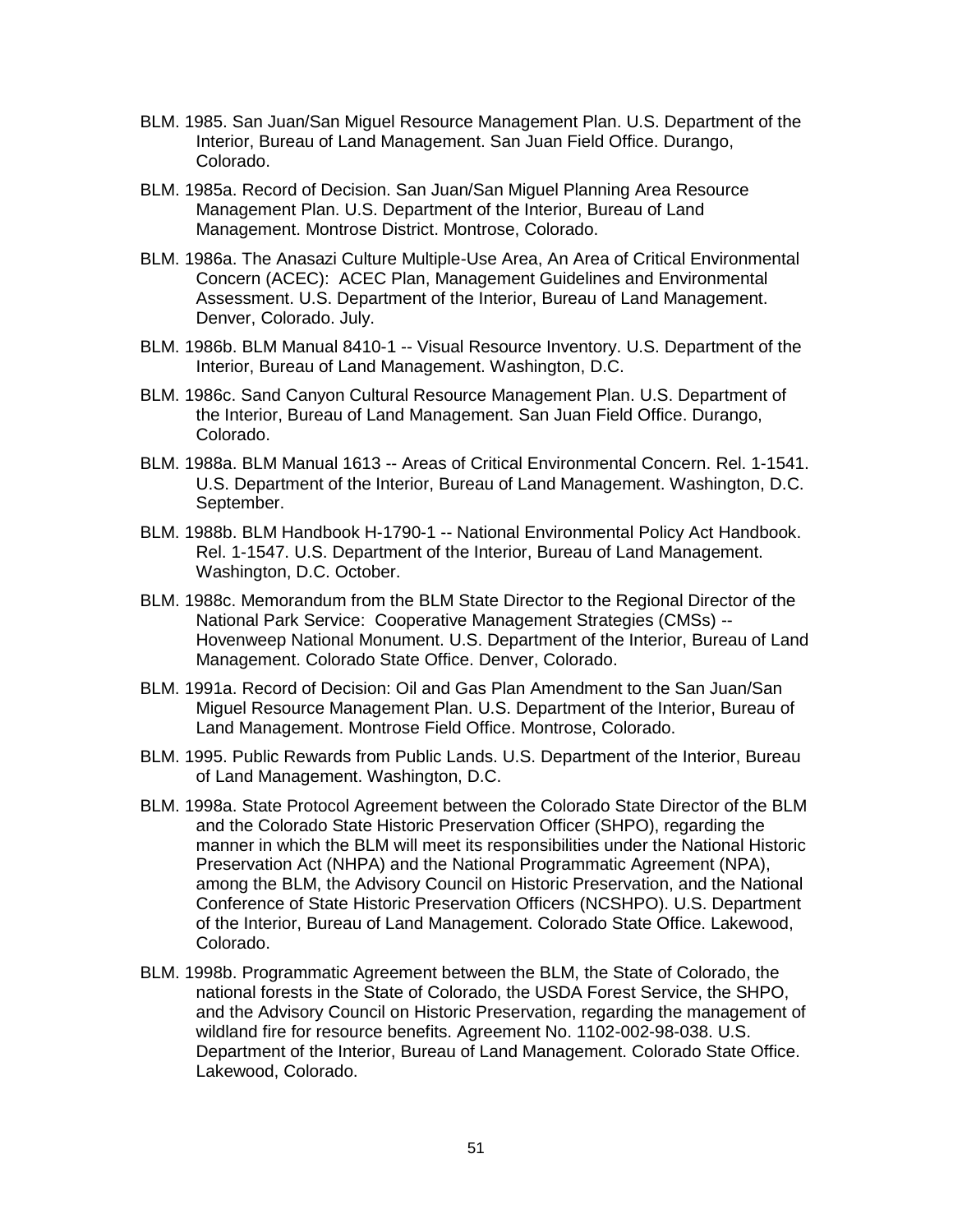- BLM. 1999a. Programmatic Agreement between the BLM, the Advisory Council on Historic Preservation, and the National Conference of State Historic Preservation Officers (NCSHPO), regarding the manner in which the BLM will meet its responsibilities under the National Historic Preservation Act (NHPA). U.S. Department of the Interior, Bureau of Land Management. Colorado State Office. Lakewood, Colorado.
- BLM. 1999b. Letter from Ann Morgan, BLM State Director, to the members of the Southwest Resource Advisory Committee. U.S. Department of the Interior, Bureau of Land Management. Colorado State Office. Lakewood, Colorado. June 25, 1999.
- BLM. 2001f. Colorado Interim Management for Canyons of the Ancients National Monument. U.S. Department of the Interior, Bureau of Land Management. Canyons of the Ancients National Monument. Dolores, Colorado. (Available on the Internet: [http://www.co.blm.gov/canm/canminterim.htm.](http://www.co.blm.gov/canm/canminterim.htm))
- BLM. 2001g. Interim Management for all National Monuments. U.S. Department of the Interior, Bureau of Land Management. Washington, D.C.
- BLM. 2001h. Interim Management Guidance for Oil and Gas Leasing and Development. U.S. Department of the Interior, Bureau of Land Management. Washington, D.C.
- BLM. 2002d. Informational Bulletin No. 2002-101. Cultural Resource Considerations in Resource Management Plans. U.S. Department of the Interior, Bureau of Land Management. Washington, D.C. May.
- BLM. 2004, revised. BLM Manual 8110 -- Identifying and Evaluating Cultural Resources. U.S. Department of the Interior, Bureau of Land Management. Washington, D.C.
- BLM. 2005a. BLM Handbook H-1601-1 -- Land Use Planning Handbook. Department of the Interior, Bureau of Land Management. Washington, D.C.
- BLM. 2005c. Analysis of the Management Situation (AMS), Canyon of the Ancients National Monument. U.S. Department of the Interior, Bureau of Land Management. Canyons of the Ancients National Monument. Dolores, Colorado. August.
- BLM. 2005d. Reasonable, Foreseeable Development (RFD): Oil, Natural Gas, and Carbon Dioxide in Canyons of the Ancients National Monument. U.S. Department of the Interior, Bureau of Land Management. Canyons of the Ancients National Monument. Dolores, Colorado. April.
- BLM. 2006. 2006 Oil and Gas Surface Operating Standards and Guidelines. U.S. Department of the Interior, Bureau of Land Management. Washington, D.C.
- BLM. 2007. National Landscape Conservation System: A Strategic Plan for Colorado. Final. U.S. Department of the Interior, Bureau of Land Management. Colorado State Office. Lakewood, Colorado. June 13, 2007.
- Bond, F. 1911. "The Administration of National Monuments.‖ Proceedings of the National Parks Conference held at the Yellowstone National Park September 11 and 12, 1911. Government Printing Office. Washington, DC.
- Bryant, H.C. 1932. National Park Service Memo for the files, June 1932. (A copy of this can be found in NA, RG 79, Series 18, Records of Arno B. Cammerer. )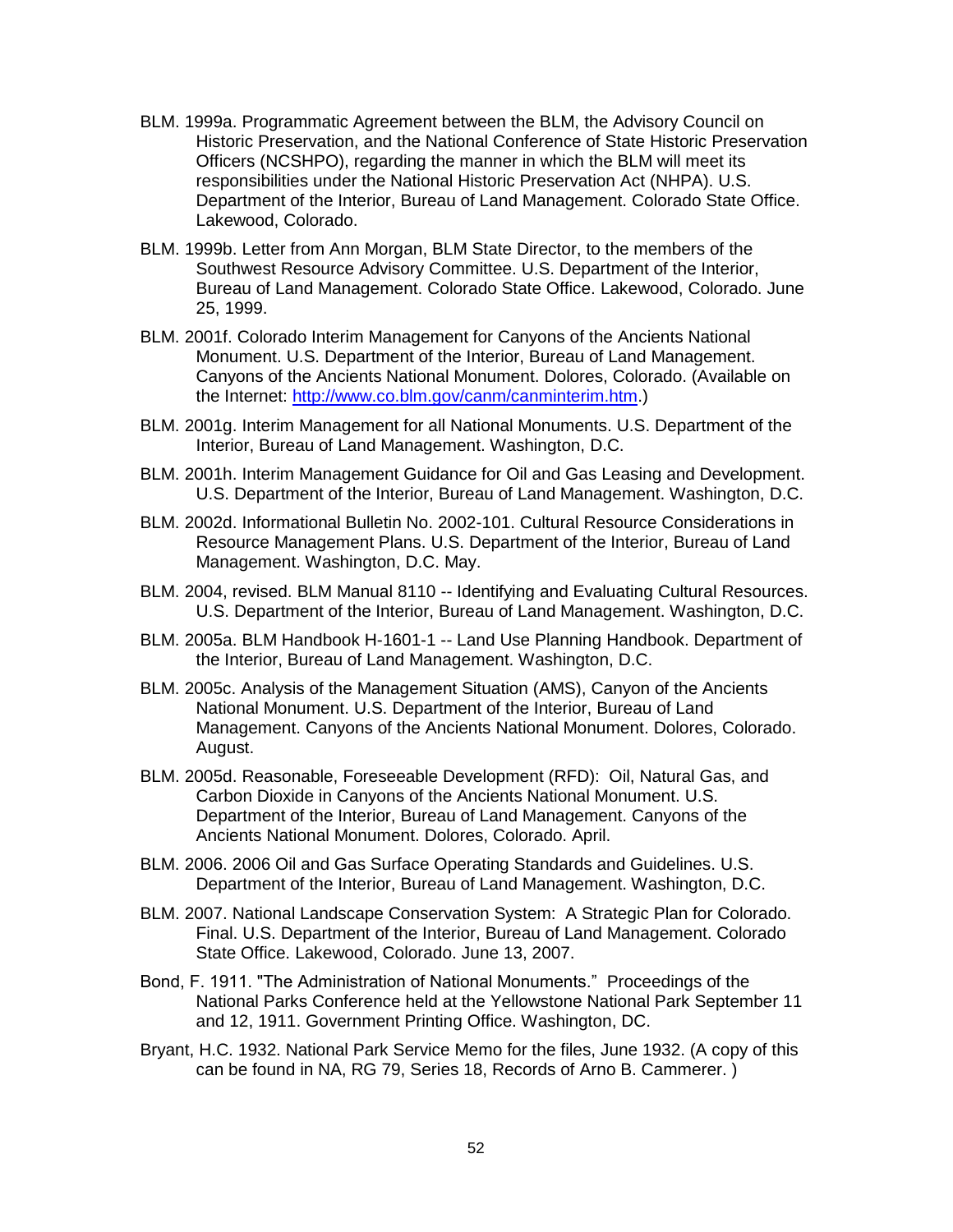- Burgess, R.L. 2006. Archaeology of the Public Lands. Opportunity and Challenge at the Bureau of Land Management. The Society for American Archaeology (SAA) Archaeological Record 6:4. September.
- Bury, R.B. 1977. Amphibians and Reptiles of the McElmo Rare Lizard and Snake Area in Southwest Colorado. Report to the BLM. Montrose, Colorado.
- Cameron, J. 1922. National Park Service: Its History, Activities, and Organization. Appleton. New York.
- Catton, T. 1995. Land Reborn: A History of Administration and Visitor Use in Glacier Bay National Park and Preserve. U.S. Department of the Interior, National Park Service. Anchorage, Alaska.
- Chepesiuk, R. 2006. The Centennial Congress: A Time to Reflect on the Legacy and the Future. *In* Forest Service Centennial: A New Century of Service, 1905–2005. Faircount, L.L.C. Tampa, Florida.
- Collins, C. 2005. A Century of Service: The Forest Service's First Hundred Years. *In* Forest Service Centennial: A New Century of Service, 1905–2005. Faircount, L.L.C. Tampa, Florida.
- Colorado Natural Heritage Program (CNHP). 2006. Longnose Leopard Lizard (*Gambelia wislizenii*) Home Range and Habitat Use on Cannonball Mesa Colorado. Colorado Natural Heritage Program. Colorado State University. Fort Collins, Colorado.
- Conard, R. 2006. John F. Lacey: Conservation's Public Servant. *In* The Antiquities Act: A Century of American Archaeology, Historic Preservation, and Nature Conservation. University of Arizona Press. Tucson, Arizona.
- Cronin, W. 1994. Landscapes of Abundance and Scarcity. *In* The Oxford History of the American West. Oxford University Press. New York and London.
- Dustin, D., L. McAvoy, and L. Odgen. 2005. Land as Legacy: 20<sup>th</sup> Century American Presidents Left Land as their Contribution for Future Generations to Enjoy. Parks and Recreation. (Available on the Internet at: http://findarticles.com/p/articles/mi\_m1145/is\_5\_40/ai\_n13822160/pg\_1?tag=artB ody;col1).
- Fernandez-Armesto, F. 2000. Civilizations. Macmilan. London.
- Fetterman, J. 2004. Report on the Cultural Resource Survey for the Indian Camp Northeast Hazardous Fuel Reduction Project. Canyons of the Ancients National Monument. Dolores, Colorado. Woods Canyon Archaeological Consultants, Inc., for the U.S. Department of the Interior, Bureau of Land Management. Colorado State Office, Lakewood. Contract No. CAP030483.
- Fowler, D.D. 2000. A Laboratory for Anthropology: Science and Romanticism in the American Southwest, 1846-1930. University of New Mexico Press. Albuquerque, New Mexico.
- Gillett, L. 1915. Mining Inspector Leslie Gillett report to the General Land Office, NA, RG 79, Series 6. El Morro, File 12-5. U.S. Department of the Interior, General Land Office. Washington, D.C. September 10, 1915.
- Goetzmann, W.H. 1966. Exploration and Empire: The Explorer and the Scientist in the Winning of the American West. Alfred A. Knopf. New York.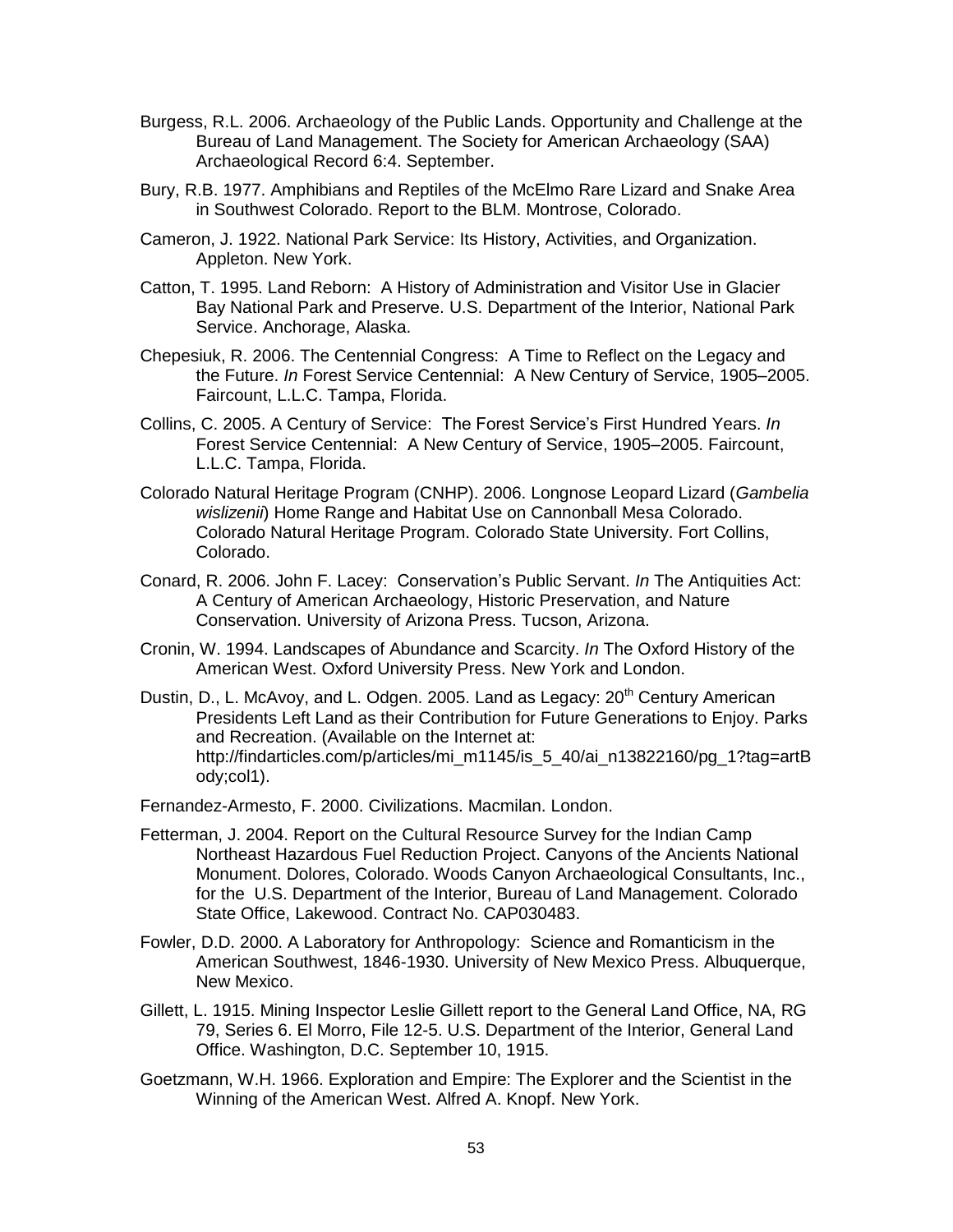- Getches, D.H. 1982. Managing the Public Lands: The Authority of the Executive to Withdraw lands. Natural Resources Journal 22:279–335.
- Hammerson, G.A. 1999. Amphibians and Reptiles in Colorado: A Colorado Field Guide (Second Edition). University Press of Colorado. Niwot, Colorado.
- Harmon, D.F., F.P. McManamon, and D.T. Pitcaithley. 2006. The Antiquities Act: A Cornerstone of Archaeology, Historic Preservation, and Conservation. *In* The Antiquities Act: A Century of American Archaeology, Historic Preservation, and Nature Conservation. University of Arizona Press. Tucson, Arizona.
- Hays, S.P. 1959. Conservation and the Gospel of Efficiency: The Progressive Conservation Movement 1890-1920. Harvard University Press. Cambridge, Massachusetts.
- Hewett, E.L. 1906. "Preservation of American Antiquities: Progress during the Last Year; Needed Legislation." American Anthropologist 8:113.
- Hinsley, C.M. Jr. 1991. The World as Marketplace: Commodification of the Exotic at the World's Columbian Exposition, Chicago, 1893. *In* Exhibiting Cultures: The Poetics and Politics of Museum Display. Smithsonian Institution Press. Washington, D.C.
- Hirst, K. 2006. "A Visionary Act." Archaeology. Archaeological Institute of America. (Available on the Internet at: http://www.archaeology.org/online/features/act1906/)
- Ise, J. 1961. Our National Park Policy: A Critical History. The Johns Hopkins Press. Baltimore, Maryland.
- Karaim, R. 2008. The Great Wide Open: Millions of Acres of Public Lands Have Only Temporary Protection, But a New Bill Could Change That. Preservation Magazine. (Available on the Internet at: http://www.preservationnation.org/magazine/2008/story-of-the-week/the-greatwide-open.html) May 23, 2008.
- Kelley, M. 2000. Babbitt says monument tops list. *In* The Durango Herald. Durango, Colorado. April 25, 2000.
- Lambert, B. 2004. Canyons of the Ancients National Monument Amphibian and Reptile Inventory. Report to the BLM. Dolores, Colorado.
- Lee, R.F. 1970/2001. The Antiquities Act of 1906. Office of History and Historic Architecture. Eastern Service Center. U.S. Department of the Interior, National Park Service. Washington, D.C. (Available on the Internet at: www.cr.nps.gov/aad/pubs/Lee/)
- Lipe, W. D., M. Varien, and R. Wilshusen (editors). 1999. Colorado Prehistory: A Context for the Southern Colorado River Basin. Colorado Council of Professional Archaeologists. Denver, Colorado.
- Lister, R.H., and F.C. Lister. 1981. Chaco Canyon. University of New Mexico Press. Albuquerque, New Mexico.
- McManamon, F.P. 1996. The Antiquities Act: Setting Basic Preservation Policies. Cultural Resources Management 19(7):18-23.
- McManamon, F.P. 2000. The Protection of Archaeological Resources in the United States: Reconciling Preservation with Contemporary Society. *In* Cultural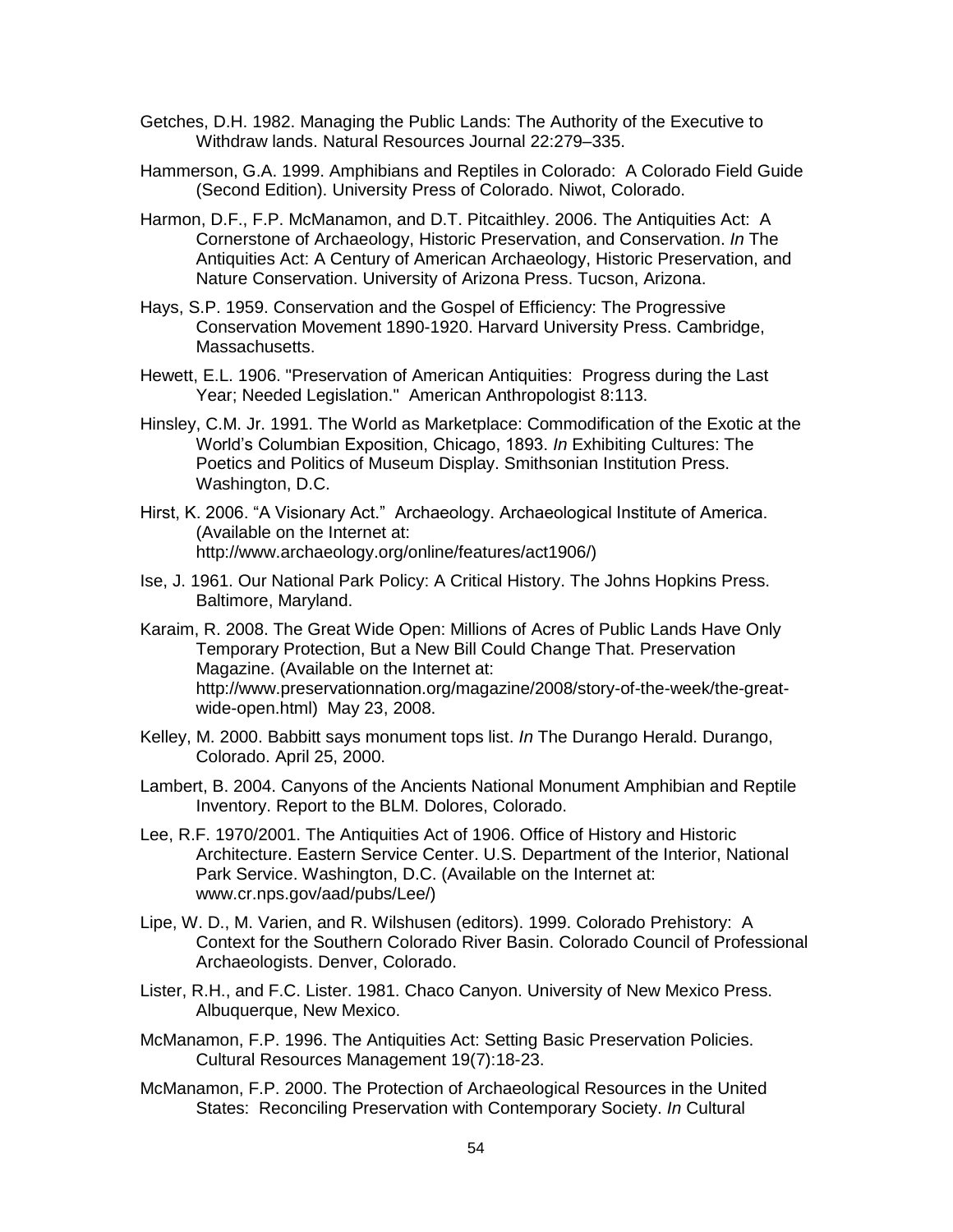Resources Management in Contemporary Society: Perspectives on Managing and Presenting the Past. Routledge, Inc. New York and London.

- McManamon, F.P. 2001a. Cultural Resources and Protection under United States Law. Connecticut Journal of International Law (16(2):247-282.
- McManamom, F.P. 2006. Interview printed in Archaeology, June 30, 2006. (Available on the Internet at: http://www.archaeology.org/online/interviews/mcmanamon.html)
- McManus, R. 2001. Six Million Sweet Acres -- President Bill Clinton Dedicates New National Parks. In Sierra. September 2001. (Available on the Internet at: http://findarticles.com/p/articles/mi\_m1525/is\_5\_86/ai\_77279560?tag=artBody;co l1)
- Moe, R. 2006. Antiquities Act Symposium. An Address by Richard Moe. National Trust for Historic Preservation. Washington, D.C. (Available on the Internet at: http://press.nationaltrust.org/index2.php?option=com\_content&do\_pdf=1&id=33)
- Muhn, J., and R.S. Hanson. 1988. Opportunity and Challenge: The Story of the BLM. U.S. Department of the Interior, Bureau of Land Management. Washington, D.C.
- Nash, R. 1982. Wilderness and the American Mind (Third Editions). Yale University Press. New Haven.
- National Park Service (NPS). 1987. Draft General Management Plan and Development Concept Plan. Hovenweep National Monument, Colorado-Utah. U.S. Department of the Interior, National Park Service. Rocky Mountain Region. Denver, Colorado..
- NPS. 1989. Anasazi National Monument: Study of Alternatives. U.S. Department of the Interior, National Park Service. Denver Service Center. Denver, Colorado.
- NPS. 1992. Statement for Management: Hovenweep National Monument. U.S. Department of the Interior, National Park Service. April.
- Norris, F. 1986. Isolated Paradise: An Administrative History of the Katmai and Aniakchak National Park Units. U.S. Department of the Interior, National Park Service. Anchorage, Alaska.
- Norris, F. 2006. The Antiquities Act and the Acreage Debate. U.S. Department of the Interior, National Park Service. Washington, D.C.
- O'Brien, A. 2000. Colorado's Newest Monument. In Trail and Timberline. Colorado Mountain Club. (Available on the Internet at: http://previous.cmc.org/cmc/tnt/956/canyonsoftheancients.htm)
- Sproul, D.K. 2001. Bridge Between Cultures: An Administrative History of Rainbow Bridge National Monument. U.S. Department of the Interior, National Park Service. Cultural Resources Section. Denver, Colorado. (Available on the Internet at: http://www.nps.gov/archive/rabr/adhi/adhi.htm)
- Raffensperger, L. 2008. The Highs and Lows of the Antiquities Act. (Available on the Internet at: [http://www.npr.org/templates/story/story.php?storyId=90631198&ft=1&f=1025\)](http://www.npr.org/templates/story/story.php?storyId=90631198&ft=1&f=1025)
- Reynolds, J. and D. Reynolds, 2006. Nordenskiold of Mesa Verde: A Biography. Xlibris Corporation.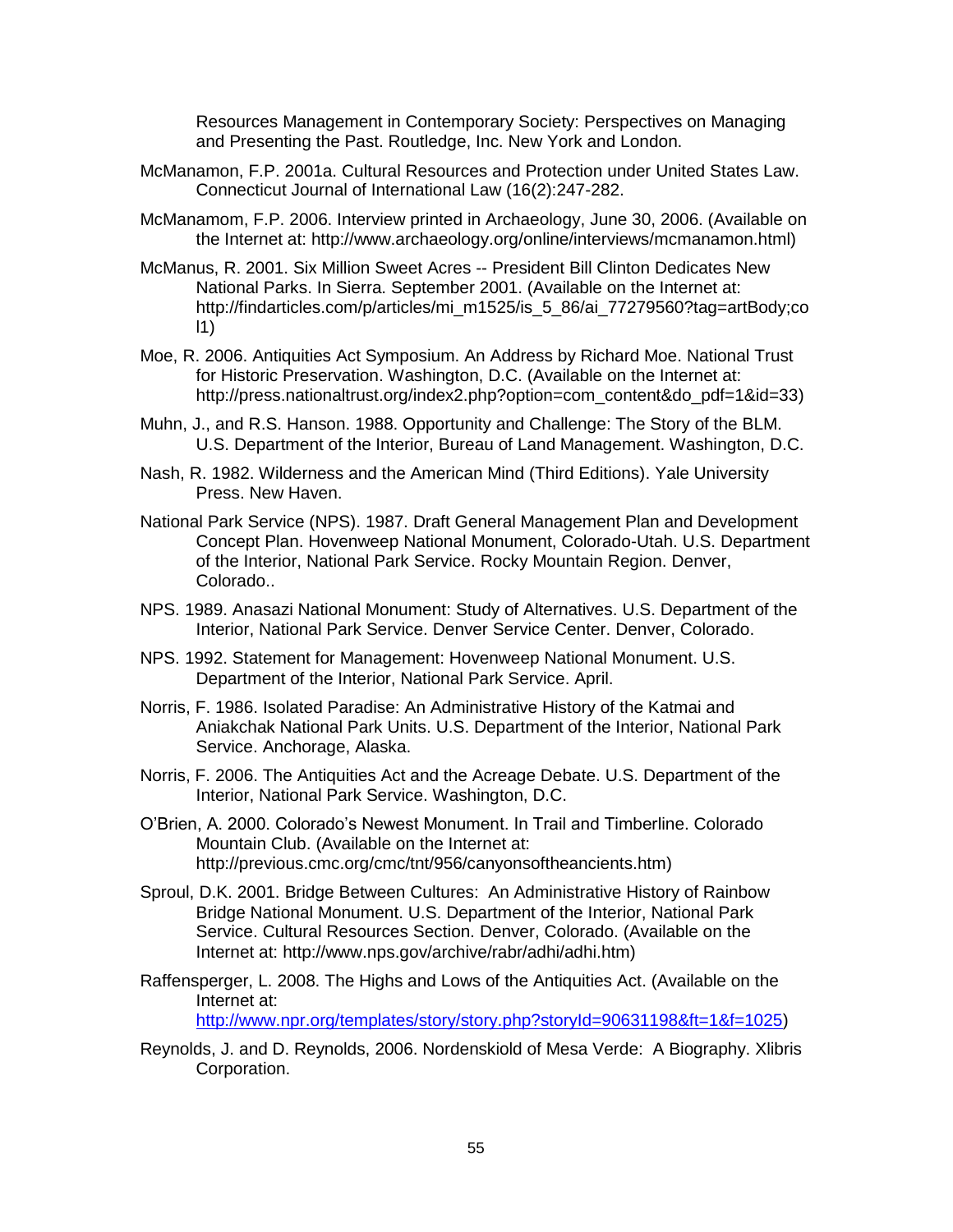- Rose, M. 2006. Century of Debate. Archaeology. (Available on the Internet at: http://www.archaeology.org/online/reviews/act1906/book.html).
- Rothman, H. 1989. Preserving Different Pasts, the American National Monument. University of Illinois Press. Urbana, Illinois.
- Rothman, H. 1994. American's National Monuments: The Politics of Preservation. University Press of Kansas, by arrangement with the University of Illinois Press. Lawrence, Kansas. (Available online at: http:www.nps.gov/history/history/onine\_books/rothman/index.htm)
- Rothman, H. 1999. The Antiquities Act and National Monuments. CRM Bulletin 22:4, 17.
- Rothman, H. 2006. Showdown at Jackson Hole: A Monumental Backlash Against the Antiquities Act. *In* The Antiquities Act: A Century of American Archaeology, Historic Preservation, and Nature Conservation. University of Arizona Press. Tucson, Arizona.
- Runte, A. 1987. National Parks: The American Experience (Second Edition). University of Nebraska Press. Lincoln, Nebraska.
- Sellers, R.W. 2008. A Very Large Array: Early Federal Historic Preservation -- The Antiquities Act, Mesa Verde, and the National Park Service Act. The George Wright Forum. (Available on the Internet at: http://www.georgewright.org/251sellars.pdf)
- Squillace, M 2003. The Monumental Legacy of the Antiquities Act of 1906. Georgia Law Review 37, 473–610.
- Squillace, M. 2006. The Antiquities Act and the Exercise of President Power: The Clinton Monuments. *In* The Antiquities Act: A Century of American Archaeology, Historic Preservation, and Nature Conservation. University of Arizona Press. Tucson, Arizona.
- Cleary, C.P. 1999. Babbitt's promise of protection draws fire. In the Daily Sentinel. Grand Junction, Colorado. November 21, 1999.
- The Wilderness Society. 2001. The Antiquities Act: Protecting America's Natural Treasures. The Wilderness Society. (Available on the Internet at: http://www.wilderness.org/Library/Documents/upload/The-Antiquities-Act-Protecting-America-s-Natural-Treasures.pdf)
- Thompson, R.H. 2000a. "An Old and Reliable Authority," An Act for the Preservation of American Antiquities. Journal of the Southwest 42:191-270.
- Thompson, R.H. 2000b. Edgar Lee Hewett and the Political Process. Journal of the Southwest 42:271-318.
- Thompson, R.H. 2006. Edgar Lee Hewett and the Politics of Archaeology. *In* The Antiquities Act: A Century of American Archaeology, Historic Preservation, and Nature Conservation. University of Arizona Press. Tucson, Arizona.
- United Nations Educational, Scientific and Cultural Organization (UNESCO). 1970. Convention on the Means of Prohibiting and Preventing the Illicit Import and Transfer of Ownership of Cultural Property.
- U. S. Department of the Interior (USDOI). 1912. Annual Report of the Secretary of the Interior 1911. Government Printing Office. Washington, D.C.